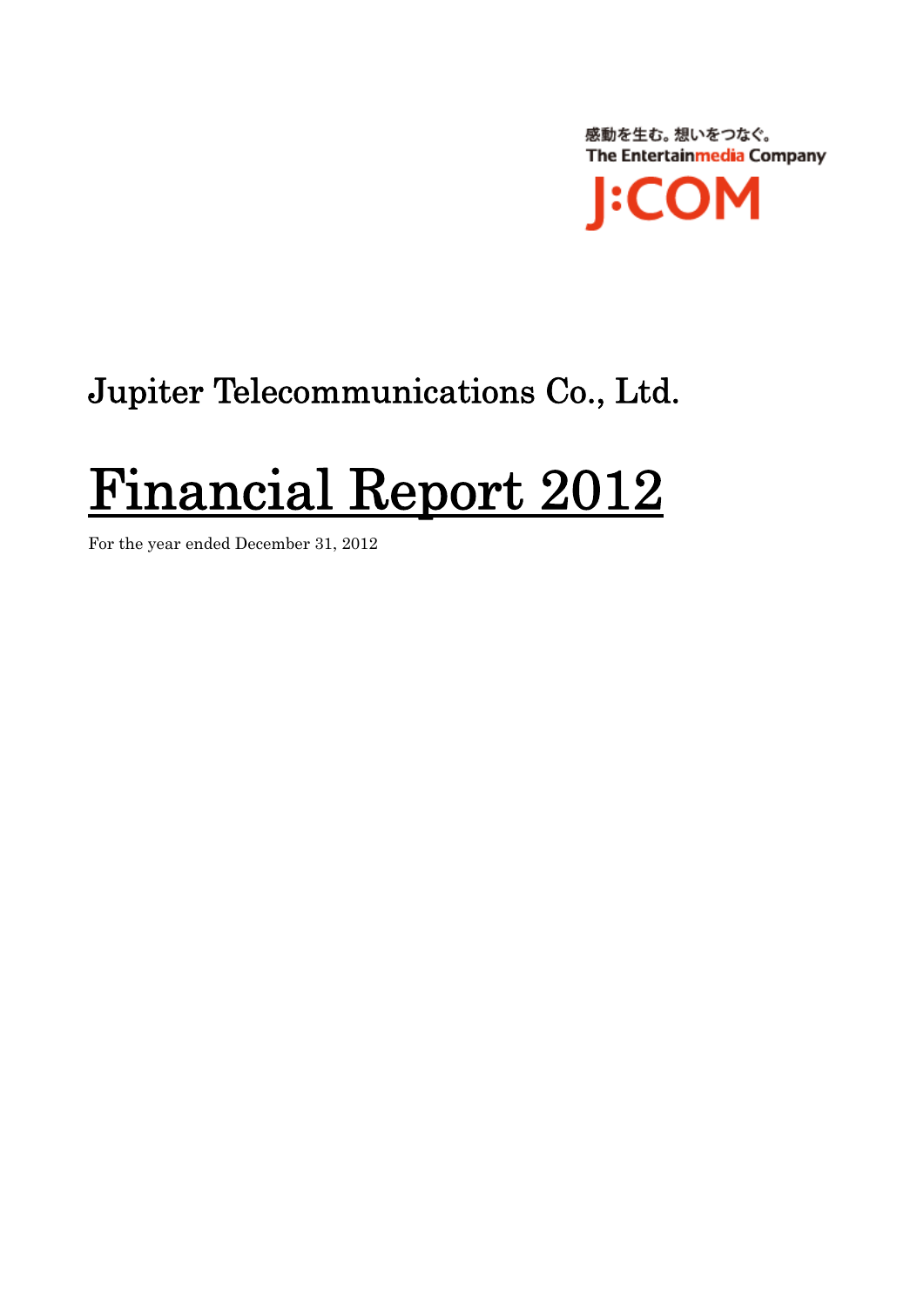#### <Contents>

| 1. Management's discussion and analysis of financial condition, results of<br>operations and cash flow municipality control operations and cash flow municipality of 2                                                                                                                                                          |
|---------------------------------------------------------------------------------------------------------------------------------------------------------------------------------------------------------------------------------------------------------------------------------------------------------------------------------|
| 2. Changes in business $\cdots$ $\cdots$ $\cdots$ $\cdots$ $\cdots$ $\cdots$ $\cdots$ $\cdots$ $\cdots$ $\cdots$ $\cdots$ $\cdots$ $\cdots$ $\cdots$ $\cdots$ $\cdots$ $\cdots$ $\cdots$ $\cdots$ $\cdots$ $\cdots$ $\cdots$ $\cdots$ $\cdots$ $\cdots$ $\cdots$ $\cdots$ $\cdots$ $\cdots$ $\cdots$ $\cdots$ $\cdots$ $\cdots$ |
|                                                                                                                                                                                                                                                                                                                                 |
|                                                                                                                                                                                                                                                                                                                                 |
|                                                                                                                                                                                                                                                                                                                                 |
| 6. Granting of options or the payment of other remuneration to directors or                                                                                                                                                                                                                                                     |
| 7. Transactions with directors, officers or principal security holders …………… P. 17                                                                                                                                                                                                                                              |
|                                                                                                                                                                                                                                                                                                                                 |

Independent auditor's report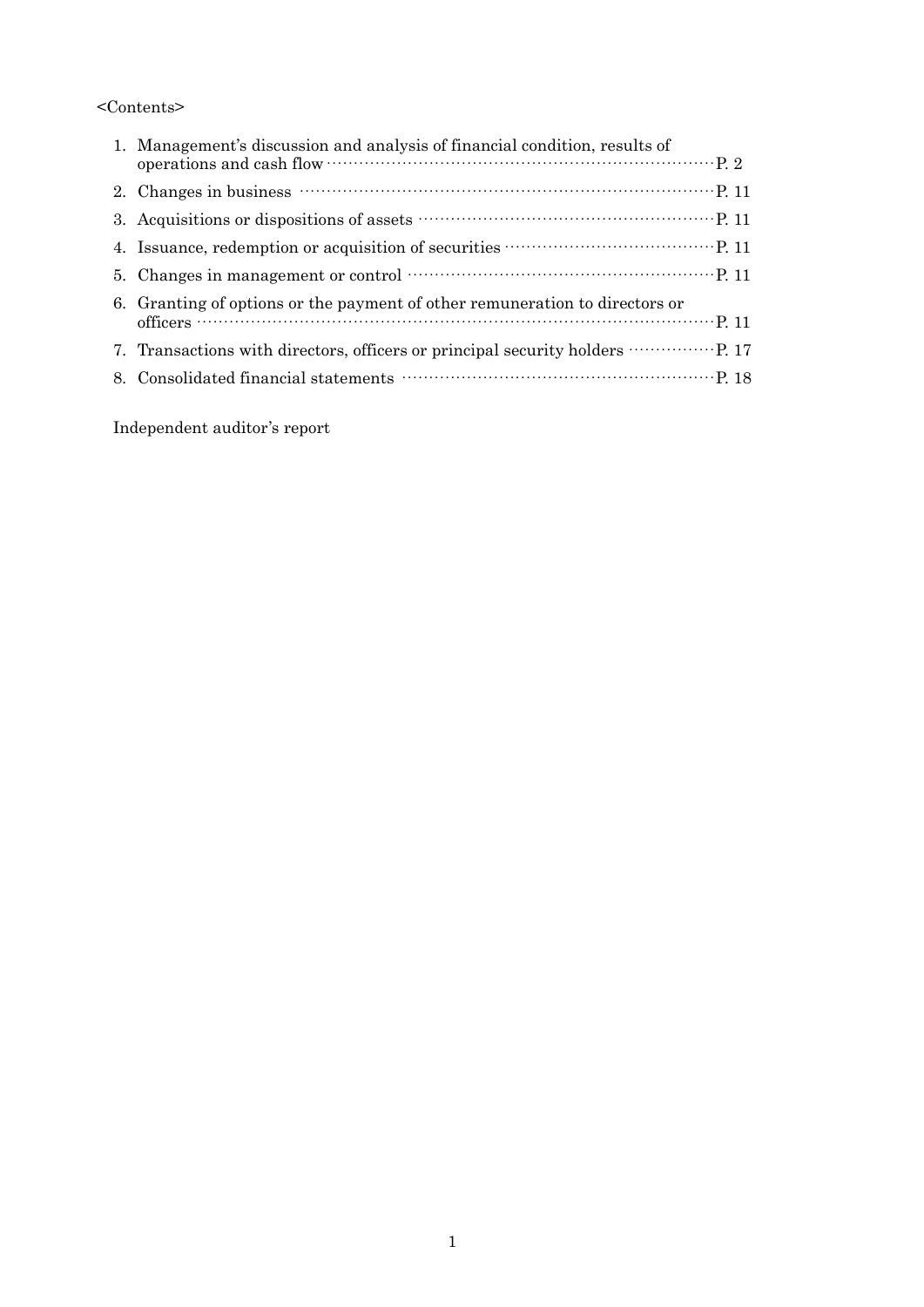#### 1. Management's discussion and analysis of financial condition, results of operations and cash flows

The following should be read in conjunction with the consolidated financial statements and associated notes.

#### (1) Overview

The following table sets forth individual items in consolidated statements of income and comprehensive income constituted for the year ended December 31, 2012, and for the year ended December 31, 2011 and operating data for cable television franchises. Jupiter Telecommunications Co., Ltd. (J:COM) and its subsidiaries (the Company) began to announce operating data based on the new definition from 2012. For more information, please refer to "The difference between the new definition and the former definition" on page 3.

| < Consolidated statements of income and comprehensive income > |            |                         |            | (yen in millions)       |             |                |
|----------------------------------------------------------------|------------|-------------------------|------------|-------------------------|-------------|----------------|
|                                                                | 2011       | As a %<br>of<br>revenue | 2012       | As a %<br>of<br>revenue | ¥<br>Change | $\%$<br>Change |
| Revenue:                                                       |            |                         |            |                         |             |                |
| Subscription fees                                              | 307,935    | 83.4%                   | 313,276    | 83.1%                   | 5,341       | 1.7%           |
| Others                                                         | 61,138     | 16.6%                   | 63,559     | 16.9%                   | 2,421       | 4.0%           |
|                                                                | 369,073    | 100.0%                  | 376,835    | 100.0%                  | 7,762       | 2.1%           |
| Operating costs and expenses:                                  |            |                         |            |                         |             |                |
| Operating and programming costs                                | (140,525)  | $(38.1)\%$              | (148, 445) | $(39.4)\%$              | (7,920)     | $(5.6)\%$      |
| Selling, general and administrative expenses                   | (72, 150)  | $(19.5)\%$              | (75,622)   | $(20.0)\%$              | (3, 472)    | $(4.8)\%$      |
| Depreciation and amortization                                  | (85, 323)  | $(23.1)\%$              | (81, 354)  | $(21.6)\%$              | 3,969       | 4.7%           |
|                                                                | (297, 998) | $(80.7)\%$              | (305, 421) | $(81.0)\%$              | (7, 423)    | $(2.5)\%$      |
| Operating income                                               | 71,075     | 19.3%                   | 71,414     | 19.0%                   | 339         | 0.5%           |
| Interest expense, net                                          | (4,278)    | $(1.1)\%$               | (3,531)    | (0.9)%                  | 747         | 17.5%          |
| Equity in earnings of affiliates                               | 1,473      | 0.3%                    | 1,048      | 0.3%                    | (425)       | $(28.9)\%$     |
| Other, net                                                     | 262        | $0.1\%$                 | 1,192      | $0.2\%$                 | 930         | 354.2%         |
| Income before noncontrolling interests and income taxes        | 68,532     | 18.6%                   | 70,123     | 18.6%                   | 1,591       | 2.3%           |
| Income taxes expense                                           | (28, 358)  | $(7.7)\%$               | (25,681)   | $(6.8)\%$               | 2,677       | 9.4%           |
| Net income                                                     | 40,174     | 10.9%                   | 44,442     | 11.8%                   | 4,268       | 10.6%          |
| Net income attributable to noncontrolling interests            | (2,896)    | $(0.8)\%$               | (2,819)    | $(0.8)\%$               | 77          | 2.7%           |
| Net income attributable to J:COM shareholders                  | 37,278     | 10.1%                   | 41,623     | $11.0\%$                | 4,345       | 11.7%          |
| Net income                                                     | 40,174     | 10.9%                   | 44,442     | 11.8%                   | 4,268       | 10.6%          |
| Other comprehensive income/(loss), net of taxes                | 320        | 0.1%                    | 1,027      | 0.3%                    | 707         | 221.0%         |
| Comprehensive income                                           | 40,494     | $11.0\%$                | 45,469     | 12.1%                   | 4,975       | 12.3%          |
| Comprehensive income attributable to noncontrolling interests  | (2,889)    | $(0.8)\%$               | (2,895)    | $(0.8)\%$               | (6)         | $(0.2)\%$      |
| Comprehensive income attributable to J:COM shareholders        | 37,605     | $10.2\%$                | 42,574     | 11.3%                   | 4,969       | 13.2%          |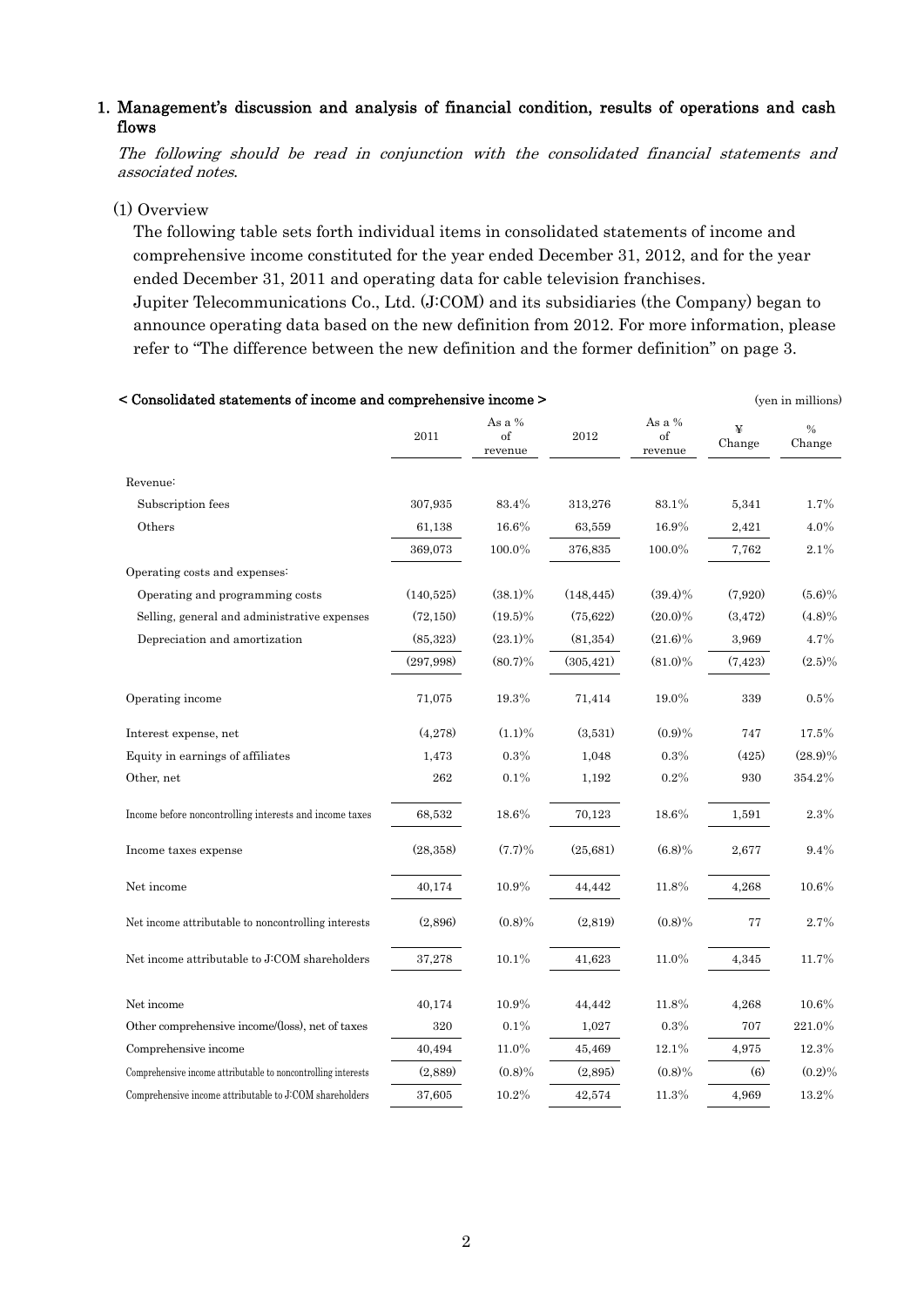#### < Operating data – New definition >

| As of December 31                      | 2011       | 2012       | Change   | $\frac{0}{0}$<br>Change |
|----------------------------------------|------------|------------|----------|-------------------------|
| Homes passed:                          |            |            |          |                         |
| Cable television                       | 13,620,100 | 13,873,500 | 253,400  | $1.9\%$                 |
| High-speed Internet                    | 13,620,100 | 13,873,500 | 253,400  | 1.9%                    |
| Telephone                              | 13,599,700 | 13,861,500 | 261,800  | $1.9\%$                 |
| Subscribers:                           |            |            |          |                         |
| Cable television                       | 3,072,500  | 3,116,800  | 44,300   | $1.4\%$                 |
| High-speed Internet                    | 1,820,000  | 1,980,300  | 160,300  | 8.8%                    |
| Telephone                              | 2,216,400  | 2,480,600  | 264,200  | 11.9%                   |
| Total RGUs                             | 7,108,900  | 7,577,700  | 468,800  | $6.6\%$                 |
| RGU connects                           | 1,349,000  | 1,279,800  | (69,200) | $(5.1)\%$               |
| Total number of subscribing households | 3,620,900  | 3,741,200  | 120,300  | $3.3\%$                 |
| Bundle ratio                           | 1.96       | 2.03       | 0.07     | $3.6\%$                 |
| Average revenue per user (Yen)         | 7,574      | 7,354      | (220)    | $(2.9)\%$               |

#### < Operating data – Former definition >

| As of December 31                      | 2011       | 2012       | Change   | $\frac{0}{0}$<br>Change |
|----------------------------------------|------------|------------|----------|-------------------------|
| Homes passed:                          |            |            |          |                         |
| Cable television                       | 13,620,100 | 13,873,500 | 253,400  | $1.9\%$                 |
| High-speed Internet                    | 13,620,100 | 13,873,500 | 253,400  | $1.9\%$                 |
| Telephone                              | 13,599,700 | 13,861,500 | 261,800  | $1.9\%$                 |
| Subscribers:                           |            |            |          |                         |
| Cable television                       | 2,875,400  | 2,905,400  | 30,000   | $1.0\%$                 |
| High-speed Internet                    | 1,826,200  | 1,941,800  | 115,600  | $6.3\%$                 |
| Telephone                              | 2,216,400  | 2,480,600  | 264,200  | 11.9%                   |
| Total RGUs                             | 6,918,000  | 7,327,800  | 409,800  | $5.9\%$                 |
| RGU connects                           | 1,280,500  | 1,185,000  | (95,500) | $(7.5)\%$               |
| Total number of subscribing households | 3,656,500  | 3,793,600  | 137,100  | $3.7\%$                 |
| Bundle ratio                           | 1.89       | 1.93       | 0.04     | 2.1%                    |
| Average revenue per user (Yen)         | 7,499      | 7,265      | (234)    | $(3.1)\%$               |

The difference between the new definition and the former definition

- ・Pay terrestrial digital and BS digital retransmission service subscribers are included in cable television subscribers under the new definition.
- ・For service subscriptions under Bulk Plan, the number of subscriptions to cable television and high speed Internet access services and the total subscribing households were calculated using multipliers based on discount rates from listing pricing applied to owners/management associations and residents, respectively. As below, the numbers of cable television, high speed Internet access service subscribers and total subscribing households under the new definition are counted based on the actual number of users.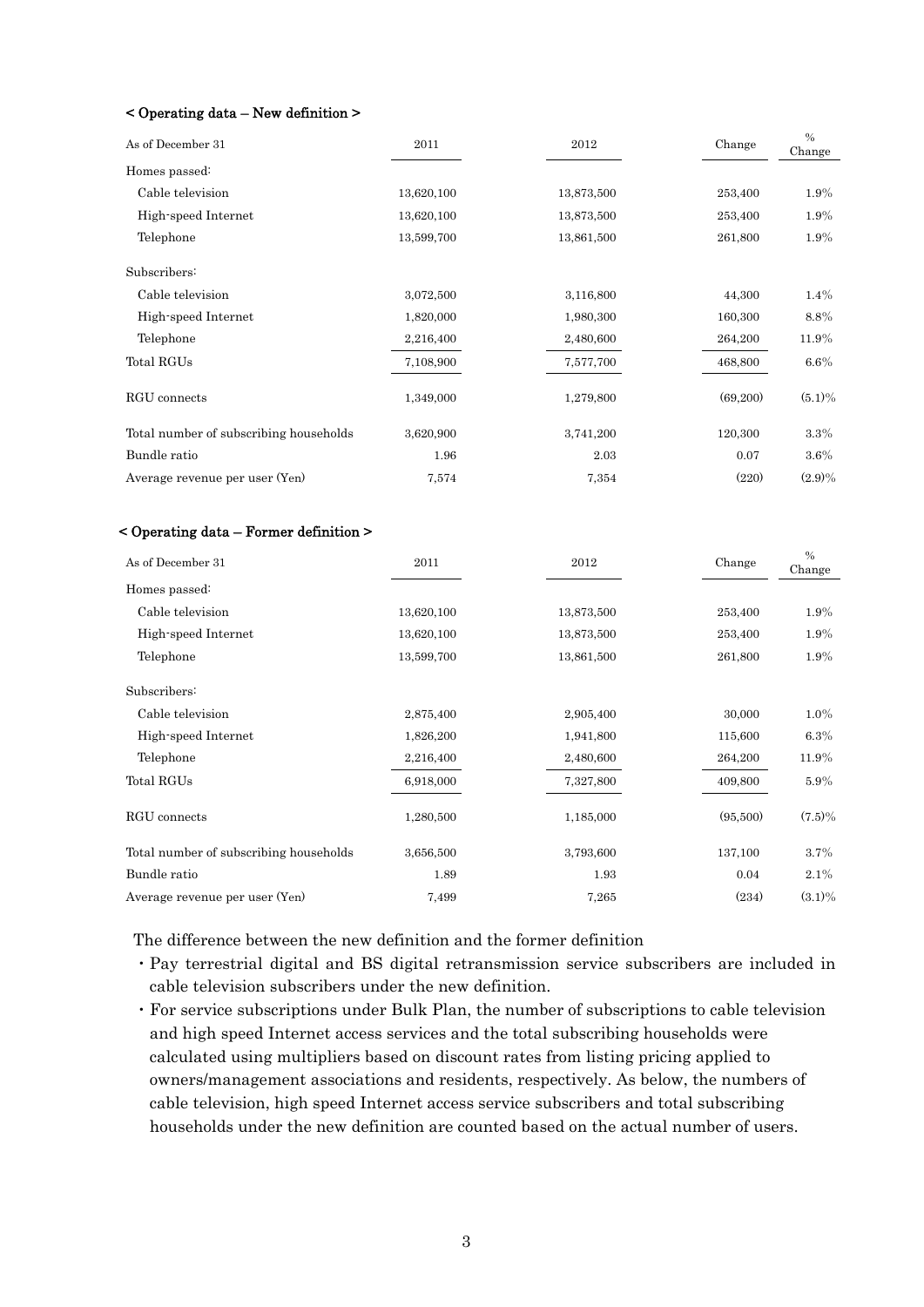#### (2) Results of operations

In the following discussion, the company quantifies the acquisition impact, which represents the effect by consolidating an acquired entity on the Company's results of operations during the first twelve months following the acquisition date. The company represents changes that exclude the impact of acquisitions as changes at existing consolidated subsidiaries. Included as acquisition impacts in the following discussion of cumulative consolidated business results for the year ended December 31, 2012 are YOKOHAMA CABLE VISION Inc., consolidated on October 7, 2011 and ASMIK ACE ENTERTAINMENT, INC.,(\*) consolidated on March 30, 2012.

\* ASMIK ACE ENTERTAINMENT, INC. took over VOD business which was spun off by Jupiter Entertainment Co. Ltd. and at the same time changed the trade name to ASMIK ACE, INC. on December 1, 2012.

#### a. Revenue

Revenue increased by ¥7,762 million, or 2.1% from ¥369,073 million for the year ended December 31, 2011 to ¥376,835 million for the year ended December 31, 2012. This increase included ¥7,730 million that was attributable to the aggregate impact of acquisitions. Subscription fees increased by ¥5,341 million, or 1.7%, from ¥307,935 million for the year ended December 31, 2011 to ¥313,276 million for the year ended December 31, 2012. This increase included ¥2,349 million that was attributable to the aggregate impact of acquisitions. Excluding the impact of acquisitions, subscription fees at existing subsidiaries increased by ¥2,992 million, or 1.0%.

Cable television subscription fees increased by  $\frac{15}{4}$  million, or 1.5%, from  $\frac{15}{5}$ , 550 million for the year ended December 31, 2011 to ¥167,884 million for the year ended December 31, 2012. High-speed Internet access subscription fees increased by ¥3,195 million, or 3.5% from ¥90,079 million for the year ended December 31, 2011 to ¥93,274 million for the year ended December 31, 2012. Telephony subscription fees decreased by ¥388 million, or 0.7%, from ¥52,506 million for the year ended December 31, 2011 to ¥52,118 million for the year ended December 31, 2012. The increase in cable television subscription fees and high-speed Internet access subscription fees, in spite of a decrease in ARPU caused largely by an increase in subscription rate of economical long term contract plan of J:COM TV My style and Value Plan, etc., was mainly due to an increase in the number of consolidated subsidiary subscribing households. The decrease in telephony subscription fees in comparison with that of the previous year was primarily the result of a temporary increase brought by the Great East Japan Earthquake in March 2011. Turning to existing consolidated subsidiary subscription fees for the year ended December 31, 2012 by type of service, income through subscription fees for cable television and high-speed Internet access service increased by 0.4% and 3.1%, respectively, while that for telephony service decreased by 0.8%.

Other revenue increased by ¥2,421 million, or 4.0%, from ¥61,138 million for the year ended December 31, 2011 to ¥63,559 million for the year ended December 31, 2012. The increase was mainly attributable to the aggregate impact of acquisitions of ¥5,381 million, which was partially offset by a decrease in revenue relating to poor reception compensation.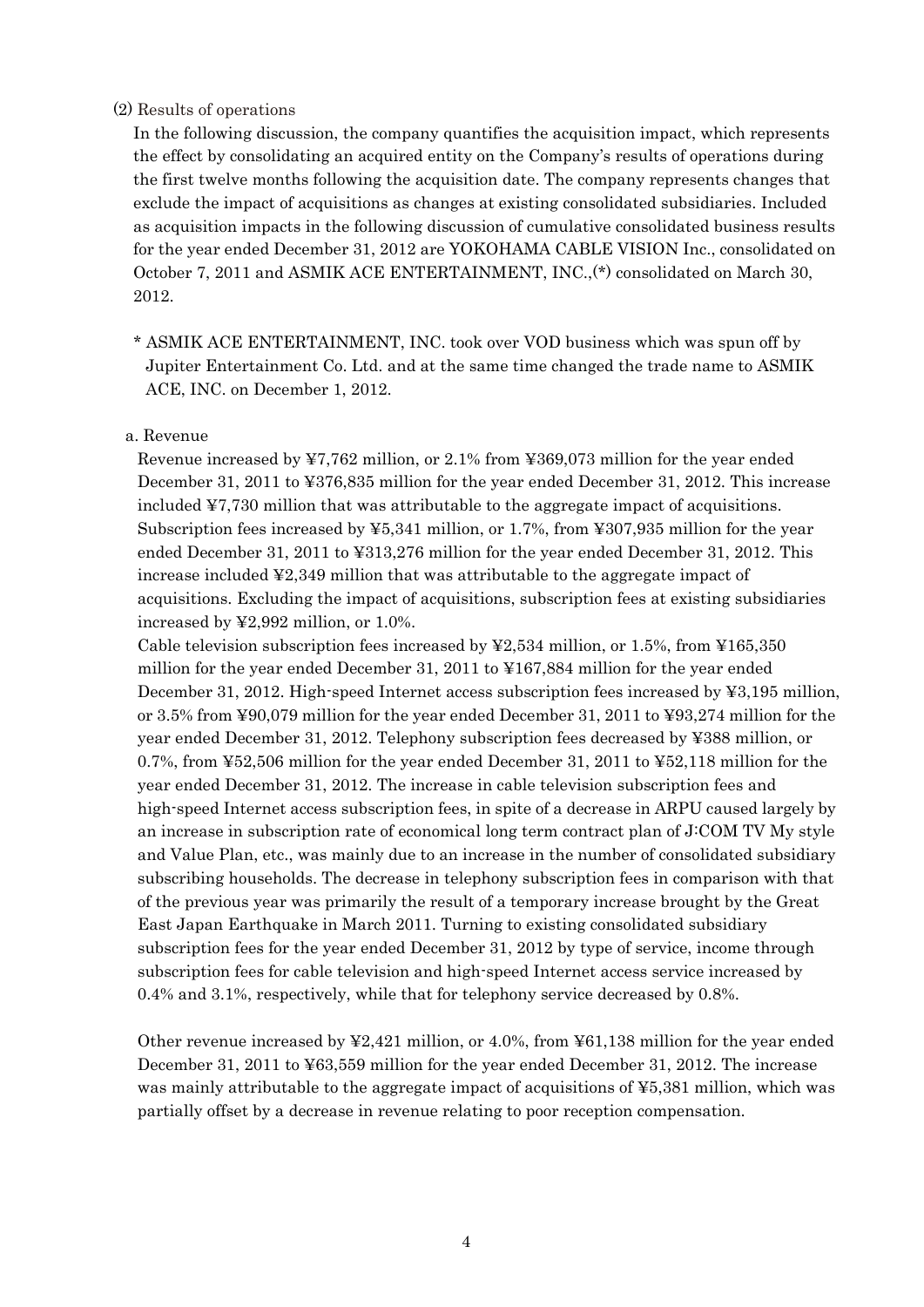#### b. Operating costs and expenses

Operating and programming costs increased by ¥7,920 million, or 5.6%, from ¥140,525 million for the year ended December 31, 2011 to ¥148,445 million for the year ended December 31, 2012. This increase was mainly due to an increase in costs relating to programming and the aggregate impact of acquisitions of ¥3,903 million. Selling, general and administrative expenses increased by ¥3,472 million, or 4.8%, from ¥72,150 million for the year ended December 31, 2011 to ¥75,622 million for the year ended December 31, 2012. This was mainly due to an increase in personnel and the aggregate impact of acquisitions of ¥2,600 million. Depreciation and amortization expenses decreased by ¥3,969 million, or 4.7%, from ¥85,323 million for the year ended December 31, 2011 to ¥81,354 million for the year ended December 31, 2012. The decrease was largely due to certain fully depreciated assets before December 31, 2012.

#### c. Operating income

Operating income, as a result of the above items, increased by ¥339 million, or 0.5% from ¥71,075 million for the year ended December 31, 2011 to ¥71,414 million for the year ended December 31, 2012.

#### d. Interest expense, net

Interest expense, net decreased by ¥747 million, or 17.5%, from ¥4,278 million for the year ended December 31, 2011 to ¥3,531 million for the year ended December 31, 2012. The decrease was largely due to decrease in capital lease obligations and debt.

#### e. Equity in earnings of affiliates

Equity in earnings of affiliates decreased by  $\frac{1}{425}$  million, or 28.9%, from  $\frac{1}{473}$  million for the year ended December 31, 2011 to ¥1,048 million for the year ended December 31, 2012.

#### f. Other, net

Other, net increased by ¥930 million, or 354.2%, from ¥262 million for the year ended December 31, 2011 to ¥1,192 million for the year ended December 31, 2012.

#### g. Income before noncontrolling interests and income taxes

Income before noncontrolling interests and income taxes increased by ¥1,591 million, or 2.3%, from ¥68,532 million for the year ended December 31, 2011 to ¥70,123 million for the year ended December 31, 2012.

#### h. Income taxes expense

Income taxes expense decreased by ¥2,677 million, or 9.4%, from ¥28,358 million for the year ended December 31, 2011 to ¥25,681 million for the year ended December 31, 2012. The decrease was largely due to decrease in income taxes expense by lapse of the statute of limitations on unrecognized tax benefits and others.

#### i. Net income

Net income increased by ¥4,268 million, or 10.6%, from ¥40,174 million for the year ended December 31, 2011 to ¥44,442 million for the year ended December 31, 2012.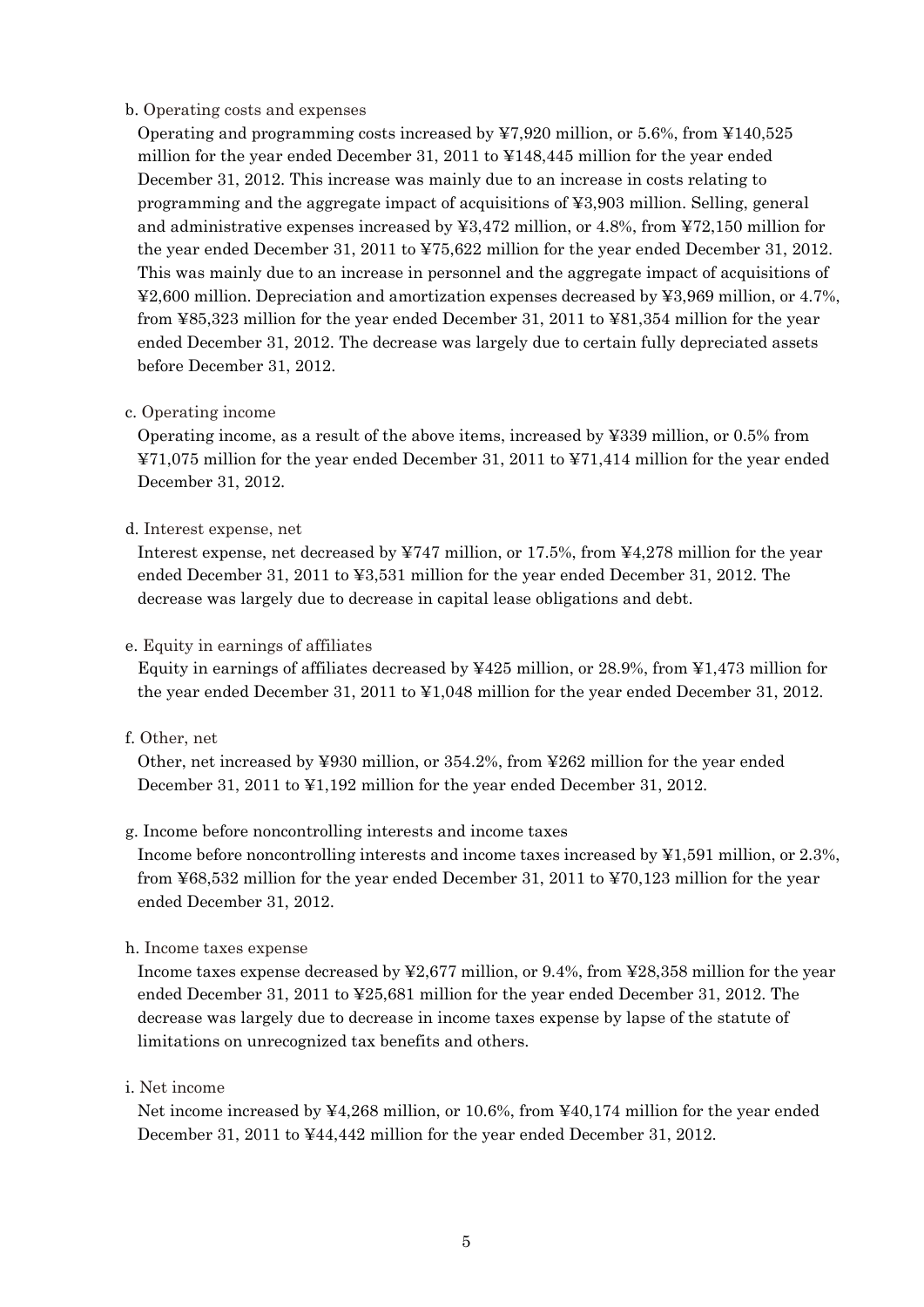#### j. Net income attributable to noncontrolling interests

Net income attributable to noncontrolling interests decreased by ¥77 million, or 2.7%, from ¥2,896 million for the year ended December 31, 2011 to ¥2,819 million for the year ended December 31, 2012.

#### k. Net Income Attributable to J:COM Shareholders

Net income attributable to J:COM shareholders increased by ¥4,345 million, or 11.7%, from ¥37,278 million for the year ended December 31, 2011 to ¥41,623 million for the year ended December 31, 2012 for the reasons discussed above.

#### l. Operating data – new definition

(a) Average revenue per user

Total number of subscribing households increased from 3,621 thousand as of December 31, 2011 to 3,741 thousand as of December 31, 2012. Bundle ratio increased from 1.96 services at December 31, 2011 to 2.03 services at December 31, 2012. Average revenue per user decreased by ¥220 from ¥7,574 for the year ended December 31, 2011 to ¥7,354 for the year ended December 31, 2012 as a result of increase in subscription rate of economical packaged services with long-term contracts, including "J:COM TV My style", "Value Plan" and others.

#### (b) Churn rate

The average monthly churn rates for cable television, highspeed Internet access and telephony services averaged 0.95%, 1.14%, and 0.74%, respectively, for the year ended December 31, 2012, compared to 1.00%, 1.16%, and 0.76%, respectively, for the year ended December 31, 2011.

#### (3) Financial position

Total assets decreased by ¥343 million, from ¥812,373 million as of December 31, 2011 to ¥812,030 million as of December 31, 2012. This was due to a decrease in net book value of property and equipment, and identifiable intangible assets by depreciation, which was partially offset by an increase in cash and cash equivalents.

Total liabilities decreased by ¥25,638 million, from ¥355,057 million as of December 31, 2011 to ¥329,419 million as of December 31, 2012. This was primarily due to a decrease in long-term debt, capital lease obligations and deferred revenue.

Total J:COM shareholders' equity increased by ¥22,883 million from ¥431,664 million as of December 31, 2011 to ¥454,547 million as of December 31, 2012. The increase was due to the upswing by net income attributable to J:COM shareholders for the year ended December 31, 2012, which was partially offset by dividends paid to shareholders and purchases of treasury stock.

Total J:COM shareholders' equity as of December 31, 2011 were restated. Please refer to b Restatements of Prior Year's Consolidated Financial Statements on page 32.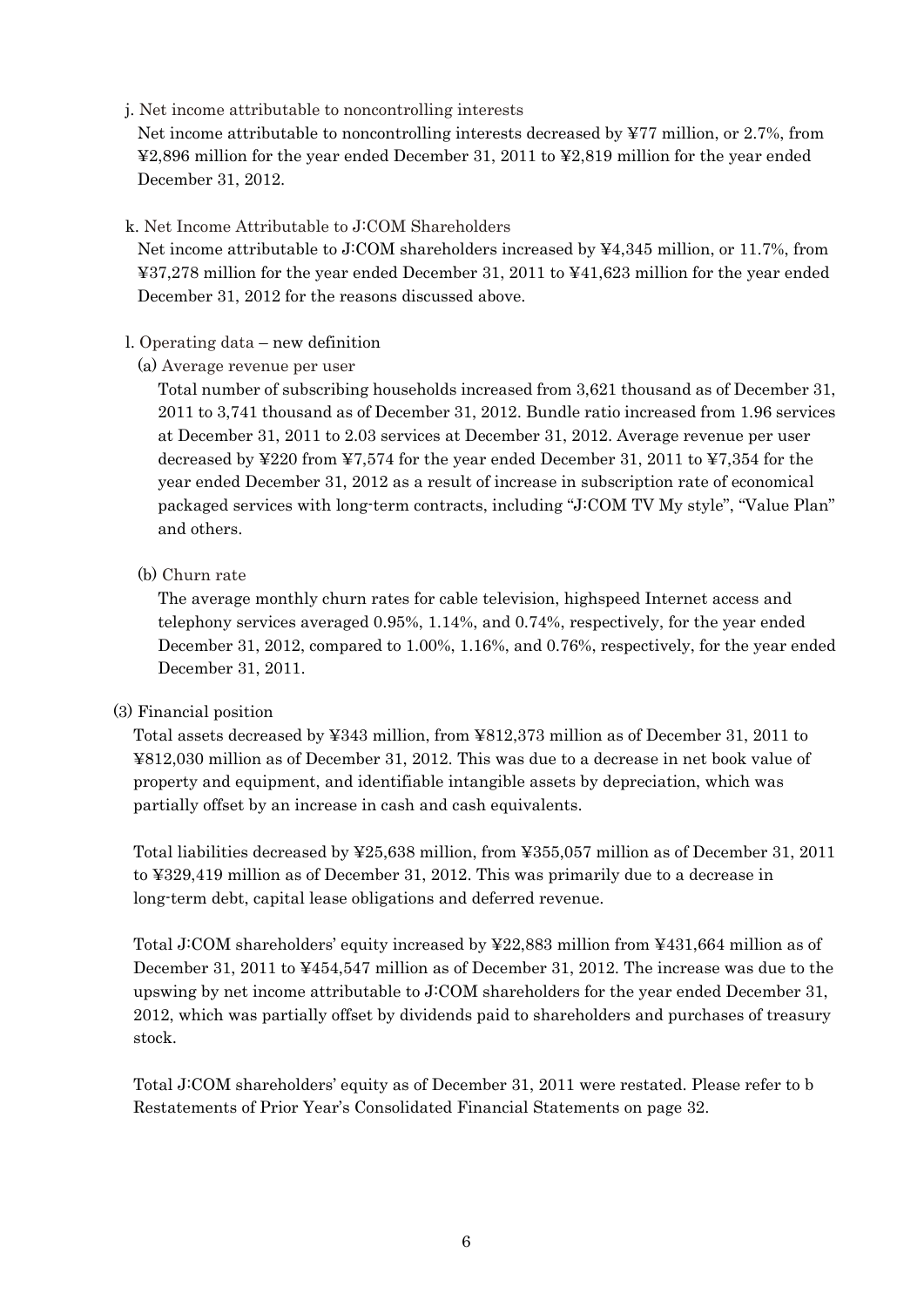#### (4) Liquidity and capital resources

#### a. Liquidity

The Company's principal sources of liquidity for working capital, capital expenditures and acquisitions are mainly cash flows from operating activities and debt available under the Company's loan facilities.

The total amount of debt and corporate bond for the Company as of December 31, 2012 is ¥133,170 million. The Development Bank of Japan Inc. (DBJ) is a main lender to the Company. As of December 31, 2012, debt from DBJ is ¥23,109 million. ¥5,109 million (of which interest-free loans account for ¥3,933 million) of debt from DBJ which have periods of 1 to 7 years remaining until maturity are borrowed by cable television subsidiaries. Furthermore, the Company has typically financed cable television set-top boxes by capital leases. As of December 31, 2012, total outstanding of capital lease obligations was ¥44,154 million. Aside from the above, as of December 31, 2012, the Company has a commitment line of ¥30,000 million per an agreement with a group of syndicated banks. The commitment line can be utilized for any management purpose except for a hostile acquisition. Furthermore, to provide direct access to the capital markets, the Company has established a registration facility to issue domestic straight corporate bonds in the amount of ¥50,000 million. The registration has been rated by Japan Credit Rating Agency, Ltd. (JCR) and Rating and Investment Information, Inc. (R&I). As of December 31, 2012, the Company is rated "A+" and "A", respectively.

#### b. Cash flows

For the year ended December 31, 2012, the net cash was provided by operating activities of ¥123,959 million, used in investing activities of ¥53,417 million and financing activities of ¥49,568 million, respectively. Resulting from the aforementioned activities, cash and cash equivalents increased by ¥20,974 million from ¥89,879 million as of December 31, 2011 to ¥110,853 million as of December 31, 2012.

#### (a) Cash provided by operating activities

Net cash provided by operating activities increased by ¥617 million, from ¥123,342 million for the year ended December 31, 2011 to ¥123,959 million for the year ended December 31, 2012. The increase was attributable to decrease in income taxes payment, which was partially offset by a decrease in depreciation and amortization, deferred revenue and other liabilities.

#### (b) Cash used in investing activities

Net cash used in investing activities decreased by ¥4,892 million, from ¥58,309 million for the year ended December 31, 2011 to ¥53,417 million for the year ended December 31, 2012. This was mainly due to a decrease in acquisitions of new subsidiaries, net of cash acquired.

#### (c) Cash used in financing activities

Net cash used in financing activities decreased by ¥3,798 million, from ¥53,366 million for the year ended December 31, 2011 to ¥49,568 million for the year ended December 31, 2012. This was mainly due to an increase in long-term debt and a decrease in principal payments of long-term debt and capital lease obligations, which was partially offset by an increase in purchases of treasury stock and dividends paid to shareholders.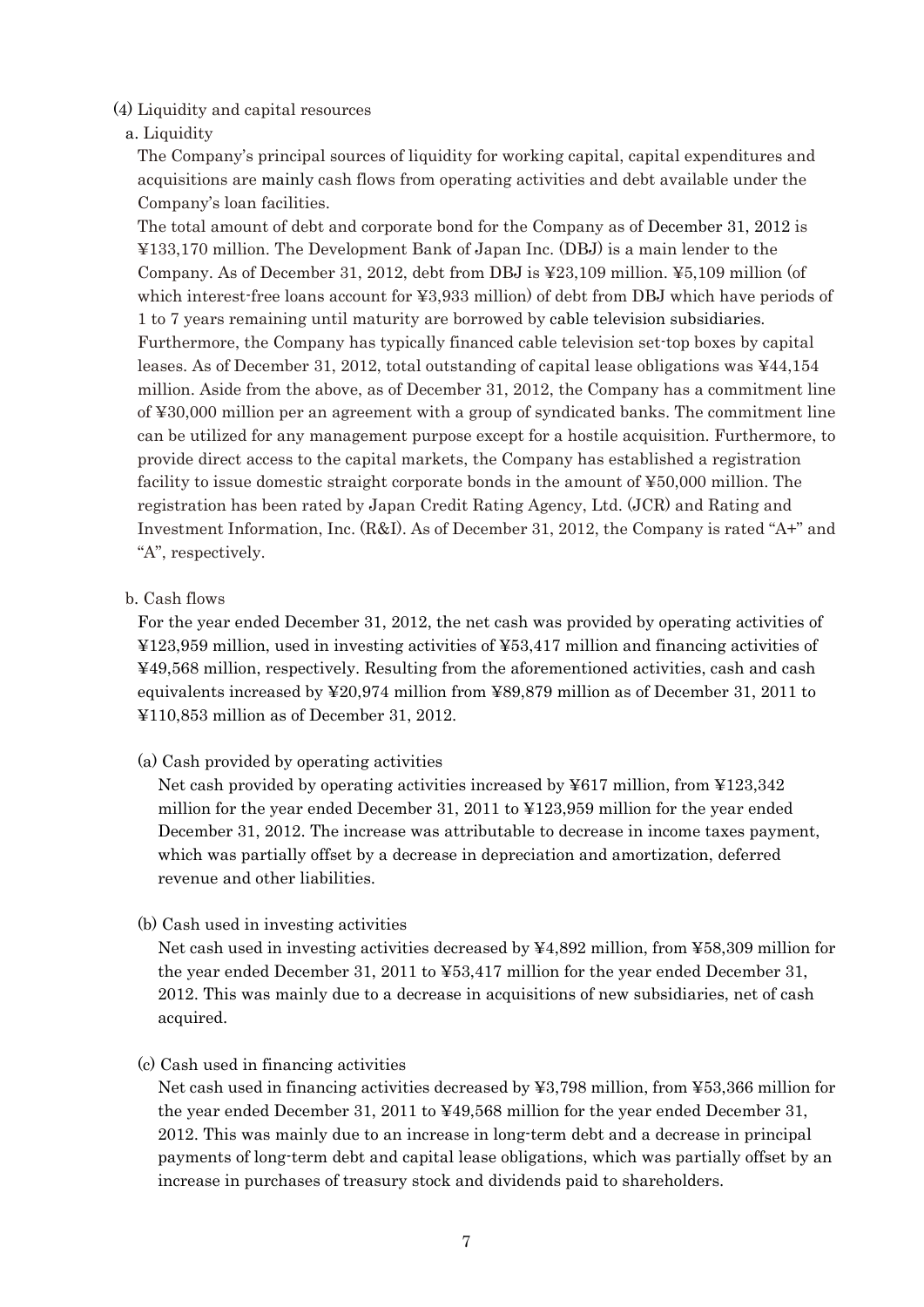#### c. Factors affecting future sources of liquidity

The Company's future sources of working capital and liquidity depend upon a number of factors, including the following:

- Cash flows from operating activities, which will primarily be affected by the ability to generate operating income;
- The quality of the Company's credit and credit ratings, which will impact the borrowing costs and the ability to raise additional funds; and
- Future financial market conditions for bank borrowings and the issuance of debt and equity securities.

#### d. Capital expenditures (including capital leases)

Capital expenditures, including capital lease additions, decreased by ¥5,845 million, or 8.7%, from ¥67,496 million as of December 31, 2011 to ¥61,651 million as of December 31, 2012. As a percentage of revenue, capital expenditures were approximately 16.4% for the year ended December 31, 2012 and 18.3% for the year ended December 31, 2011.

#### e. Contractual obligations

The Company's principal outstanding contractual obligations relate to short-term loans, long-term debt, corporate bonds, capital leases and non-cancellable operating leases and purchasing agreements. The following table summarizes contractual obligations that exist as of December 31, 2012, shown by year of maturity:

#### Contractual Obligations (yen in millions)

|                                                                            | Total   | 2013    | 2014   | 2015   | 2016   | 2017  | Thereafter |
|----------------------------------------------------------------------------|---------|---------|--------|--------|--------|-------|------------|
| Short-term loans                                                           | 5,061   | 5,061   |        |        |        |       |            |
| Long-term debt and corporate bond                                          | 128,109 | 69,847  | 45,365 | 11,069 | 1,664  | 141   | 23         |
| Capital leases                                                             | 44,154  | 14,503  | 11,452 | 8,559  | 5,143  | 2,581 | 1,916      |
| Non-cancellable operating leases                                           | 9,237   | 2,552   | 2,134  | 1,096  | 985    | 718   | 1,752      |
| Non-cancellable purchase and other commitments                             | 43,457  | 12,208  | 10,290 | 8,576  | 5,336  | 2,848 | 4,199      |
| Total contractual obligations                                              | 230,018 | 104,171 | 69,241 | 29,300 | 13,128 | 6,288 | 7,890      |
|                                                                            |         |         |        |        |        |       |            |
| Projected cash interest payments on debt and<br>capital lease obligations* | 4,411   | 2,070   | 1,141  | 615    | 308    | 158   | 119        |

\*Based on interest rates and contractual maturities in effect on December 31, 2012.

#### f. Contingent liabilities and off-balance sheet transactions

The Company does not have any material contingent liabilities or offbalance sheet transactions except for those noted in the consolidated financial statements as of December 31, 2012.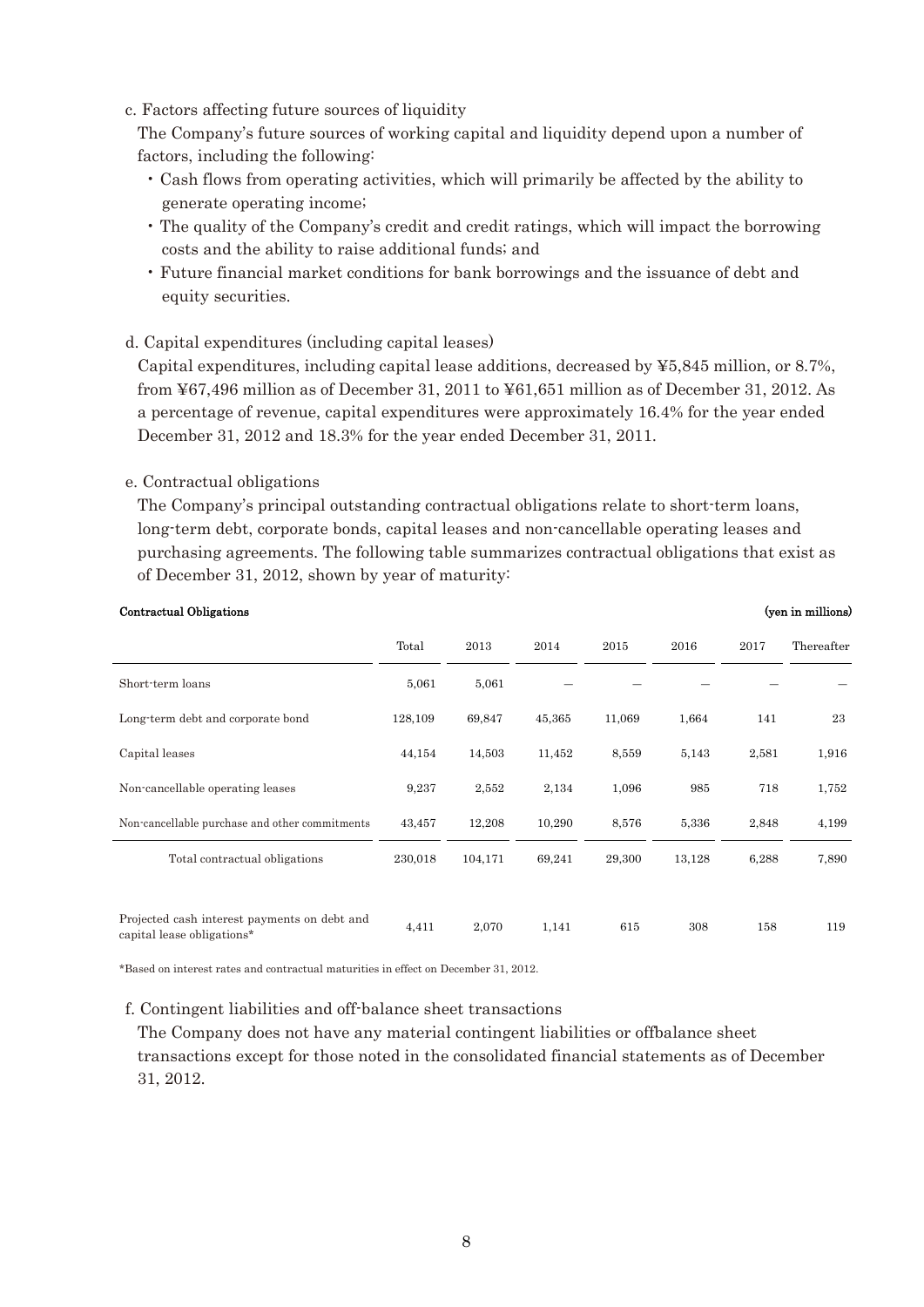#### g. Interest rates

The Company's primary market risk exposure consists of risk related to changes in interest rates. The Company utilizes interest rate swap agreements to hedge a portion of this risk. The Company does not use derivative instruments for speculative or trading purposes. As of December 31, 2012, ¥88,561 million, or 67%, of the Company's total outstanding debt are subject to variable rates, and therefore sensitive to changes in market interest rates. The Company has interest rate swap agreements for ¥49,500 million, or 56%, of all variable rate debt, which effectively hedges the interest rate risk of such portions of Japanese-yen LIBOR-indexed and Japanese-yen TIBOR-indexed debt. Taking the interest rate swap agreements into account, a 1% increase in the market rates would result in an increase in the Company's annual interest expense of approximately ¥391 million. This amount is determined by considering the impact of hypothetical interest rates on borrowing cost, but not all the effects to the overall economic activity that could exist in such an environment is considered.

#### (5) Significant accounting estimates

The preparation of the consolidated financial statements in conformity with U.S. GAAP requires management to make estimates and assumptions that affected the reported amounts of assets and liabilities, revenue and expenses, and related disclosure of contingent assets and liabilities at the date of financial statements. Actual results may differ from those estimates under different assumptions or conditions. With regard to the important accounting policies provided below, the Company believes important estimates have been reflected in consolidated financial statements. For a summary of all of the Company's significant accounting policies, please refer to 1. Description of Business, Basis of Financial Statements and Summary of Significant Accounting Policies on page 23.

a. Evaluation for impairment of property and equipment, identifiable intangible assets and goodwill

The carrying amount of the Company's property and equipment, identifiable intangible assets and goodwill comprised 78% and 80% of the Company's total assets as of December 31, 2012, and December 31, 2011, respectively. Pursuant to Accounting Standards Codifications (ASC) Topic 360, Property, Plant, and Equipment and Topic 350, Intangibles - Goodwill and Other Intangible Assets, the Company is required to assess the recoverability of long-lived assets.

The Company evaluates long-lived assets for potential impairment whenever there are indicators that its carrying amount may not be recoverable. In the event that an impairment test indicates that the carrying amount of property and equipment exceeds the sum of the undiscounted cash flows (excluding interest) that are expected to result from the use and eventual disposition of the asset, the Company would recognize an impairment loss to the extent the carrying amount exceeded the estimated fair value of the asset. The estimate of expected future net cash flows is inherently uncertain and relies on management assumptions and estimates about the future and current market conditions and events that affect the value of the asset.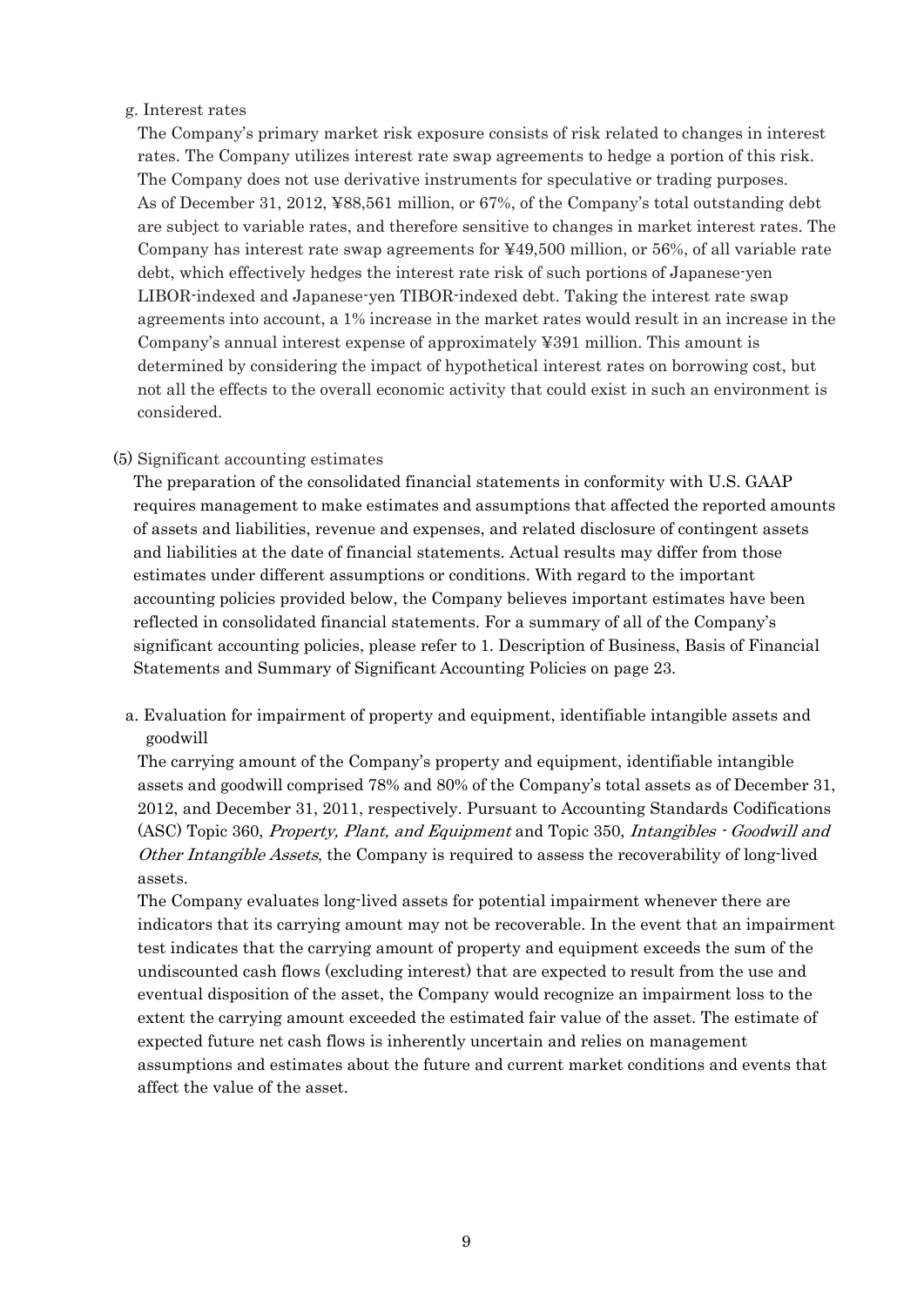In the case of goodwill, the Company is required on an annual basis and whenever there are indicators that the impairment exists. The impairment judgment entails performing qualitative analysis before implementing the two-step impairment test. If under the qualitative analysis there is found to be at least a 50% probability that the fair value of the reporting unit may be less than its carrying amount, the two-step impairment test must be performed. Under the impairment test, in step one the fair value of the reporting unit is assessed and a judgment is made as to whether impairment is or is not necessary. In step two, the fair value of the reporting unit goodwill is assessed, and impairment loss is recognized.

The Company performs qualitative assessments by considering the macroeconomic situation, industry and market circumstances, overall business results and share price performance. Furthermore, in appraising fair value the Company prepares future cash flows using estimates based on rational and appropriate assumptions from internally prepared forecasts. Future cash flow estimates include many management judgments, including subscriber rates for the services the Company provides, operating margins and capital expenditures, as well as the timing and amount of and discount rate applied to cash flow generation.

b. Fair value of assets acquired and liabilities assumed in a business combination The Company measures the assets and liabilities of the acquiree at fair value. In determining fair value, the Company ordinarily retains third-party valuation specialists to assess certain of these assets and liabilities. Estimates used in valuing assets acquired and liabilities assumed include, but are not limited to, expected future cash flows, market comparables and appropriate discount rates. Management's estimates of fair value are based upon assumptions believed to be reasonable, but which are inherently uncertain.

#### c. Tax accounting

In addition to estimated taxes payable or refundable, the Company posts deferred taxes associated with differences in the amounts assigned to assets and liabilities in financial statements vis-à-vis those amounts for tax purposes and future tax implications of losses carried forward using enacted tax rates applicable to the period in which the temporary differences and carryforwards are expected to be recovered or settled. These estimates require management to make assessments regarding the timing and probability of the ultimate tax impact of such items.

Deferred tax assets are reduced by a valuation allowance if the Company believes it more-likely-than-not such net deferred tax assets will not be realized. Establishing a tax valuation allowance requires us to make assessments about the timing of future events, including the probability of expected future taxable income and available tax planning strategies.

Actual income taxes could vary from these estimates due to future changes in income tax law in the jurisdictions in which the Company operates, inability to generate sufficient future taxable income, differences between estimated and actual results, or unpredicted results from the final determination of each year's liability by taxing authorities.

#### (6) Recent Accounting Pronouncements

Please refer to t. Accounting changes and recent accounting pronouncements on page 30.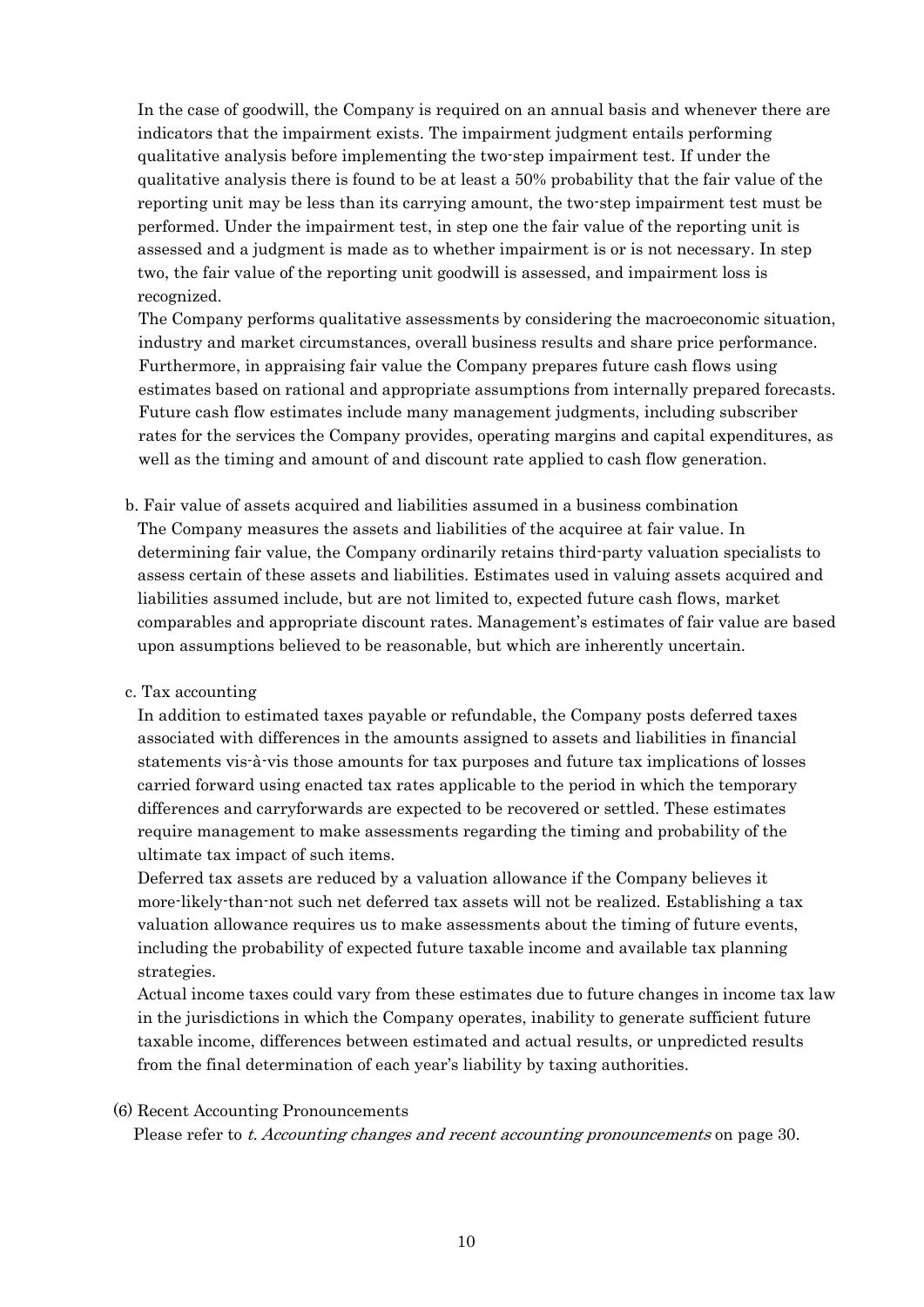#### 2. Changes in business

There are not significant changes in business for the year ended December 31, 2012.

#### 3. Acquisitions or dispositions of assets

There are not significant acquisitions or dispositions for the year ended December 31, 2012.

#### 4. Issuance, redemption or acquisition of securities

There are not significant issuances, redemptions or acquisitions of securities for the year ended December 31, 2012.

#### 5. Changes in management or control

There are not significant changes in management or control for the year ended December 31, 2012.

#### 6. Granting of options or the payment of other remuneration to directors or officers

J:COM resolved in the board of directors meeting held on February 29, 2012 to grant stock acquisition rights as stock based compensation type stock options on the terms below

- (1) Reason for granting stock acquisition rights as stock based compensation type stock options
	- a. Jupiter Telecommunications Co., Ltd. 2012 Stock based compensation Type Stock Acquisition Rights (mid-term incentive).

With the objective of improving mid-term business results and stock prices, J:COM intends to provide mid-term incentives to J:COM's directors and corporate officers (11 in total). The subjected stock acquisition rights can be exercised in accordance to the prescribed procedures only when the director or corporate officer satisfies the prescribed conditions such as resignation.

b. Jupiter Telecommunications Co., Ltd. 2012 Stock based compensation Type Stock Acquisition Rights (long-term incentive).

With the objective of improving long-term business results and stock prices, J:COM intends to provide long-term incentives to J:COM's directors and auditors (7 in total). The subjected stock acquisition rights can be exercised in accordance to the prescribed procedures only when the director or director satisfies the prescribed conditions such as resignation.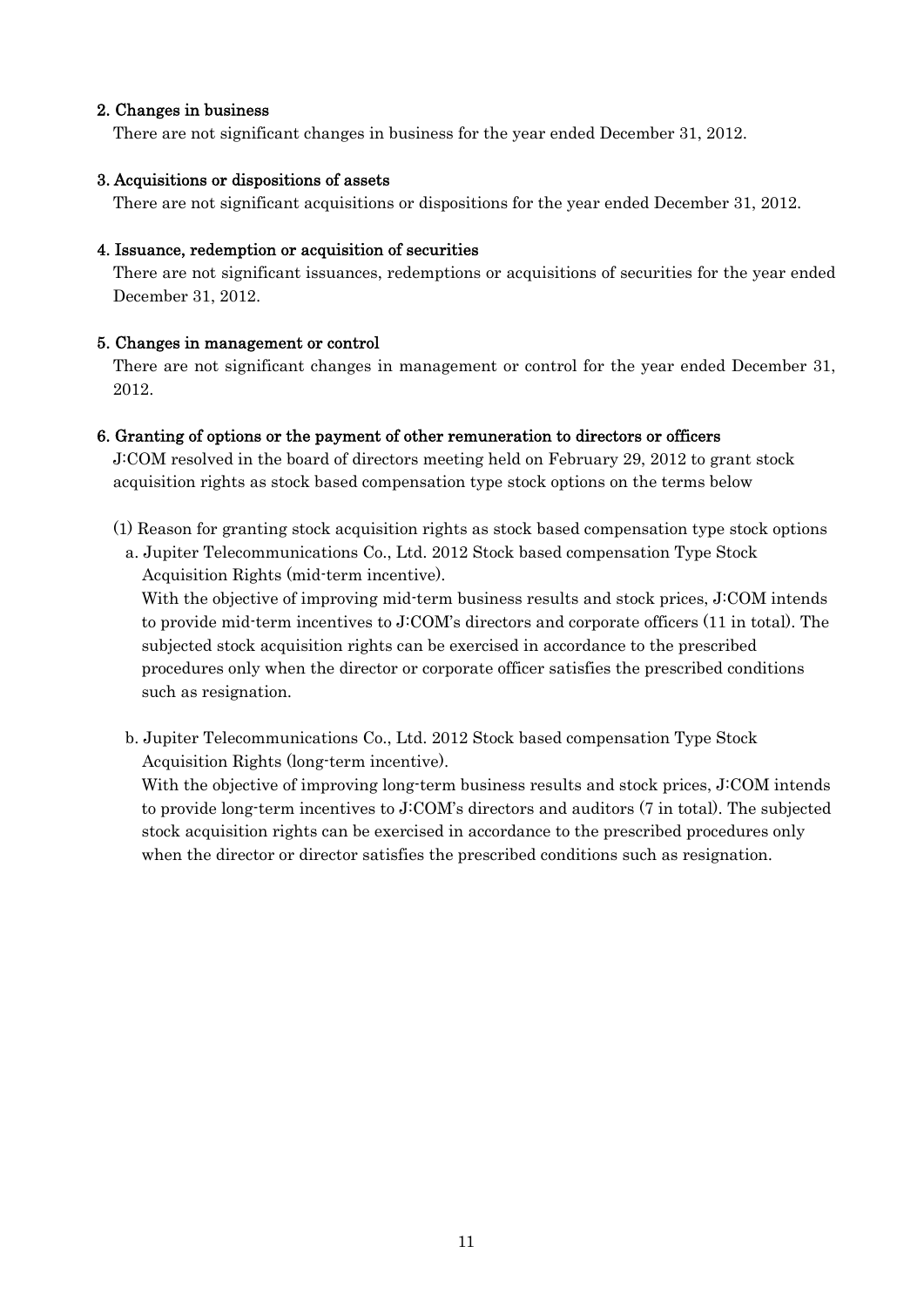### (2) Terms of Grant of Stock Acquisition Rights

|                           | Jupiter Telecommunications                                                                                                  | Jupiter Telecommunications    |  |  |
|---------------------------|-----------------------------------------------------------------------------------------------------------------------------|-------------------------------|--|--|
|                           | Co., Ltd. 2012 Stock based                                                                                                  | Co., Ltd. 2012 Stock based    |  |  |
| 1. Name of Stock          | compensation Type Stock                                                                                                     | compensation Type Stock       |  |  |
| <b>Acquisition Rights</b> | <b>Acquisition Rights</b>                                                                                                   | Acquisition Rights            |  |  |
|                           | (mid-term incentive).                                                                                                       | (long-term incentive).        |  |  |
|                           | 389 stock acquisition rights.                                                                                               | 310 stock acquisition rights. |  |  |
| 2. Total Number of Stock  | Provided, the total number above shall be the planned number of                                                             |                               |  |  |
| Acquisition Rights to     | stock acquisition rights to be granted, and if the total number of                                                          |                               |  |  |
| be Granted                | allocated stock acquisition rights decrease due to lack of                                                                  |                               |  |  |
|                           | subscription or for other reasons, the total number of stock                                                                |                               |  |  |
|                           | acquisition rights issued shall be the total number of such                                                                 |                               |  |  |
|                           | allocated stock acquisition rights.                                                                                         |                               |  |  |
|                           | The shares to be granted upon exercise of the stock acquisition                                                             |                               |  |  |
|                           | rights shall be ordinary shares of J:COM, and the number of                                                                 |                               |  |  |
|                           | shares to be granted upon exercise of each stock acquisition right                                                          |                               |  |  |
|                           | (Number of Shares Granted) shall be one. (total number of                                                                   |                               |  |  |
|                           | mid-term incentive: 389 stocks, total number of long-term                                                                   |                               |  |  |
|                           | incentive: 310 stocks) Provided, if there occurs a share split                                                              |                               |  |  |
|                           | (including grants of J:COM's ordinary shares without                                                                        |                               |  |  |
|                           | consideration, and the same hereafter for references to share                                                               |                               |  |  |
|                           | splits) or a consolidation of shares, after the date provided in 12                                                         |                               |  |  |
|                           | below as the date on which the stock acquisition rights are                                                                 |                               |  |  |
|                           | granted (Grant Date), the Number of Shares Granted shall be                                                                 |                               |  |  |
|                           | adjusted in accordance with the following.                                                                                  |                               |  |  |
|                           | (number of shares granted after adjustment) = $(number$ of shares                                                           |                               |  |  |
|                           | granted before adjustment) $\times$ (ratio of share split or consolidation                                                  |                               |  |  |
|                           | of shares)                                                                                                                  |                               |  |  |
|                           | In the case of a share split, the number of shares granted after                                                            |                               |  |  |
|                           | adjustment shall apply after the date on which the relevant share                                                           |                               |  |  |
| 3. Type and Number of     | split occurs, and in the case of a consolidation of shares, the                                                             |                               |  |  |
| Shares Subject to         | number of shares granted after adjustment shall apply after the                                                             |                               |  |  |
| <b>Stock Acquisition</b>  | effective date of the relevant consolidation of shares. Provided, if a                                                      |                               |  |  |
| Rights                    | share split is subject to with the condition that the reduction of the                                                      |                               |  |  |
|                           | capital surplus and the increase of the capital or the capital                                                              |                               |  |  |
|                           | reserve is to be approved at J:COM's shareholders meeting, and                                                              |                               |  |  |
|                           | the applicable share split date is before the date of the                                                                   |                               |  |  |
|                           | shareholders meeting, the number of shares granted after                                                                    |                               |  |  |
|                           | adjustment shall apply dating back to the following date of the                                                             |                               |  |  |
|                           | relevant share split date after the date of the relevant                                                                    |                               |  |  |
|                           | shareholders meeting.                                                                                                       |                               |  |  |
|                           |                                                                                                                             |                               |  |  |
|                           | In addition to the above, if after the Grant Date it becomes<br>appropriate to change the Number of Shares Granted due to a |                               |  |  |
|                           | merger, the issuance of new shares or a company split of J:COM,                                                             |                               |  |  |
|                           | J:COM may change the Number of Shares Granted as necessary.                                                                 |                               |  |  |
|                           | Shares of less than one full share resulting from the adjustments                                                           |                               |  |  |
|                           | above shall be rounded down.                                                                                                |                               |  |  |
|                           | When adjusting the Number of Shares Granted, J:COM shall, on                                                                |                               |  |  |
|                           | or before the date immediately prior to the date on which the                                                               |                               |  |  |
|                           | number of shares granted after adjustment will apply, send notice                                                           |                               |  |  |
|                           |                                                                                                                             |                               |  |  |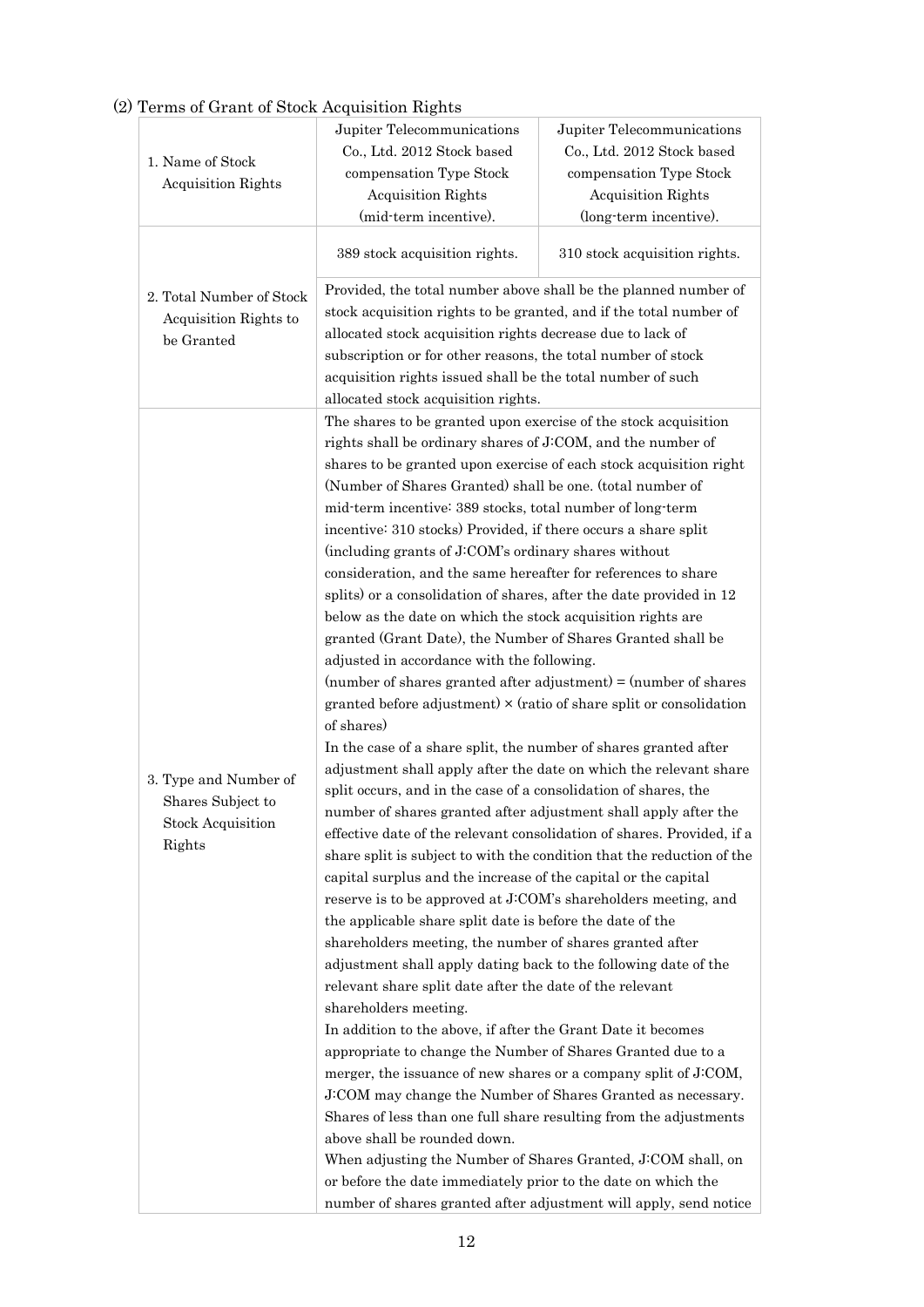|                                                                                                                                                                | or publicly announce the relevant details to each person who is<br>recorded in the registry of stock acquisition rights as a holder of<br>stock acquisition rights (Stock Acquisition Rights Holders).<br>Provided, if notice or announcement cannot be made prior to the<br>date immediately preceding the applicable adjustment date, notice<br>or announcement shall be made promptly thereafter.                                                                                                                                                                                                                                                                                                                                    |                                              |  |
|----------------------------------------------------------------------------------------------------------------------------------------------------------------|-----------------------------------------------------------------------------------------------------------------------------------------------------------------------------------------------------------------------------------------------------------------------------------------------------------------------------------------------------------------------------------------------------------------------------------------------------------------------------------------------------------------------------------------------------------------------------------------------------------------------------------------------------------------------------------------------------------------------------------------|----------------------------------------------|--|
| 4. Exercise Price of the<br><b>Stock Acquisition</b><br>Rights                                                                                                 | The exercise price shall be one yen for each share to be issued<br>upon the exercise of stock acquisition rights, and the total exercise<br>price shall be this amount multiplied by the Number of Shares<br>Granted.                                                                                                                                                                                                                                                                                                                                                                                                                                                                                                                   |                                              |  |
| 5. Exercise Period of the<br><b>Stock Acquisition</b><br>Rights                                                                                                | From March 16, 2012<br>to February 29, 2020.                                                                                                                                                                                                                                                                                                                                                                                                                                                                                                                                                                                                                                                                                            | From March 16, 2012<br>to February 29, 2032. |  |
| 6. Increase in Capital<br>and Capital Reserve<br>as a Result of the<br><b>Issuance of Shares</b><br>upon the Exercise of<br><b>Stock Acquisition</b><br>Rights | (1) The amount of capital to be increased as the result of the<br>issuance of shares upon the exercise of stock acquisition rights<br>shall be one half of the maximum amount of capital increase<br>calculated in accordance with article 17 paragraph 1 of the<br>Corporate Accounting Regulations, and any amounts of less<br>than one yen shall be rounded up.<br>(2) The amount of capital reserve to be increased as the result of<br>the issuance of shares upon the exercise of stock acquisition<br>rights shall be calculated as the maximum amount of the<br>capital increase provided in paragraph (1) above, minus the<br>amount of capital to be increased pursuant to paragraph (1)<br>above.                            |                                              |  |
| 7. Restrictions on<br>Transfers of Stock<br><b>Acquisition Rights</b>                                                                                          | The transfer of stock acquisition rights shall require the approval<br>of the board of directors of J:COM.                                                                                                                                                                                                                                                                                                                                                                                                                                                                                                                                                                                                                              |                                              |  |
| 8. Conditions to the<br>Acquisition of Stock<br><b>Acquisition Rights</b>                                                                                      | If any of items $(1)$ , $(2)$ , or $(3)$ below are approved by J:COM's<br>shareholders meeting (or where an approval of the shareholders'<br>meeting is not required, approved by J:COM's board of directors),<br>J:COM may acquire, for no consideration, the stock acquisition<br>rights on a date determined separately by J:COM's board of<br>directors.<br>(1) A resolution approving a merger agreement under which<br>J:COM is the extinct company.<br>(2) A resolution approving a company split agreement or a<br>company split plan under which J:COM is the split<br>company.<br>(3) A resolution approving a share exchange agreement or a<br>share transfer plan under which J:COM becomes the<br>wholly-owned subsidiary. |                                              |  |
| 9. Policy for Issuance of<br><b>Stock Acquisition</b><br>Rights in a<br>Reorganization                                                                         | If J:COM consummates a merger (limited to when J:COM is the<br>extinct company), an absorption type or an incorporation type<br>company split (limited to where J:COM is the split company), a<br>share exchange or a share transfer (in each case where J:COM<br>becomes the wholly-owned subsidiary) (each of the above<br>hereinafter, a "Reorganization"), in each case, stock acquisition<br>rights of J:COM provided in subparagraphs $(i)$ to $(v)$ of Paragraph<br>8, Section 1, Article 236 of Corporate Law (hereinafter,<br>Reorganized Company) shall be granted to the Stock Acquisition                                                                                                                                   |                                              |  |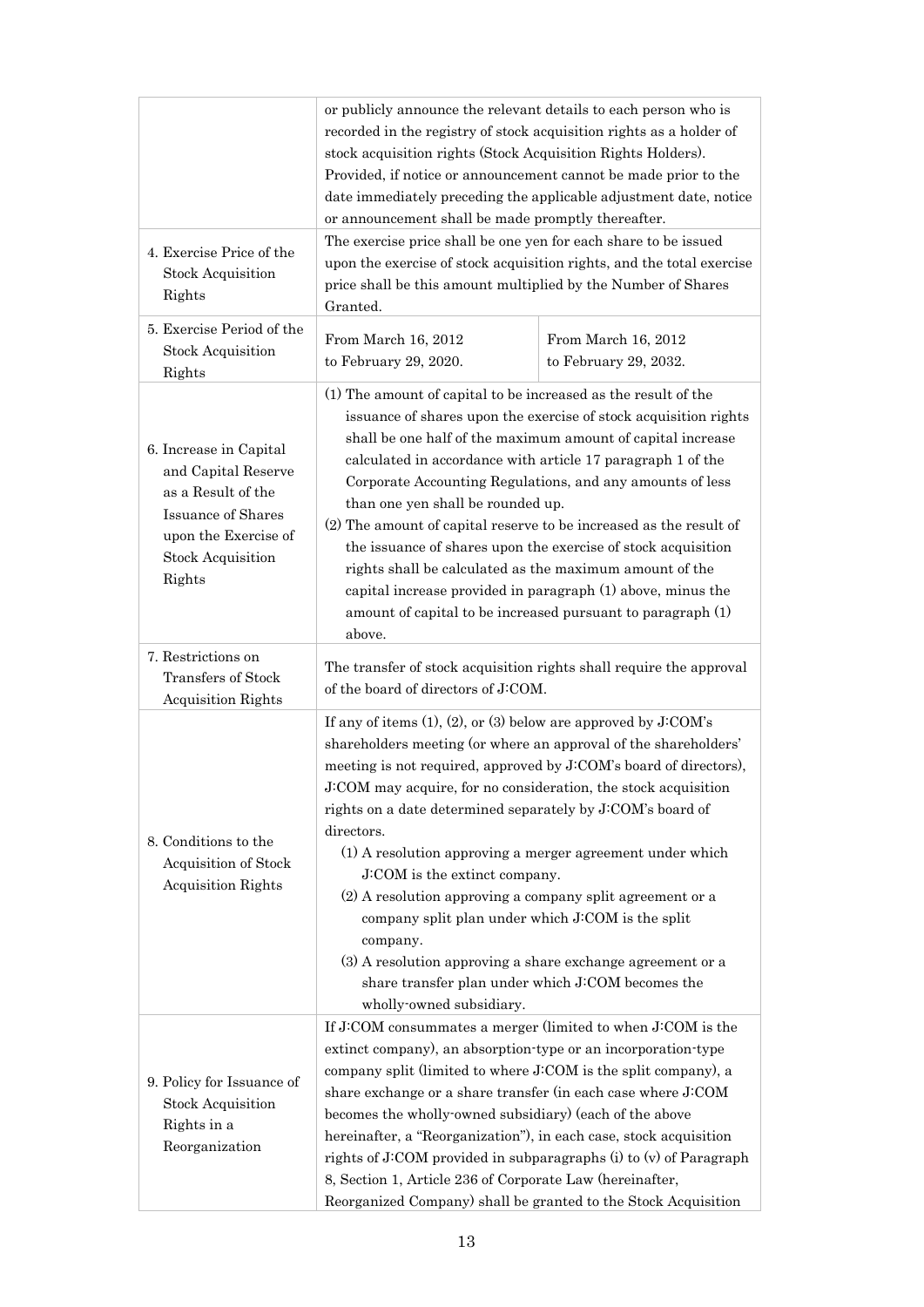| Rights Holders who hold the remaining stock acquisition rights     |
|--------------------------------------------------------------------|
| (Remaining SARS) on the date immediately preceding the             |
| effective date of the Reorganization (which shall be, for an       |
| absorption-type merger, the effective date of the absorption-type  |
| merger; for an incorporation type merger, the incorporation date   |
| of the new company; for an absorption-type company split, the      |
| effective date of the absorption-type company split; for an        |
| incorporation type company split, the incorporation date of the    |
| newly formed corporation; for a share exchange, the effective date |
| of the share exchange; and for a share transfer, the incorporation |
| date of the parent company). Provided, the relevant                |
| absorption-type merger agreement, incorporation-type merger        |
| agreement, absorption type company split agreement,                |
| incorporation type company split plan, share exchange agreement    |
| or share transfer plan shall provide for the grant of the stock    |
| acquisition rights of the Reorganized Company in accordance with   |
| the following terms:                                               |
| (1) Number of stock acquisition rights of Reorganized Company      |
| granted.                                                           |
| The number of stock acquisition rights shall be equal to           |
| the number of Remaining SARS held by the Stock                     |
| Acquisition Rights Holders.                                        |
| (2) Type of shares of Reorganized Company subject to stock         |
| acquisition rights.                                                |
| The ordinary shares of the Reorganized Company.                    |
| (3) The number of shares of the Reorganized Company subject        |
| to stock acquisition rights.                                       |
| Calculated in accordance with 3 above, taking into                 |
| consideration the terms of reorganization.                         |
| (4) Exercise price of the stock acquisition rights                 |
| The exercise price of each stock acquisition right shall be        |
| the amount of the post reorganization payment amount               |
| (defined below) multiplied by the number of shares of the          |
| Reorganized Company subject to each stock acquisition              |
| right calculated in accordance with (3) above. The post            |
| reorganization payment amount shall be one yen per share           |
| of the Reorganized Company to be issued upon the exercise          |
| of each stock acquisition right to be granted.                     |
| (5) Exercise period of the stock acquisition rights                |
| The exercise period of the stock acquisition rights shall be       |
| from the later of the beginning of the exercise period             |
| provided in 5 above and the effective date of the                  |
| Reorganization, until the end of the exercise period               |
| provided in 5 above.                                               |
| (6) Increase in capital and capital reserve as a result of the     |
| issuance of shares upon the exercise of stock acquisition          |
| rights                                                             |
| To be determined in accordance with 6 above.                       |
| (7) Restrictions on transfers of stock acquisition rights          |
| The transfer of stock acquisition rights shall require the         |
| approval of the board of directors of the Reorganized              |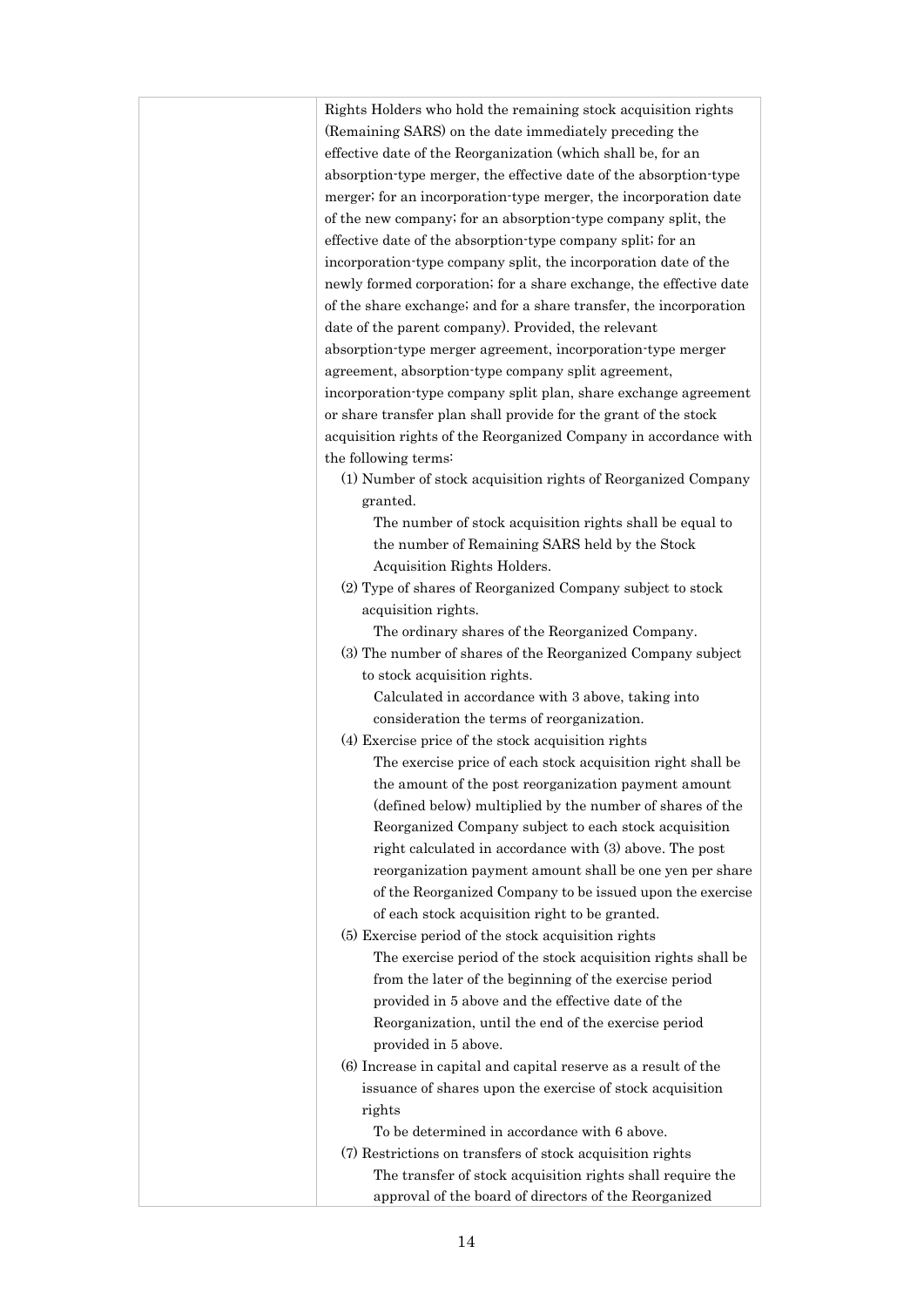|                         | Company.                                                                                                                       |                                                                     |  |  |  |
|-------------------------|--------------------------------------------------------------------------------------------------------------------------------|---------------------------------------------------------------------|--|--|--|
|                         | (8) Conditions to the acquisition of stock acquisition rights                                                                  |                                                                     |  |  |  |
|                         | To be determined in accordance with 8 above.                                                                                   |                                                                     |  |  |  |
|                         | (9) Other conditions on the exercise of stock acquisition rights                                                               |                                                                     |  |  |  |
|                         | To be determined in accordance with 10 below.                                                                                  |                                                                     |  |  |  |
|                         | (1) A Stock Acquisition Rights                                                                                                 | (1) A Stock Acquisition Rights                                      |  |  |  |
|                         | Holder may exercise stock                                                                                                      | Holder may exercise stock                                           |  |  |  |
|                         | acquisition rights on the day                                                                                                  | acquisition rights on the day                                       |  |  |  |
|                         | (Start of the Exercise)                                                                                                        | (Start of the Exercise)                                             |  |  |  |
|                         | Period) following the date on                                                                                                  | Period) following the date on                                       |  |  |  |
|                         | which he or she resigns (or                                                                                                    | which he or she resigns (or                                         |  |  |  |
|                         | retires) from the office of                                                                                                    | retires) from the office of                                         |  |  |  |
|                         | director or corporate officer                                                                                                  | director or auditor of                                              |  |  |  |
|                         | of J:COM, as a result of the                                                                                                   | J:COM, as a result of the                                           |  |  |  |
|                         | expiration of such office (in                                                                                                  | expiration of such office (in                                       |  |  |  |
|                         | cases where such Stock                                                                                                         | cases where such Stock                                              |  |  |  |
| 10. Other Conditions on | Acquisition Rights Holder                                                                                                      | Acquisition Rights Holder                                           |  |  |  |
| the Exercise of Stock   | subsequently becomes a                                                                                                         | subsequently becomes a                                              |  |  |  |
| Acquisition Rights      | director, a corporate officer                                                                                                  | director, a corporate officer                                       |  |  |  |
|                         | or an employee of J:COM, or                                                                                                    | or an employee of J:COM, or                                         |  |  |  |
|                         | subsidiaries or affiliated                                                                                                     | subsidiaries or affiliated                                          |  |  |  |
|                         |                                                                                                                                | companies of J:COM                                                  |  |  |  |
|                         | companies of J:COM<br>(Subsidiaries), the Start of                                                                             | (Subsidiaries), the Start of                                        |  |  |  |
|                         | the Exercise Period is the                                                                                                     | the Exercise Period is the                                          |  |  |  |
|                         |                                                                                                                                |                                                                     |  |  |  |
|                         | day following the date on                                                                                                      | day following the date on                                           |  |  |  |
|                         | which he or she resigns or                                                                                                     | which he or she resigns or                                          |  |  |  |
|                         | retires from such position,                                                                                                    | retires from such position,                                         |  |  |  |
|                         | as a result of the expiration                                                                                                  | as a result of the expiration                                       |  |  |  |
|                         | of such office).                                                                                                               | of such office).                                                    |  |  |  |
|                         | (2) In case that the stock acquisition rights are exercised in<br>accordance with (1) above, a Stock Acquisition Rights Holder |                                                                     |  |  |  |
|                         |                                                                                                                                |                                                                     |  |  |  |
|                         |                                                                                                                                | may exercise them only for a period of two years from the Start     |  |  |  |
|                         | of the Exercise Period.                                                                                                        |                                                                     |  |  |  |
|                         | (3) Notwithstanding (1) and (2) above, a Stock Acquisition Rights                                                              |                                                                     |  |  |  |
|                         | Holder may exercise stock acquisition rights in the period                                                                     |                                                                     |  |  |  |
|                         |                                                                                                                                | provided below if either of (i) or (ii) below occur (provided, (ii) |  |  |  |
|                         | below shall not apply if stock acquisition rights of the                                                                       |                                                                     |  |  |  |
|                         |                                                                                                                                | Reorganized Company will be granted to the Stock Acquisition        |  |  |  |
|                         | Rights Holder in accordance with 9 above):                                                                                     |                                                                     |  |  |  |
|                         | (i) If the Start of the Exercise                                                                                               | (i) If the Start of the Exercise                                    |  |  |  |
|                         | Period does not occur by                                                                                                       | Period does not occur by                                            |  |  |  |
|                         | February 28, 2014, the stock                                                                                                   | February 28, 2030, the stock                                        |  |  |  |
|                         | acquisition rights may be                                                                                                      | acquisition rights may be                                           |  |  |  |
|                         | exercised between March 1,                                                                                                     | exercised between March 1,                                          |  |  |  |
|                         | 2014 and February 29, 2020;                                                                                                    | 2030 and February 29, 2032;                                         |  |  |  |
|                         | or                                                                                                                             | or                                                                  |  |  |  |
|                         |                                                                                                                                |                                                                     |  |  |  |
|                         |                                                                                                                                |                                                                     |  |  |  |
|                         |                                                                                                                                |                                                                     |  |  |  |
|                         |                                                                                                                                |                                                                     |  |  |  |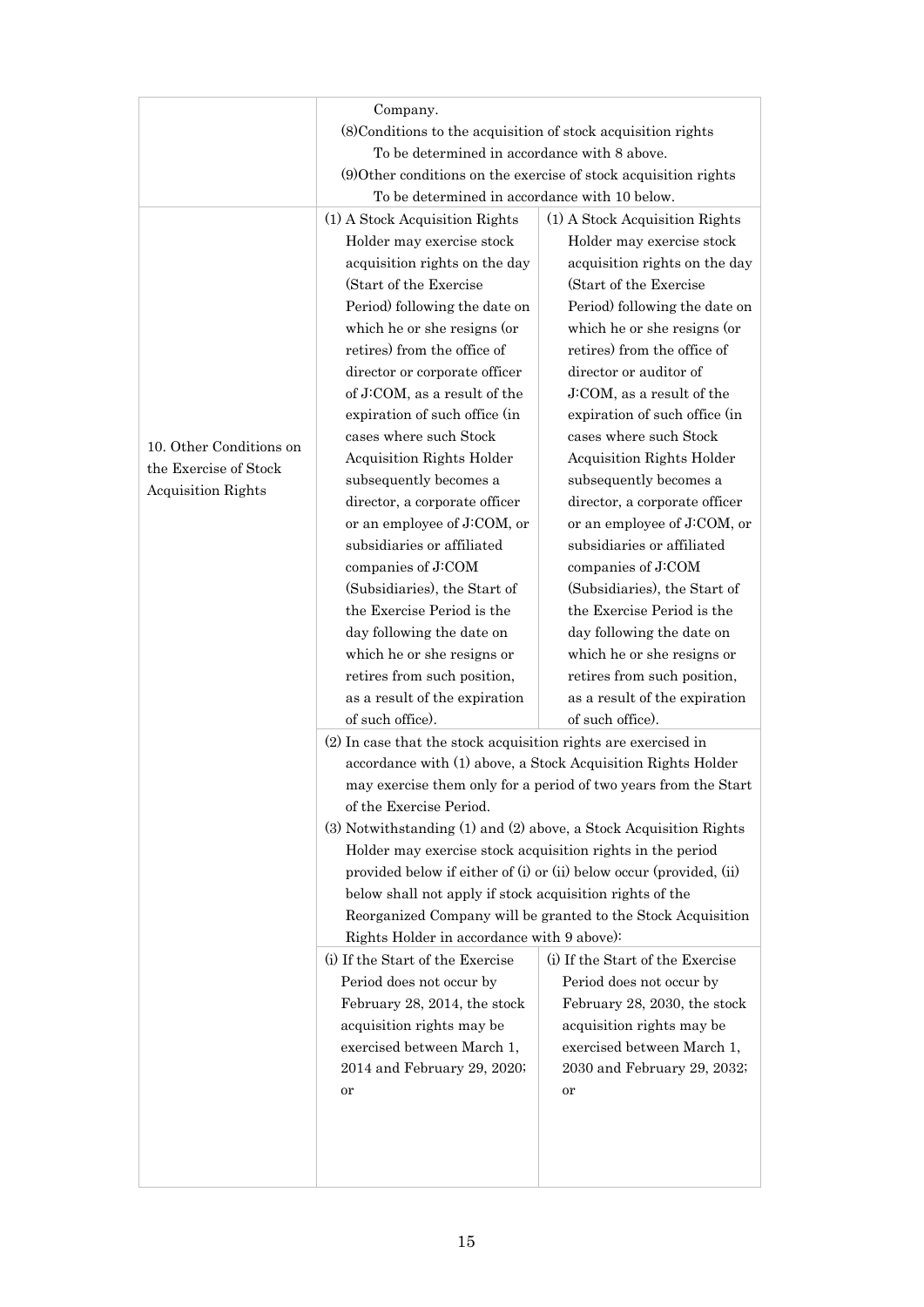| (ii) If a resolution approving a merger agreement under which  |                                   |  |  |  |
|----------------------------------------------------------------|-----------------------------------|--|--|--|
| J:COM is the extinct company, or a share exchange agreement    |                                   |  |  |  |
| or a share transfer plan under which J:COM becomes the         |                                   |  |  |  |
| wholly-owned subsidiary is approved by J:COM's shareholders    |                                   |  |  |  |
| meeting (or where a shareholders meeting is not required,      |                                   |  |  |  |
| approved by J:COM's board of directors), the stock acquisition |                                   |  |  |  |
| rights may be exercised for a period of fifteen days from the  |                                   |  |  |  |
| date immediately after the relevant approval date.             |                                   |  |  |  |
| (4) In case that the stock                                     | (4) If a Stock Acquisition Rights |  |  |  |
| acquisition rights are                                         | Holder is dismissed as a          |  |  |  |
| exercised in accordance with                                   | director or statutory auditor,    |  |  |  |
| $(3)$ (i) above, the number of                                 | he or she shall not be            |  |  |  |
| stock acquisition rights to be                                 | allowed to exercise stock         |  |  |  |
| exercised is limited to the                                    | acquisition rights after the      |  |  |  |
|                                                                |                                   |  |  |  |
| number provided in (i) or (ii)                                 | dismissal.                        |  |  |  |
| below, and any number less                                     |                                   |  |  |  |
| than an integral number                                        |                                   |  |  |  |
| shall be rounded up:                                           |                                   |  |  |  |
| (i) Between March 1, 2014                                      |                                   |  |  |  |
| and February 28, 2015                                          |                                   |  |  |  |
| 50% of the stock                                               |                                   |  |  |  |
| acquisition rights of                                          |                                   |  |  |  |
| such Stock Acquisition                                         |                                   |  |  |  |
| Rights Holder; and                                             |                                   |  |  |  |
| (ii) Between March 1, 2015                                     |                                   |  |  |  |
| and February 29, 2020                                          |                                   |  |  |  |
| 100% of remaining                                              |                                   |  |  |  |
| stock acquisition rights                                       |                                   |  |  |  |
| of such Stock                                                  |                                   |  |  |  |
| <b>Acquisition Rights</b>                                      |                                   |  |  |  |
| Holder.                                                        |                                   |  |  |  |
| (5) If a Stock Acquisition Rights                              | (5) If a Stock Acquisition Rights |  |  |  |
| Holder is dismissed from the                                   | Holder forfeits stock             |  |  |  |
| position of director or                                        | acquisition rights, he or she     |  |  |  |
| corporate officer of J:COM                                     | may not exercise the              |  |  |  |
| (or in cases where such                                        | relevant stock acquisition        |  |  |  |
| <b>Stock Acquisition Rights</b>                                | rights.                           |  |  |  |
| Holder subsequently                                            |                                   |  |  |  |
| becomes a director, a                                          |                                   |  |  |  |
| corporate officer or an                                        |                                   |  |  |  |
| employee of J:COM or the                                       |                                   |  |  |  |
| Subsidiaries, as a result of                                   |                                   |  |  |  |
| the expiration of such                                         |                                   |  |  |  |
| office, dismissed from the                                     |                                   |  |  |  |
| position of director,                                          |                                   |  |  |  |
|                                                                |                                   |  |  |  |
| corporate officer or employee                                  |                                   |  |  |  |
| of J:COM or the                                                |                                   |  |  |  |
| Subsidiaries), he or she may                                   |                                   |  |  |  |
| not exercise stock                                             |                                   |  |  |  |
| acquisition rights after the                                   |                                   |  |  |  |
| dismissal.                                                     |                                   |  |  |  |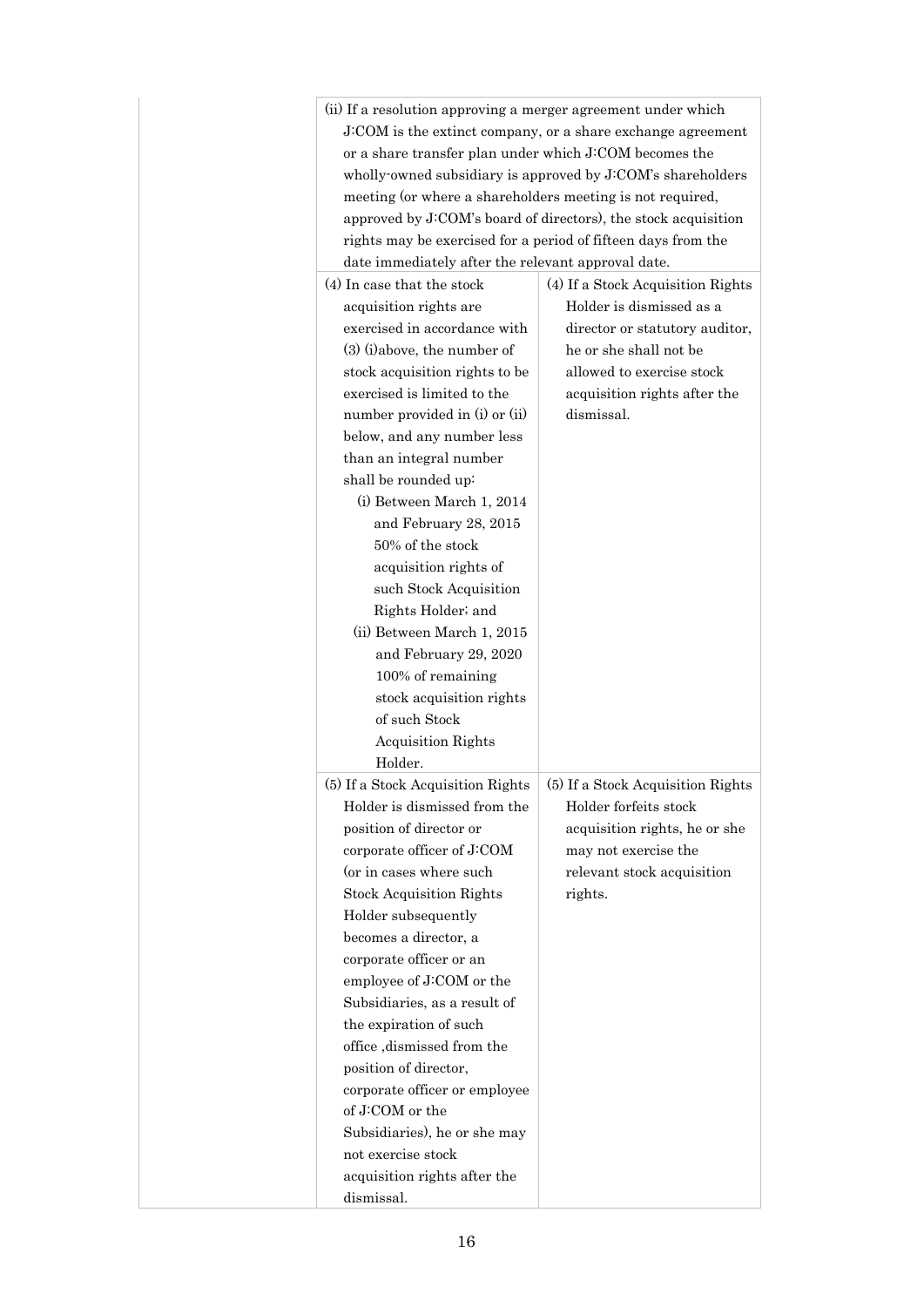|                          | (6) If a Stock Acquisition Rights                                 |  |
|--------------------------|-------------------------------------------------------------------|--|
|                          | Holder forfeits stock                                             |  |
|                          | acquisition rights, he or she                                     |  |
|                          | may not exercise the                                              |  |
|                          | relevant stock acquisition                                        |  |
|                          | rights.                                                           |  |
| 11. Calculation of       | The fair market value of the stock acquisition rights shall be    |  |
| Payment Price of         | calculated in accordance with the Black-Scholes model, using the  |  |
| <b>Stock Acquisition</b> | share price of the Grant Date of the stock acquisition rights and |  |
| Rights                   | the exercise price provided in 4 above.                           |  |
| 12. Grant date of stock  |                                                                   |  |
| acquisition rights       | March 15, 2012.                                                   |  |
| 13. Payment date for     |                                                                   |  |
| grant of stock           | March 15, 2012.                                                   |  |
| acquisition rights       |                                                                   |  |

#### 7. Transactions with directors, officers or principal security holders

There are not transactions with directors or officers for the year ended December 31, 2012. For principal security holders, please refer to (5) Related Party Transactions on page 36.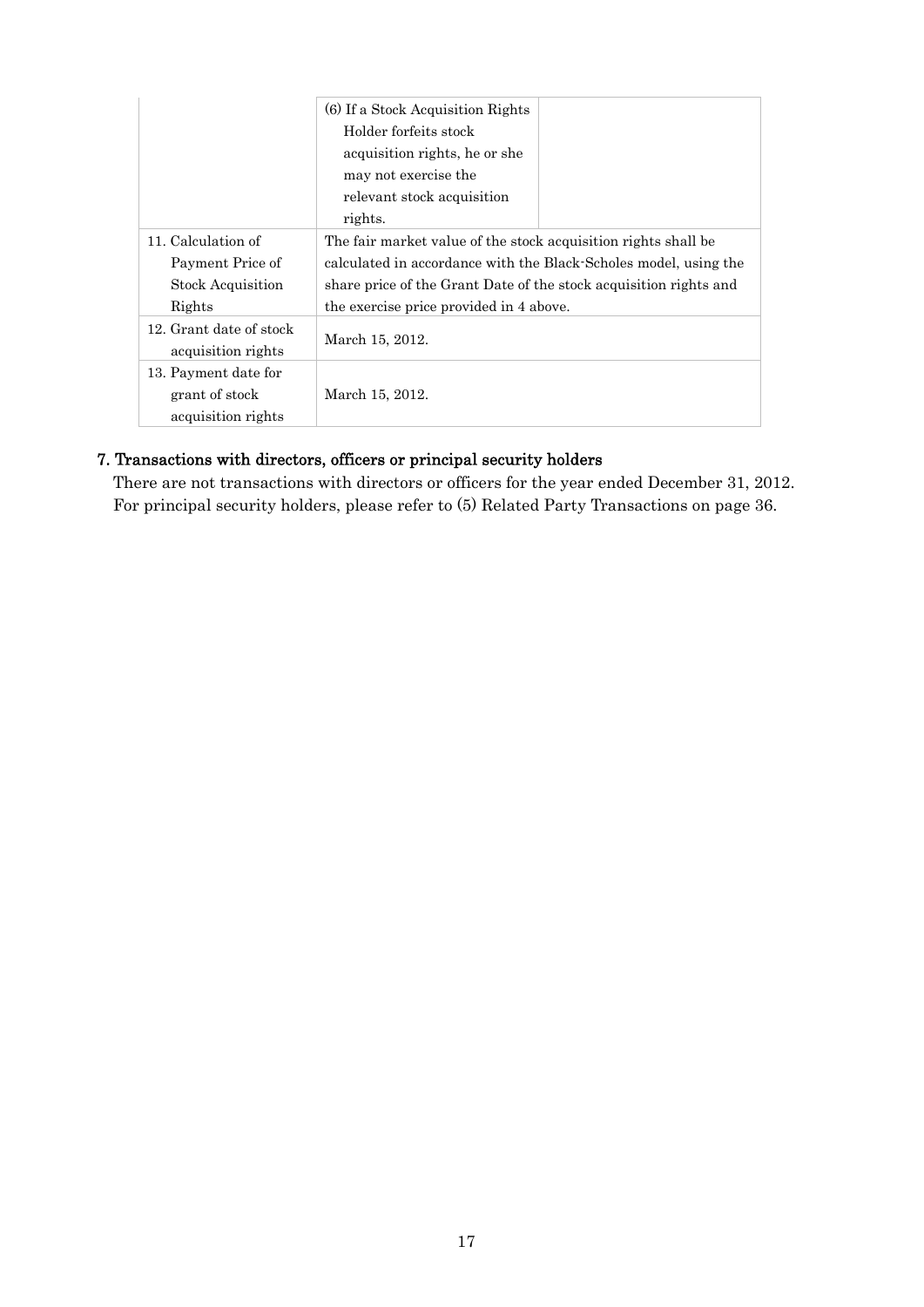#### 8. Consolidated financial statements

#### **JUPITER TELECOMMUNICATIONS CO., LTD. AND SUBSIDIARIES**

#### **CONSOLIDATED BALANCE SHEETS (YEN IN MILLIONS)**

|                                                      | December 31, |            |
|------------------------------------------------------|--------------|------------|
| Current assets:                                      | 2011         | 2012       |
|                                                      | 89,879       | 110,853    |
|                                                      | 18,270       | 16,149     |
|                                                      | (480)        | (473)      |
|                                                      | 7,941        | 6,902      |
| Prepaid expenses and other current assets (Note 9)   | 8,070        | 7,537      |
|                                                      | 123,680      | 140,968    |
| Investments:                                         |              |            |
|                                                      | 10,381       | 10,095     |
|                                                      | 2,150        | 2,060      |
|                                                      | 12,531       | 12,155     |
| Property and equipment, at cost:                     |              |            |
|                                                      | 4,158        | 4,185      |
| Distribution system and equipment (Notes 2, 5 and 7) | 733,669      | 732,660    |
| Support equipment and buildings (Notes 5 and 7)      | 69,477       | 73,119     |
|                                                      | 807,304      | 809,964    |
|                                                      | (445, 113)   | (462, 913) |
|                                                      | 362,191      | 347,051    |
| Other assets:                                        |              |            |
|                                                      | 253,079      | 253,079    |
| Identifiable intangible assets, net (Notes 2 and 4)  | 38,413       | 33,621     |
|                                                      | 5,436        | 6,678      |
|                                                      | 17,043       | 18,478     |
|                                                      | 313,971      | 311,856    |
|                                                      | 812,373      | 812,030    |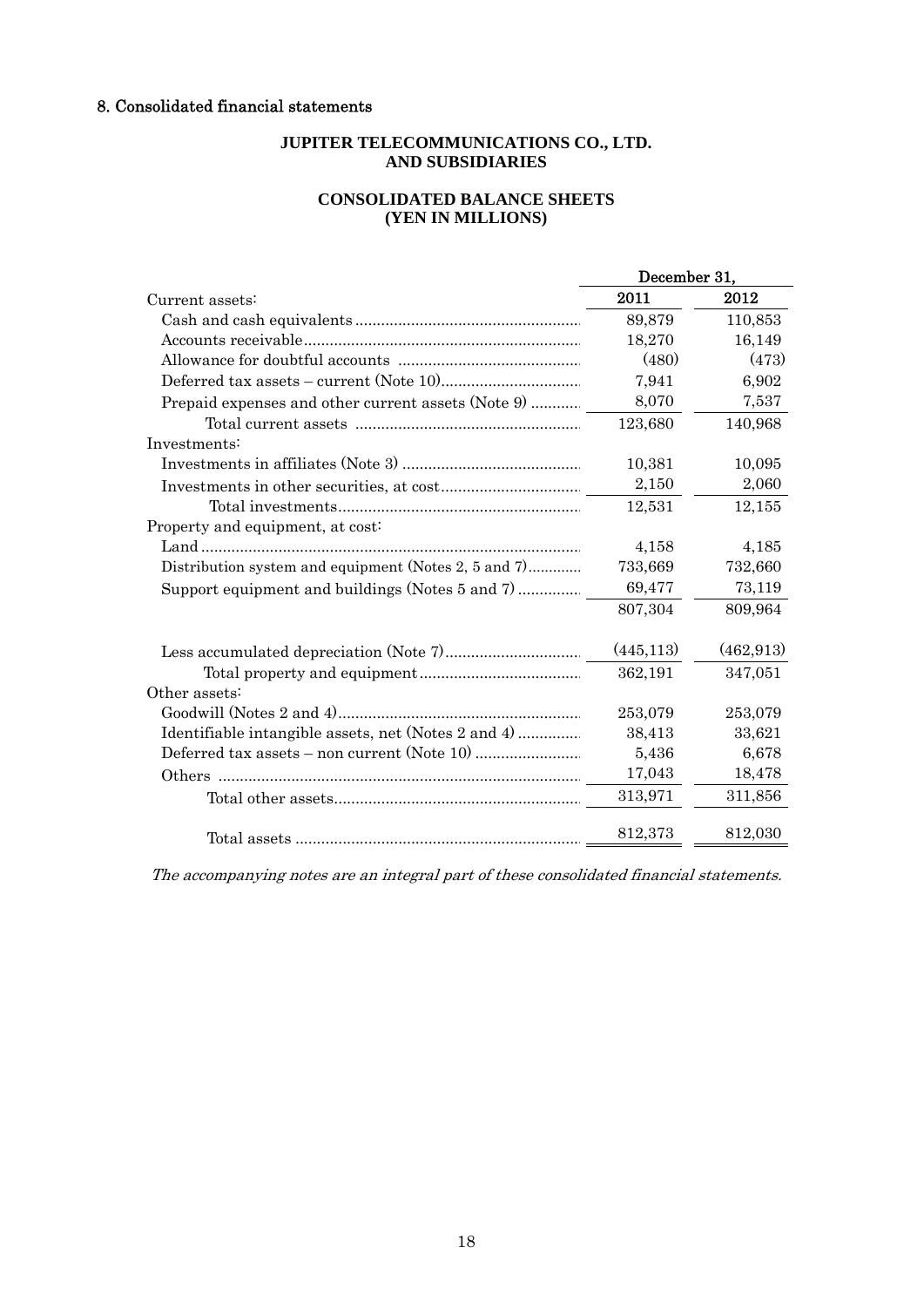#### **CONSOLIDATED BALANCE SHEETS – (Continued) (YEN IN MILLIONS)**

|                                                           | December 31, |         |  |
|-----------------------------------------------------------|--------------|---------|--|
|                                                           | 2011         | 2012    |  |
| Current liabilities:                                      |              |         |  |
|                                                           | 5,521        | 5,061   |  |
| Long-term debt – current portion (Notes 6 and 8)          | 10,681       | 69,847  |  |
| Capital lease obligations – current portion (Note 7):     |              |         |  |
|                                                           | 15,960       | 13,625  |  |
|                                                           | 1,184        | 878     |  |
|                                                           | 28,324       | 27,407  |  |
|                                                           | 9,853        | 16,298  |  |
|                                                           | 268          | 268     |  |
|                                                           | 8,108        | 7,865   |  |
| Accrued expenses and other liabilities (Notes 1 and 9)    | 11,068       | 11,117  |  |
|                                                           | 90,967       | 152,366 |  |
| Long-term debt, less current portion (Notes 6 and 8)      | 118,302      | 48,262  |  |
| Corporate bond, less current portion (Notes 6 and 8)      | 10,000       | 10,000  |  |
| Capital lease obligations, less current portion (Note 7): |              |         |  |
|                                                           | 33,590       | 25,974  |  |
|                                                           | 4,259        | 3,677   |  |
|                                                           | 58,996       | 52,665  |  |
| Deferred tax liabilities - non current (Notes 2 and 10)   | 11,615       | 10,845  |  |
|                                                           | 27,328       | 25,630  |  |
|                                                           | 355,057      | 329,419 |  |
| Commitments and contingencies (Note 14)                   |              |         |  |
| Shareholders' equity (Note 12):                           |              |         |  |
|                                                           | 117,550      | 117,550 |  |
| Authorized 15,000,000 shares;                             |              |         |  |
| Issued 6,947,813 shares as of December 31, 2011           |              |         |  |
| Issued 6,947,813 shares as of December 31, 2012           | 226,293      | 226,377 |  |
|                                                           |              |         |  |
|                                                           | 90,782       | 117,592 |  |
| Accumulated other comprehensive income/(loss) (Note 1)    | (833)        | 118     |  |
|                                                           | (2,128)      | (7,090) |  |
| $22,640$ shares as of December 31, 2011                   |              |         |  |
| 83,168 shares as of December 31, 2012                     |              |         |  |
| Total J:COM shareholders' equity (Note 1)                 | 431,664      | 454,547 |  |
|                                                           | 25,652       | 28,064  |  |
|                                                           | 457,316      | 482,611 |  |
| Total liabilities and shareholders' equity                | 812,373      | 812,030 |  |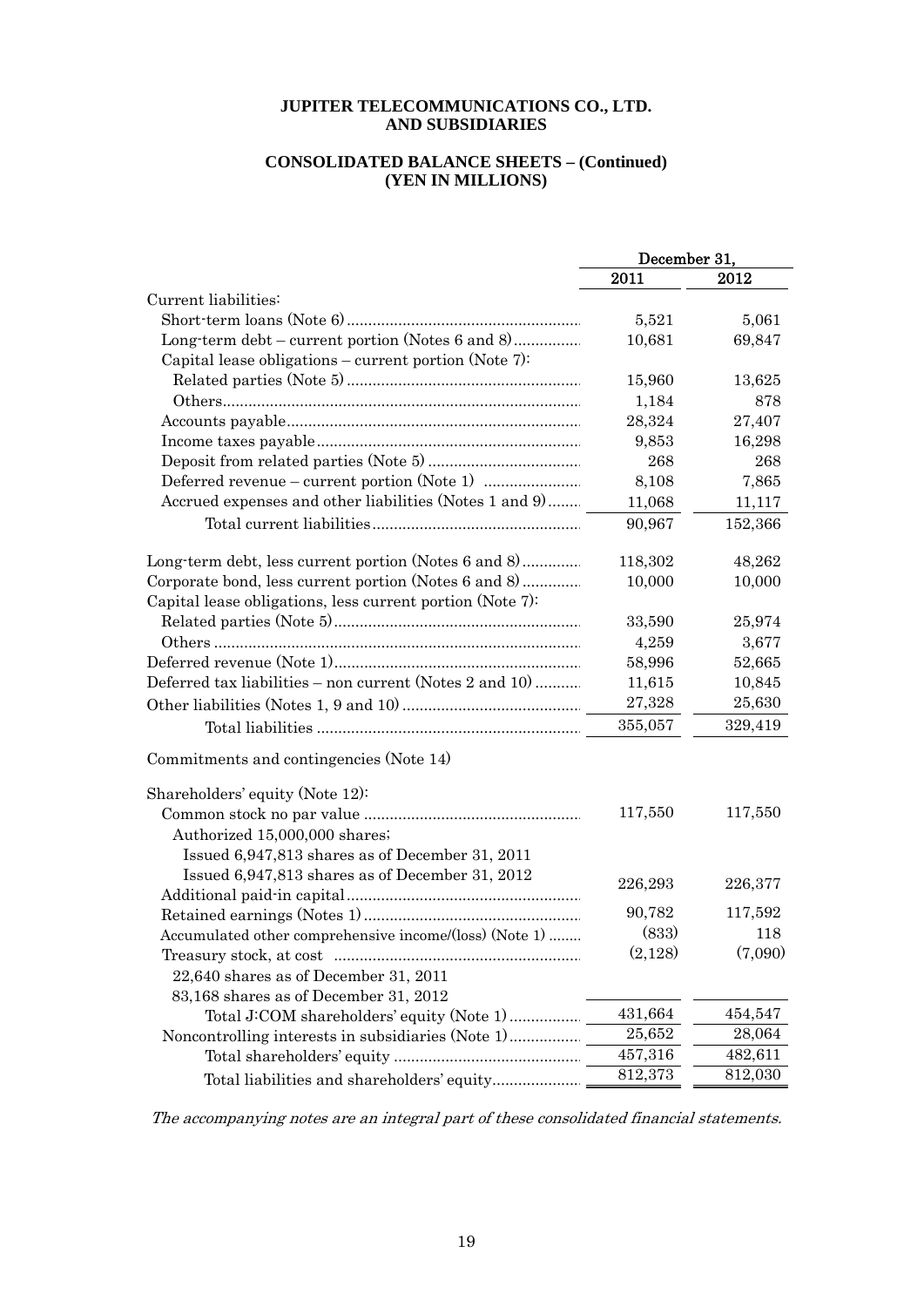#### CONSOLIDATED STATEMENTS OF INCOME AND COMPREHENSIVE INCOME **(YEN IN MILLIONS, EXCEPT SHARE AND PER SHARE AMOUNTS)**

|                                                                 | Year ended December 31, |            |
|-----------------------------------------------------------------|-------------------------|------------|
|                                                                 | 2011                    | 2012       |
| Revenue:                                                        |                         |            |
|                                                                 | 307,935                 | 313,276    |
|                                                                 | 61,138                  | 63,559     |
|                                                                 | 369,073                 | 376,835    |
| Operating costs and expenses:                                   |                         |            |
| Operating and programming costs (other than depreciation and    |                         |            |
|                                                                 | (140,525)               | (148, 445) |
| Selling, general and administrative expenses                    |                         |            |
|                                                                 | (72, 150)               | (75,622)   |
|                                                                 | (85, 323)               | (81, 354)  |
|                                                                 | (297,998)               | (305, 421) |
|                                                                 | 71,075                  | 71,414     |
| Other income (expenses):                                        |                         |            |
| Interest expense, net (Note 10):                                |                         |            |
|                                                                 | (1, 424)                | (1,135)    |
|                                                                 | (2,854)                 | (2,396)    |
|                                                                 | 1,473                   | 1,048      |
|                                                                 | 262                     | 1,192      |
| Income before noncontrolling interests and income taxes         | 68,532                  | 70,123     |
|                                                                 | (28, 358)               | (25, 681)  |
|                                                                 | 40,174                  | 44,442     |
|                                                                 | (2,896)                 | (2,819)    |
| Net income attributable to J:COM shareholders                   | 37,278                  | 41,623     |
| Net income attributable to J:COM shareholders per share:        |                         |            |
|                                                                 | $\frac{1}{2}$ 5,383.59  | ¥ 6,052.36 |
|                                                                 | $\frac{1}{2}$ 5,381.49  | ¥ 6,050.64 |
|                                                                 |                         |            |
| Weighted average number of common stock outstanding:            | 6,924,297               | 6,877,162  |
|                                                                 |                         |            |
|                                                                 | 6,927,003               | 6,879,121  |
|                                                                 | 40,174                  | 44,442     |
| Other comprehensive income/(loss), net of taxes                 |                         |            |
| Unrealized gain/(loss) on cash flow hedge (Note 1)              | (179)                   | 602        |
|                                                                 |                         | 53         |
| Reclassification adjustments for gain/(loss) on cash flow hedge |                         |            |
|                                                                 | 499                     | 372        |
| Other comprehensive income/(loss), net of taxes                 | 320                     | 1,027      |
|                                                                 | 40,494                  | 45,469     |
| Comprehensive income attributable to noncontrolling interests   | (2,889)                 | (2,895)    |
| Comprehensive income attributable to J:COM shareholders         | 37,605                  | 42,574     |
|                                                                 |                         |            |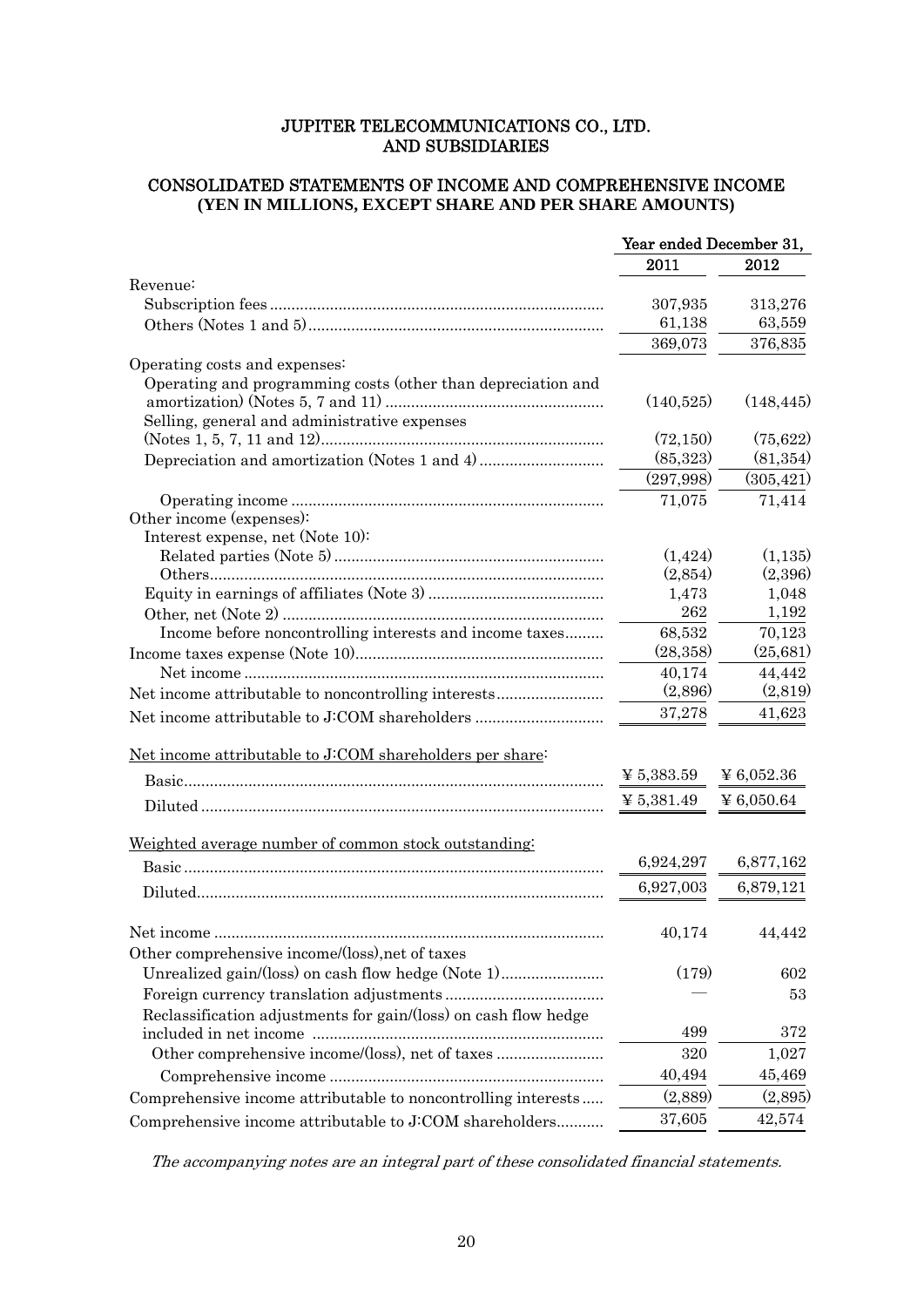#### CONSOLIDATED STATEMENTS OF SHAREHOLDERS' EQUITY (YEN IN MILLIONS)

|                                                 | Common stock<br>no par value | Additional<br>paid-in capital | Retained<br>Earnings | Accumulated<br>other<br>comprehensive<br>income/(loss) | Treasury stock,<br>at cost | Total J:COM<br>shareholders'<br>equity | Noncontrolling<br>interests in<br>subsidiaries | Total<br>shareholders'<br>equity |
|-------------------------------------------------|------------------------------|-------------------------------|----------------------|--------------------------------------------------------|----------------------------|----------------------------------------|------------------------------------------------|----------------------------------|
|                                                 | 117,550                      | 226,017                       | 65,967               | (1,160)                                                | (2,266)                    | 406,108                                | 20,302                                         | 426,410                          |
|                                                 |                              |                               | 37,278               |                                                        |                            | 37,278                                 | 2,896                                          | 40,174                           |
| Other comprehensive income/(loss), net of taxes |                              |                               |                      | 327                                                    |                            | 327                                    | (7)                                            | 320                              |
| Cash dividends paid to noncontrolling interests |                              |                               |                      |                                                        |                            |                                        | (112)                                          | (112)                            |
| Stock-based compensation (Notes 1 and 12)       |                              | 47                            |                      |                                                        |                            | 47                                     |                                                | 47                               |
| Acquisition of new subsidiaries (Note 2)        |                              |                               |                      |                                                        |                            |                                        | 3,259                                          | 3,259                            |
| Purchase of subsidiary shares from              |                              | 361                           |                      |                                                        |                            | 361                                    | (686)                                          | (325)                            |
| Cash dividends paid to shareholders (Note 12)   |                              |                               | (12, 463)            |                                                        |                            | (12, 463)                              |                                                | (12, 463)                        |
|                                                 |                              | (132)                         |                      |                                                        | 138                        | 6                                      |                                                | 6                                |
|                                                 | 117,550                      | 226,293                       | 90,782               | (833)                                                  | (2,128)                    | 431,664                                | 25,652                                         | 457,316                          |
| Other comprehensive income/(loss), net of taxes |                              |                               | 41,623               |                                                        |                            | 41,623                                 | 2,819                                          | 44,442                           |
|                                                 |                              |                               |                      | 951                                                    |                            | 951                                    | 76                                             | 1,027                            |
| Cash dividends paid to noncontrolling interests |                              |                               |                      |                                                        |                            |                                        | (166)                                          | (166)                            |
| Stock-based compensation (Notes 1 and 12)       |                              | 50                            |                      |                                                        |                            | 50                                     |                                                | 50                               |
| Purchase of subsidiary shares from              |                              | 61                            |                      |                                                        |                            | 61                                     | (317)                                          | (256)                            |
| Cash dividends paid to shareholders (Note 12)   |                              |                               | (14, 813)            |                                                        |                            | (14.813)                               |                                                | (14, 813)                        |
|                                                 |                              | (27)                          |                      |                                                        | (4,962)                    | (4,989)                                |                                                | (4,989)                          |
|                                                 | 117,550                      | 226,377                       | 117,592              | 118                                                    | (7,090)                    | 454,547                                | 28,064                                         | 482,611                          |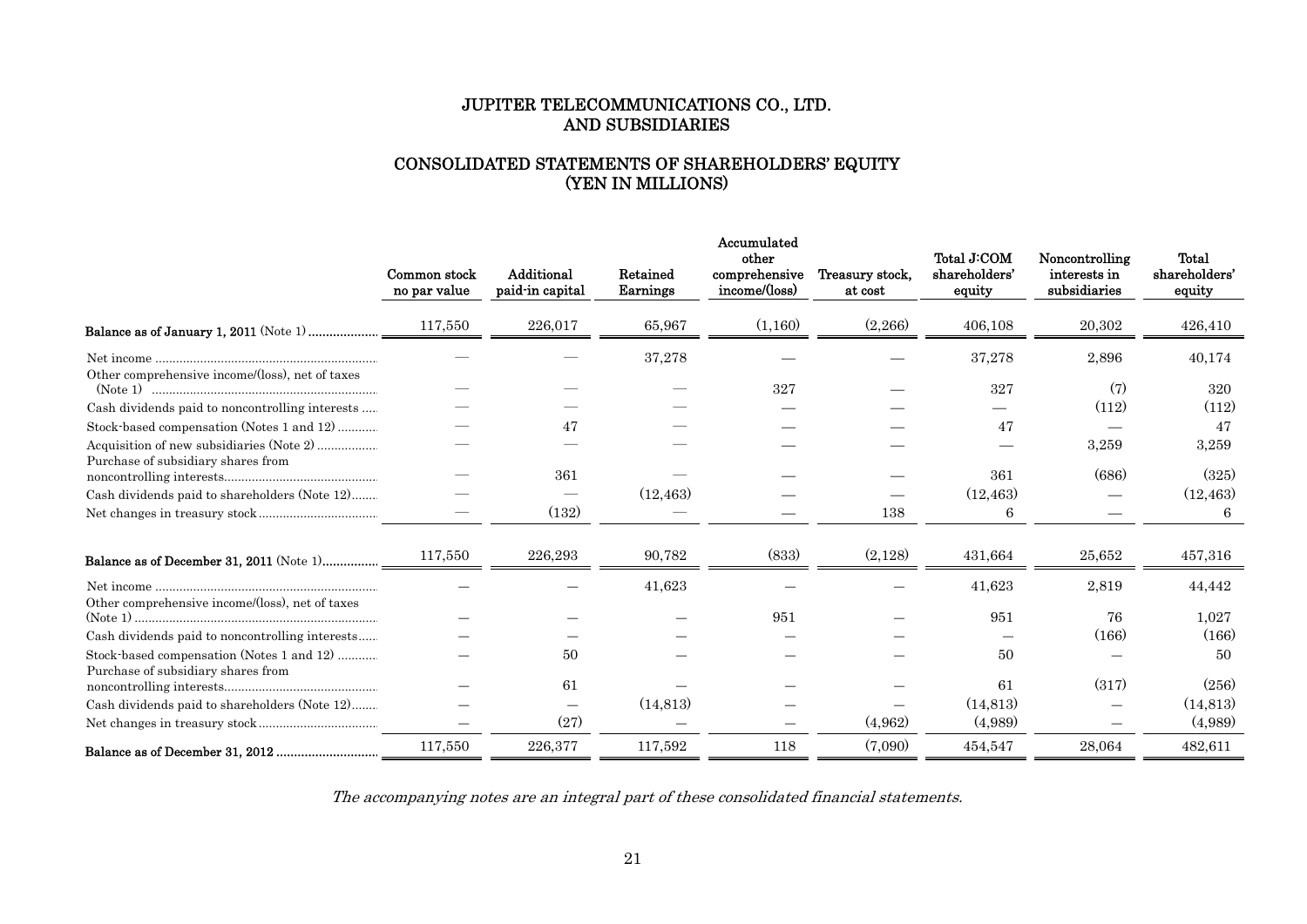#### CONSOLIDATED STATEMENTS OF CASH FLOWS (YEN IN MILLIONS)

| 2011<br>2012<br>Cash flows from operating activities:<br>40,174<br>44,442<br>Adjustments to reconcile net income to net cash provided by<br>operating activities:<br>85,323<br>81,354<br>(1, 473)<br>(1,048)<br>1,203<br>873<br>47<br>50<br>639<br>(1,489)<br>Changes in operating assets and liabilities, excluding effects of<br>business combinations:<br>Decrease/(increase) in accounts receivable, net<br>4,359<br>4,089<br>(879)<br>Decrease/(increase) in prepaid expenses and other assets (Note 1)<br>1,985<br>(3,000)<br>2,305<br>(6,629)<br>6,434<br>(2,238)<br>1,917<br>Increase/(decrease) in accrued expenses and other liabilities<br>(3,644)<br>(6,576)<br>(917)<br>123,342<br>123,959<br>Cash flows from investing activities:<br>(55,082)<br>(54, 654)<br>Acquisition of new subsidiaries, net of cash acquired (Note 2)<br>(3,327)<br>564<br>100<br>673<br>(58,309)<br>$\overline{(53, 417)}$<br>Cash flows from financing activities:<br>(5,000)<br>Acquisition of noncontrolling interests in consolidated subsidiaries<br>(325)<br>(284)<br>(990)<br>(810)<br>5,000<br>(15, 875)<br>(19,700)<br>(20, 875)<br>(18, 374)<br>Principal payments of capital lease obligations (Note 7)<br>(12, 463)<br>(14, 813)<br>987<br>588<br>(53, 366)<br>(49,568)<br>11,667<br>20,974<br>78,212<br>89,879<br>89,879<br>110,853 | Year ended December 31, |  |  |
|-----------------------------------------------------------------------------------------------------------------------------------------------------------------------------------------------------------------------------------------------------------------------------------------------------------------------------------------------------------------------------------------------------------------------------------------------------------------------------------------------------------------------------------------------------------------------------------------------------------------------------------------------------------------------------------------------------------------------------------------------------------------------------------------------------------------------------------------------------------------------------------------------------------------------------------------------------------------------------------------------------------------------------------------------------------------------------------------------------------------------------------------------------------------------------------------------------------------------------------------------------------------------------------------------------------------------------------------|-------------------------|--|--|
|                                                                                                                                                                                                                                                                                                                                                                                                                                                                                                                                                                                                                                                                                                                                                                                                                                                                                                                                                                                                                                                                                                                                                                                                                                                                                                                                         |                         |  |  |
|                                                                                                                                                                                                                                                                                                                                                                                                                                                                                                                                                                                                                                                                                                                                                                                                                                                                                                                                                                                                                                                                                                                                                                                                                                                                                                                                         |                         |  |  |
|                                                                                                                                                                                                                                                                                                                                                                                                                                                                                                                                                                                                                                                                                                                                                                                                                                                                                                                                                                                                                                                                                                                                                                                                                                                                                                                                         |                         |  |  |
|                                                                                                                                                                                                                                                                                                                                                                                                                                                                                                                                                                                                                                                                                                                                                                                                                                                                                                                                                                                                                                                                                                                                                                                                                                                                                                                                         |                         |  |  |
|                                                                                                                                                                                                                                                                                                                                                                                                                                                                                                                                                                                                                                                                                                                                                                                                                                                                                                                                                                                                                                                                                                                                                                                                                                                                                                                                         |                         |  |  |
|                                                                                                                                                                                                                                                                                                                                                                                                                                                                                                                                                                                                                                                                                                                                                                                                                                                                                                                                                                                                                                                                                                                                                                                                                                                                                                                                         |                         |  |  |
|                                                                                                                                                                                                                                                                                                                                                                                                                                                                                                                                                                                                                                                                                                                                                                                                                                                                                                                                                                                                                                                                                                                                                                                                                                                                                                                                         |                         |  |  |
|                                                                                                                                                                                                                                                                                                                                                                                                                                                                                                                                                                                                                                                                                                                                                                                                                                                                                                                                                                                                                                                                                                                                                                                                                                                                                                                                         |                         |  |  |
|                                                                                                                                                                                                                                                                                                                                                                                                                                                                                                                                                                                                                                                                                                                                                                                                                                                                                                                                                                                                                                                                                                                                                                                                                                                                                                                                         |                         |  |  |
|                                                                                                                                                                                                                                                                                                                                                                                                                                                                                                                                                                                                                                                                                                                                                                                                                                                                                                                                                                                                                                                                                                                                                                                                                                                                                                                                         |                         |  |  |
|                                                                                                                                                                                                                                                                                                                                                                                                                                                                                                                                                                                                                                                                                                                                                                                                                                                                                                                                                                                                                                                                                                                                                                                                                                                                                                                                         |                         |  |  |
|                                                                                                                                                                                                                                                                                                                                                                                                                                                                                                                                                                                                                                                                                                                                                                                                                                                                                                                                                                                                                                                                                                                                                                                                                                                                                                                                         |                         |  |  |
|                                                                                                                                                                                                                                                                                                                                                                                                                                                                                                                                                                                                                                                                                                                                                                                                                                                                                                                                                                                                                                                                                                                                                                                                                                                                                                                                         |                         |  |  |
|                                                                                                                                                                                                                                                                                                                                                                                                                                                                                                                                                                                                                                                                                                                                                                                                                                                                                                                                                                                                                                                                                                                                                                                                                                                                                                                                         |                         |  |  |
|                                                                                                                                                                                                                                                                                                                                                                                                                                                                                                                                                                                                                                                                                                                                                                                                                                                                                                                                                                                                                                                                                                                                                                                                                                                                                                                                         |                         |  |  |
|                                                                                                                                                                                                                                                                                                                                                                                                                                                                                                                                                                                                                                                                                                                                                                                                                                                                                                                                                                                                                                                                                                                                                                                                                                                                                                                                         |                         |  |  |
|                                                                                                                                                                                                                                                                                                                                                                                                                                                                                                                                                                                                                                                                                                                                                                                                                                                                                                                                                                                                                                                                                                                                                                                                                                                                                                                                         |                         |  |  |
|                                                                                                                                                                                                                                                                                                                                                                                                                                                                                                                                                                                                                                                                                                                                                                                                                                                                                                                                                                                                                                                                                                                                                                                                                                                                                                                                         |                         |  |  |
|                                                                                                                                                                                                                                                                                                                                                                                                                                                                                                                                                                                                                                                                                                                                                                                                                                                                                                                                                                                                                                                                                                                                                                                                                                                                                                                                         |                         |  |  |
|                                                                                                                                                                                                                                                                                                                                                                                                                                                                                                                                                                                                                                                                                                                                                                                                                                                                                                                                                                                                                                                                                                                                                                                                                                                                                                                                         |                         |  |  |
|                                                                                                                                                                                                                                                                                                                                                                                                                                                                                                                                                                                                                                                                                                                                                                                                                                                                                                                                                                                                                                                                                                                                                                                                                                                                                                                                         |                         |  |  |
|                                                                                                                                                                                                                                                                                                                                                                                                                                                                                                                                                                                                                                                                                                                                                                                                                                                                                                                                                                                                                                                                                                                                                                                                                                                                                                                                         |                         |  |  |
|                                                                                                                                                                                                                                                                                                                                                                                                                                                                                                                                                                                                                                                                                                                                                                                                                                                                                                                                                                                                                                                                                                                                                                                                                                                                                                                                         |                         |  |  |
|                                                                                                                                                                                                                                                                                                                                                                                                                                                                                                                                                                                                                                                                                                                                                                                                                                                                                                                                                                                                                                                                                                                                                                                                                                                                                                                                         |                         |  |  |
|                                                                                                                                                                                                                                                                                                                                                                                                                                                                                                                                                                                                                                                                                                                                                                                                                                                                                                                                                                                                                                                                                                                                                                                                                                                                                                                                         |                         |  |  |
|                                                                                                                                                                                                                                                                                                                                                                                                                                                                                                                                                                                                                                                                                                                                                                                                                                                                                                                                                                                                                                                                                                                                                                                                                                                                                                                                         |                         |  |  |
|                                                                                                                                                                                                                                                                                                                                                                                                                                                                                                                                                                                                                                                                                                                                                                                                                                                                                                                                                                                                                                                                                                                                                                                                                                                                                                                                         |                         |  |  |
|                                                                                                                                                                                                                                                                                                                                                                                                                                                                                                                                                                                                                                                                                                                                                                                                                                                                                                                                                                                                                                                                                                                                                                                                                                                                                                                                         |                         |  |  |
|                                                                                                                                                                                                                                                                                                                                                                                                                                                                                                                                                                                                                                                                                                                                                                                                                                                                                                                                                                                                                                                                                                                                                                                                                                                                                                                                         |                         |  |  |
|                                                                                                                                                                                                                                                                                                                                                                                                                                                                                                                                                                                                                                                                                                                                                                                                                                                                                                                                                                                                                                                                                                                                                                                                                                                                                                                                         |                         |  |  |
|                                                                                                                                                                                                                                                                                                                                                                                                                                                                                                                                                                                                                                                                                                                                                                                                                                                                                                                                                                                                                                                                                                                                                                                                                                                                                                                                         |                         |  |  |
|                                                                                                                                                                                                                                                                                                                                                                                                                                                                                                                                                                                                                                                                                                                                                                                                                                                                                                                                                                                                                                                                                                                                                                                                                                                                                                                                         |                         |  |  |
|                                                                                                                                                                                                                                                                                                                                                                                                                                                                                                                                                                                                                                                                                                                                                                                                                                                                                                                                                                                                                                                                                                                                                                                                                                                                                                                                         |                         |  |  |
|                                                                                                                                                                                                                                                                                                                                                                                                                                                                                                                                                                                                                                                                                                                                                                                                                                                                                                                                                                                                                                                                                                                                                                                                                                                                                                                                         |                         |  |  |
|                                                                                                                                                                                                                                                                                                                                                                                                                                                                                                                                                                                                                                                                                                                                                                                                                                                                                                                                                                                                                                                                                                                                                                                                                                                                                                                                         |                         |  |  |
|                                                                                                                                                                                                                                                                                                                                                                                                                                                                                                                                                                                                                                                                                                                                                                                                                                                                                                                                                                                                                                                                                                                                                                                                                                                                                                                                         |                         |  |  |
|                                                                                                                                                                                                                                                                                                                                                                                                                                                                                                                                                                                                                                                                                                                                                                                                                                                                                                                                                                                                                                                                                                                                                                                                                                                                                                                                         |                         |  |  |
|                                                                                                                                                                                                                                                                                                                                                                                                                                                                                                                                                                                                                                                                                                                                                                                                                                                                                                                                                                                                                                                                                                                                                                                                                                                                                                                                         |                         |  |  |
|                                                                                                                                                                                                                                                                                                                                                                                                                                                                                                                                                                                                                                                                                                                                                                                                                                                                                                                                                                                                                                                                                                                                                                                                                                                                                                                                         |                         |  |  |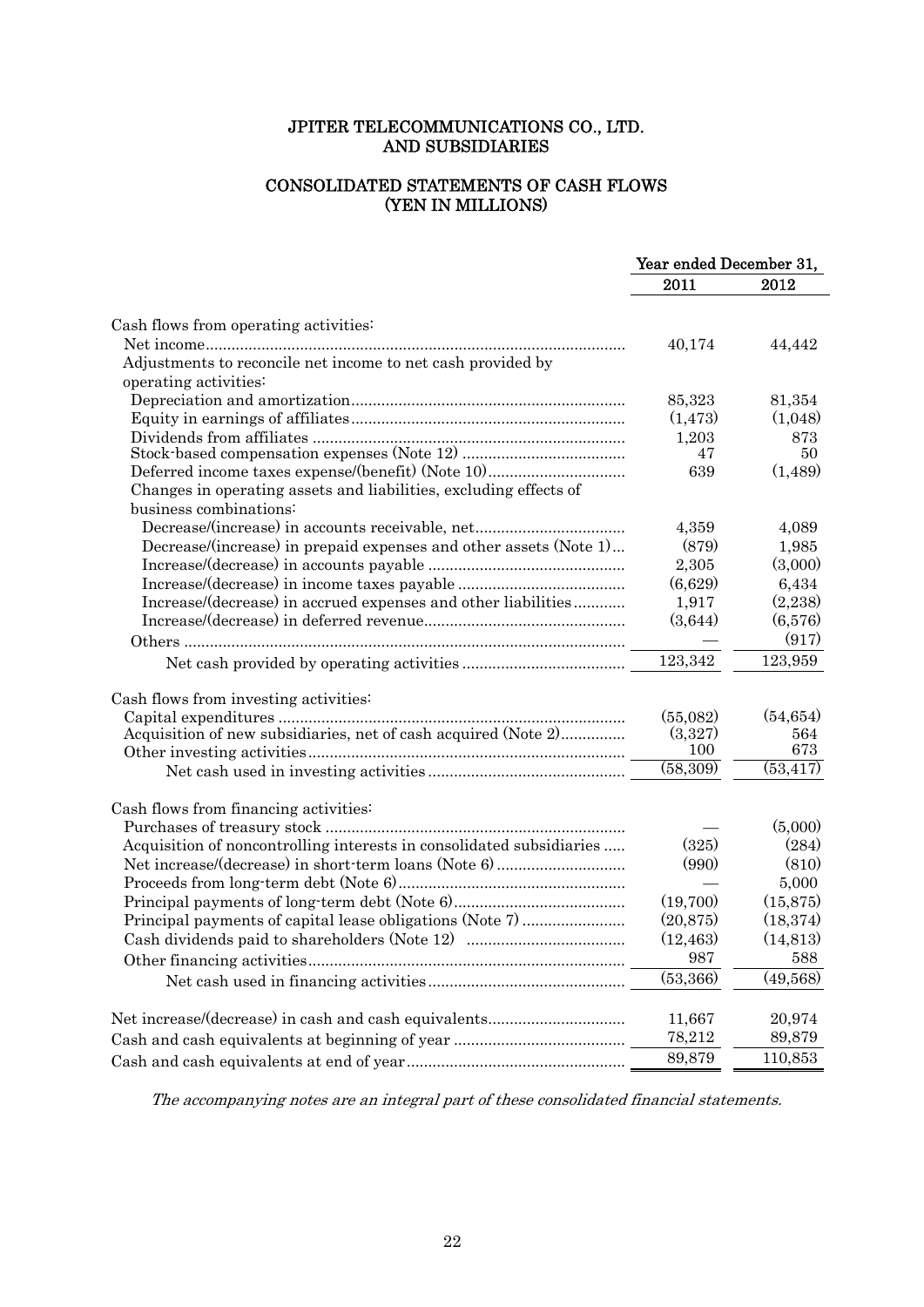#### NOTES TO CONSOLIDATED FINANCIAL STATEMENTS

#### 1. Description of Business, Basis of Financial Statements and Summary of Significant Accounting Policies

#### Business and Organization

Jupiter Telecommunications Co., Ltd. (J:COM), established in 1995, is a multiple system operator and also a multiple channel operator. As for cable television business, J:COM and its subsidiaries (the Company) provide cable television service, high-speed Internet access service and telephony service through subsidiary cable television companies, supported by network systems established in five areas in Japan; Sapporo, Sendai, Kanto, Kansai and Kyushu. As for media business, the Company operates channels as well as producing their contents for cable TV, satellite broadcasting, IPTV, etc.

As of December 31, 2012, Sumitomo Corporation (Sumitomo) and KDDI Corporation (KDDI) which are major shareholders of J:COM owned 40.46% and 31.08% of the common stocks with voting rights, respectively.

#### Basis of Financial Statements

The Company's individual financial statements maintain their books of account in conformity with Japan generally accepted accounting principles (JGAAP). The consolidated financial statements presented herein are prepared in a manner and reflect certain adjustments which are necessary to conform to U.S. generally accepted accounting principles (U.S.GAAP). These adjustments include those related to the scope of consolidation and the accounting for business combinations, income taxes, goodwill and identifiable intangible assets, stock-based compensation, deferred revenue, derivative financial instruments, revenue recognition, post-retirement benefits, depreciation and amortization, and accruals for certain expenses, etc.

#### Summary of Significant Accounting Policies

#### (1) Principles of consolidation

The consolidated financial statements include J:COM's accounts and the accounts of all entities where J:COM exercises a controlling financial interest through the ownership of a direct or indirect controlling voting interest and variable interest entities for which J:COM is the primary beneficiary. All significant intercompany accounts and transactions are eliminated in consolidation.

#### (2) Cash and cash equivalents

Cash equivalents consist of all investments that are readily convertible into cash and have maturities of three months or less at the time of the acquisition. The Company's significant non-cash investing activities are disclosed in Note (13).

#### (3) Allowance for doubtful accounts

The allowance for doubtful accounts is based on the Company's assessment of probable losses on accounts receivable considering historical experience and other known factors.

Concentration of credit risk with respect to accounts receivable is limited due to a large number of small individual customers throughout Japan. The Company also manages this risk by disconnecting services to customers whose accounts are delinquent.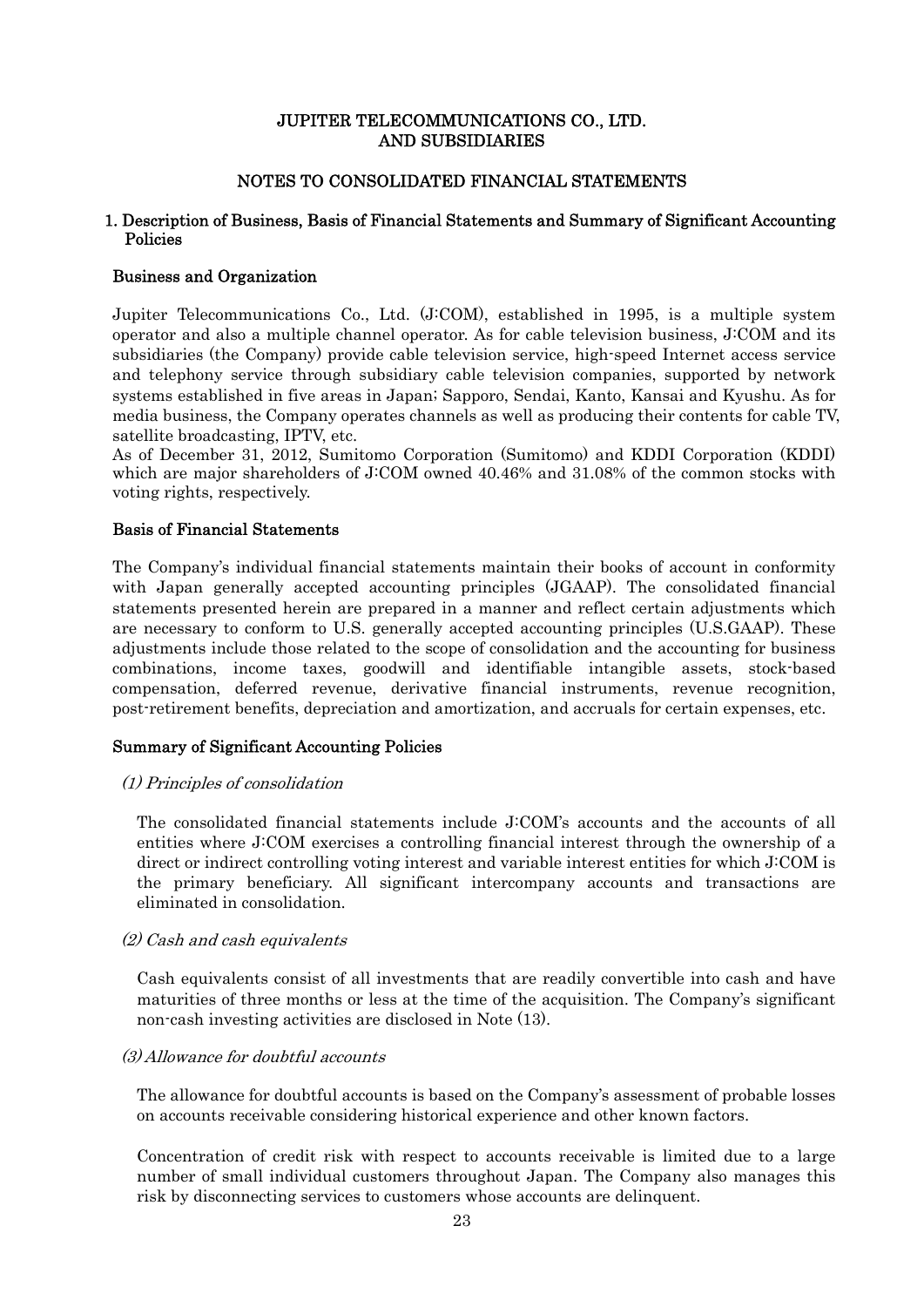#### (4) Investments

For those investments in affiliates in which the Company's voting interest is between 20% to 50% and the Company has the ability to exercise significant influence over the affiliates' operation and financial policies, the equity method of accounting is used. Under this method, the investment is originally recorded at cost and adjusted to recognize the Company's share of the net earnings or losses of its affiliates as they occur, with the Company's recognition of losses generally limited to the extent of its investment in and loans and commitments to the affiliate. All significant intercompany profits on transactions with these affiliates which are included in assets in the balance sheets of the Company or the affiliate are eliminated to the extent of the Company's ownership in the affiliate.

Investments in other securities carried at cost represent non-marketable equity securities in which the Company's ownership is less than 20% and the Company does not have the ability to exercise significant influence over the entities' operation and financial policies.

The Company evaluates its investments in affiliates and non-marketable equity securities for impairment due to declines in fair value considered to be other-than-temporary. The primary factors considered in these evaluations are the extent and length of time that the fair value of the investment is below its carrying amount and the financial condition, operating performance and near-term prospects of the investee, industry specific or investee specific factors. Those are also changes in the stock price or valuation by third party, and the impacts of exchange rates, if applicable. If the decline in fair value is deemed to be other-than-temporary, the carrying amount of the security is written down to fair value.

#### (5) Derivative instruments

The Company uses certain derivative financial instruments to manage its foreign currency and interest rate exposure. The Company enters into forward contracts to reduce its exposure to the movements in exchange rates applicable to firm funding commitments that are denominated in currencies other than the Japanese yen. The Company uses interest rate derivative instruments, such as interest rate swaps, to manage interest costs to achieve a desired mix of fixed and variable rate debt. As a matter of policy, the Company does not enter into derivative contracts for trading or speculative purposes.

The Company accounts for its derivative instruments in accordance with Accounting Standards Codification (ASC) Topic 815, Derivatives and Hedging, which requires that all derivative instruments be reported in the consolidated balance sheets as either assets or liabilities measured at fair value. For derivative instruments designated and effective as fair value hedges, changes in the fair value of the derivative instruments and of the hedged item attributable to the hedged risk are recognized in earnings. For derivative instruments designated as cash flow hedges, the effective portion of any hedge is reported in other comprehensive income/(loss) until it is recognized in earnings in the same period in which the hedged item affects earnings. The ineffective portion of all hedges is recognized in earnings each period. Changes in fair value of derivative instruments that are not designated as a hedge are recorded each period in earnings.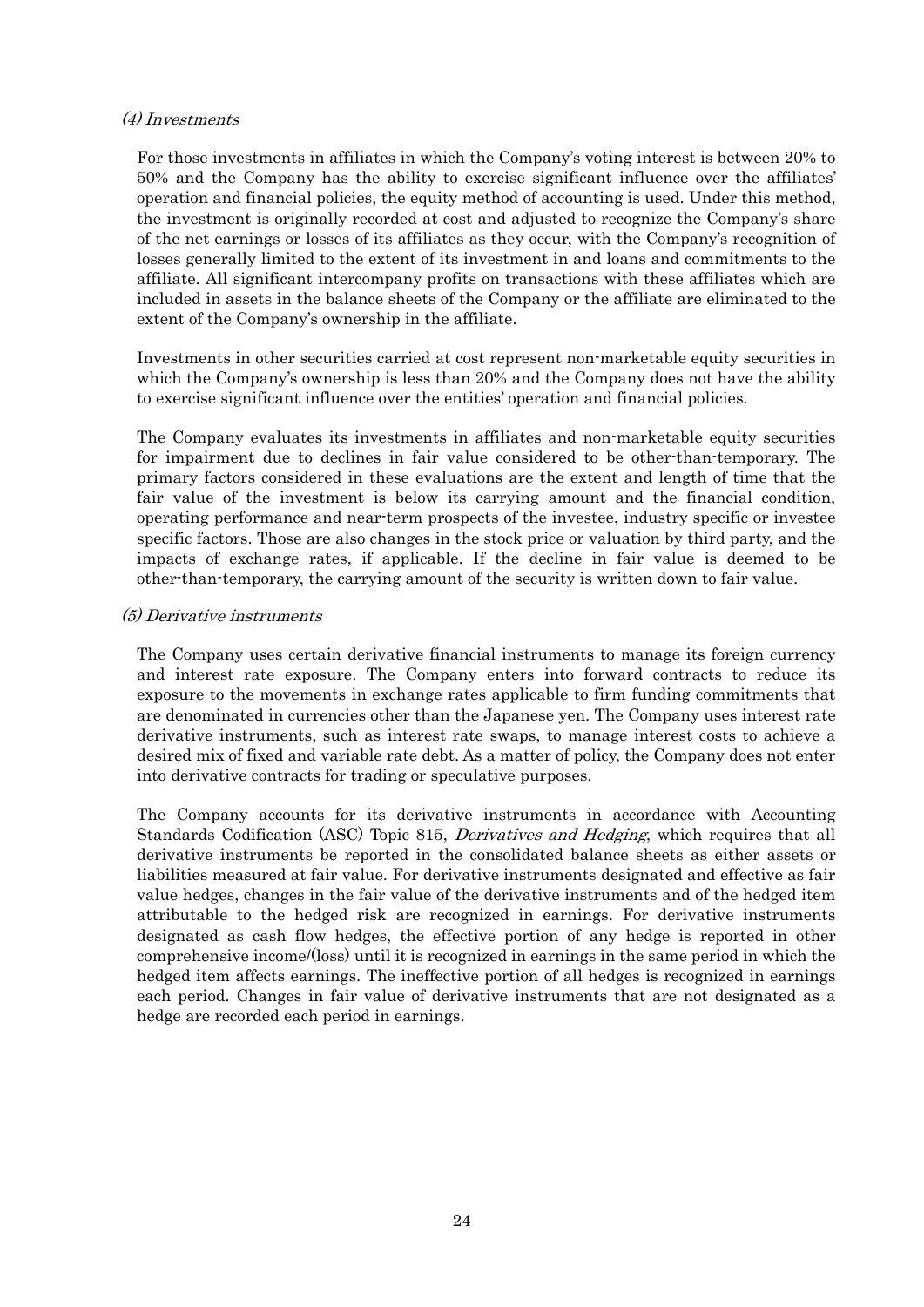The Company formally documents all relationships between hedging instruments and hedged items, as well as its risk-management objective and strategy for undertaking hedge transactions. This process includes linking all derivatives that are designated as fair value or cash flow hedges to specific assets and liabilities in the balance sheet or to specific firm commitments or forecasted transactions. Ongoing assessments of effectiveness are made every three months. Also, the Company discontinues hedge accounting prospectively when (i) it is determined that the derivative is no longer effective in offsetting changes in the fair value or cash flows of a hedged item, (ii) the derivative expires or is sold, terminated, or exercised, (iii) it is determined that the forecasted hedged transaction will no longer occur, (iv) a hedged firm commitment no longer meets the definition of a firm commitment, or (v) the Company determines that the designation of the derivative as a hedge instrument is no longer appropriate.

The Company has several outstanding forward contracts with commercial banks to hedge foreign currency exposures related to U.S. dollar denominated equipment purchases and other firm commitments. As of December 31, 2011 and 2012, such forward contracts had an aggregate notional amount of  $\text{\textsterling}243$  million and  $\text{\textsterling}335$  million, respectively, and expire on various dates through October 2013. These forward contracts have not been designated as accounting hedges. However, the Company believes such forward contracts are closely related with the firm commitments designated in U.S. dollars and those are utilized to manage associated currency risk.

The Company also has several outstanding forward contracts with commercial banks to hedge foreign currency exposures related to foreign currencies denominated firm commitments. As of December 31, 2011 and 2012, such forward contracts had an aggregate notional amount of  $\frac{1}{26,577}$  million and  $\frac{1}{25,060}$  million, respectively, and expire on various dates through November 2017. These forward contracts are designated and documented as cash flow hedging instruments. J:COM also has several interest rate swap agreements to manage variable rate debt. These interest rate exchange agreements effectively fix the Japanese Yen TIBOR and Yen LIBOR components of variable interest rates on borrowings of ¥49,500 million that mature between April 2013 and April 2014. These interest rate exchange agreements are designated and documented as cash flow hedging instruments.

#### *(6) Programming rights and language versioning*

Programming rights and language versioning costs acquired for broadcast by channel operators are stated at the lower of cost or net realizable value. Programming right licenses generally state a fixed time period within which a program can be aired, and generally limit the number of times a program can be aired. The licensor retains ownership of the program until expiration of the license. Programming rights and language versioning costs are amortized over the license period for the program rights based on the nature of the contract or program. Where airing runs are limited, amortization is generally based on runs usage, where usage is unlimited, a straight-line basis is used as an estimate of actual usage for amortization purposes. Programs produced in-house are mainly amortized fully upon first airing. Such amortization is included in operating and programming costs in the consolidated statements of income and comprehensive income. The portion of unamortized programming rights and language versioning costs expected to be amortized within one year is included in prepaid expenses and other current assets in the consolidated balance sheets.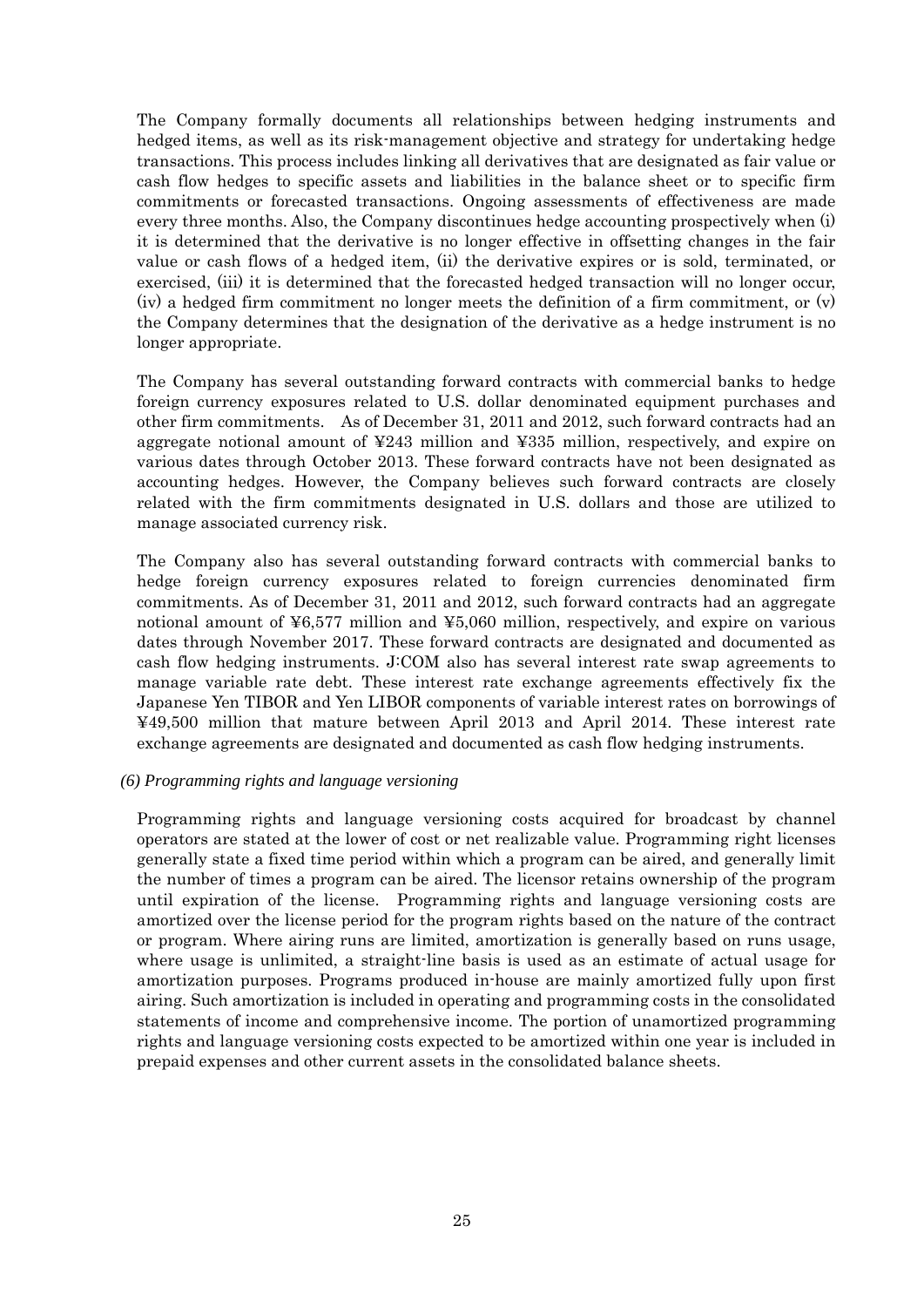#### (7) Property and equipment

Property and equipment, including construction materials, is recorded at cost, which includes all direct costs and certain indirect costs associated with the construction of cable television transmission and distribution systems, and the costs of new subscriber installations. Depreciation is computed on a straight-line method over the estimated useful lives, as follows:

| Asset description | <b>Estimated</b><br>useful lives |
|-------------------|----------------------------------|
|                   |                                  |
|                   | 5 to 40 years                    |
|                   | 5 to 15 years                    |

Equipment under capital leases is stated at the present value of minimum lease payments. Equipment under capital leases is amortized on a straight-line basis over the shorter of the lease term or estimated useful life of the asset, which ranges from 2 to 20 years. The useful lives are assessed periodically and are adjusted when warranted. When systems are undergoing a rebuild, the property and equipment to be retired will be fully depreciated by the time the rebuild is complete.

In accordance with ASC Topic 922, *Entertainment - Cable Television,* the Company capitalizes costs associated with the construction of new cable transmission and distribution facilities and the initial installation of cable television service. Capitalized construction and installation costs include materials, labor and other directly attributable costs. Installation activities that are capitalized include (i) the initial connection (or drop) from the Company's network systems to a customer location, (ii) the replacement of a drop, and (iii) the installation of equipment for additional services, such as digital additional services, high-speed Internet access service or telephony service, etc. The costs of other customer-facing activities such as reconnecting locations where a drop already exists, disconnecting customer locations, and repairing or maintaining drops, are expensed as incurred.

Certain capitalized development costs associated with internal-use software are included in support equipment. These costs include external costs of material and services, as well as payroll costs for employees devoting time to the software projects. Capitalized development costs are amortized over a period not to exceed 5 years beginning when the asset is substantially ready for use. Costs incurred during the preliminary project stage, as well as maintenance and training costs are expensed as incurred.

Ordinary maintenance and repairs are charged to expenses as incurred. Major replacements and improvements are capitalized. When property and equipment is retired or otherwise disposed, the cost and related accumulated depreciation accounts are relieved and any differences are recognized as depreciation expense. The impact of such retirements and disposals resulted in additional depreciation expense of ¥2,664 million and ¥2,353 million for the years ended December 31, 2011 and 2012, respectively.

According to ASC Topic 410, Asset Retirement and Environmental Obligations, the Company recognizes a liability for asset retirement obligations if sufficient information is available to make a reasonable estimate of fair value. The Company's conditional legal obligations are mainly restoration obligations for office space of buildings and shops, head-end facilities and studios based on lease contracts and restoration obligations (costs for industrial wastes disposal and equipment removal, etc.) for transmission lines and facilities based on Telecommunications Business Act and other relevant laws. The Company does not recognize asset retirement obligations if these removals of equipment are difficult on business continuity and reasonable estimates of timing for equipment removal are difficult. As of December 31, 2011 and 2012, the amount of the Company's asset retirement obligations was ¥2,422 million and ¥2,491 million, respectively, and was included in accrued expenses and other liabilities (current liabilities), other liabilities in the consolidated balance sheets.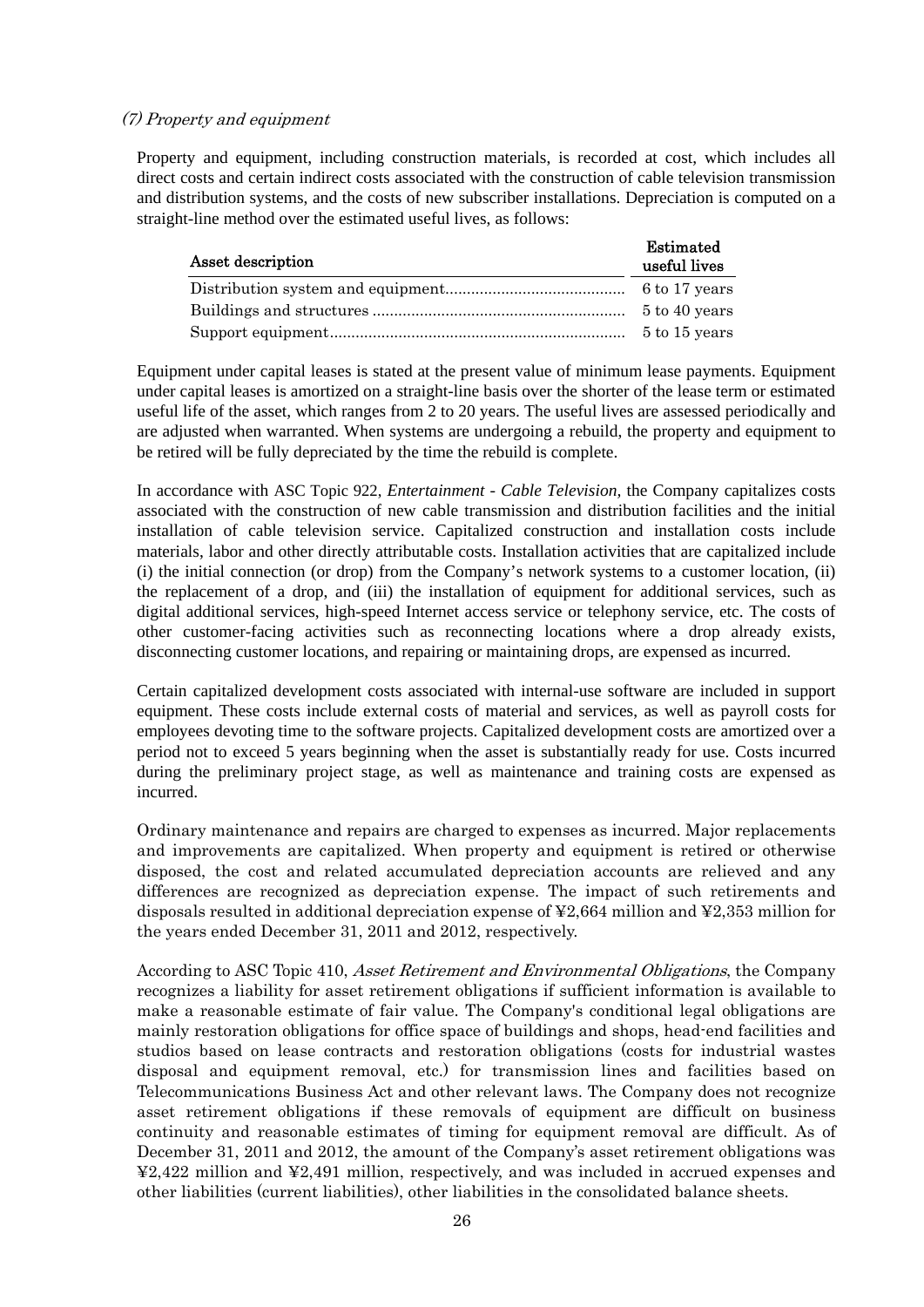#### (8) Goodwill

The Company recognizes goodwill, measured as the excess of the consideration transferred for a business combination over the net of the fair value of the identifiable assets acquired and the liabilities assumed in the acquiree. The Company performs the goodwill impairment test on an annual basis and between annual tests if an event occurs or circumstances change that would more likely than not reduce the fair value of a reporting unit below its carrying amount.

The Company performs the option to first assess qualitative factors prior to performing the first step of the goodwill impairment test. In the qualitative assessment, the Company assesses qualitative factors to determine whether it is more likely than not that the fair value of a reporting unit is less than its carrying amount, including goodwill, considering relevant events and circumstances that affect the fair value or carrying amount of a reporting unit, such as macroeconomic conditions, industry and market considerations, overall financial performance and share price conditions, etc. If, after assessing them, the Company determines that it is not more likely than not that the fair value of a reporting unit is less than its carrying amount, then performing the two-step goodwill impairment test is unnecessary. However, if the Company concludes otherwise, then it is required to perform the first step of the two-step goodwill impairment test.

The first step compares the fair value of a determined reporting unit with its carrying amount, including goodwill. If the carrying amount of a reporting unit exceeds its fair value, the second step of the goodwill impairment test is performed. The second step compares the implied fair value of reporting unit goodwill with the carrying amount of the goodwill. If the carrying amount of reporting unit goodwill exceeds the implied fair value of the goodwill, an impairment loss is recognized.

The Company performs the annual goodwill impairment test on the first day of October. The Company determines that reporting units are the same as operating segments. The Company did not recognize an impairment loss of goodwill for the years ended December 31, 2011 and 2012.

#### (9) Long-lived assets

The Company's long-lived assets, excluding goodwill, are reviewed for impairment whenever events or changes in circumstances indicate that the carrying amount of an asset may not be recoverable. Recoverability of assets to be held and used is measured by comparing the carrying amount of an asset or asset group to the future net cash flows (undiscounted and without interest) expected to be generated by the asset or asset group. If the carrying amount of the asset or asset group is greater than the undiscounted cash flows, impairment is recognized and measured by the amount by which the carrying amount of the assets or asset group exceeds the estimated fair value of the assets. Assets to be disposed of are reported at the lower of the carrying amount or fair value less costs to sell.

#### (10) Other assets

Other assets include certain deferred financing costs, primarily legal fees and bank facility fees, incurred to negotiate and secure J:COM's bank facilities. These costs are amortized to interest expense using effective interest method over the term of the facility.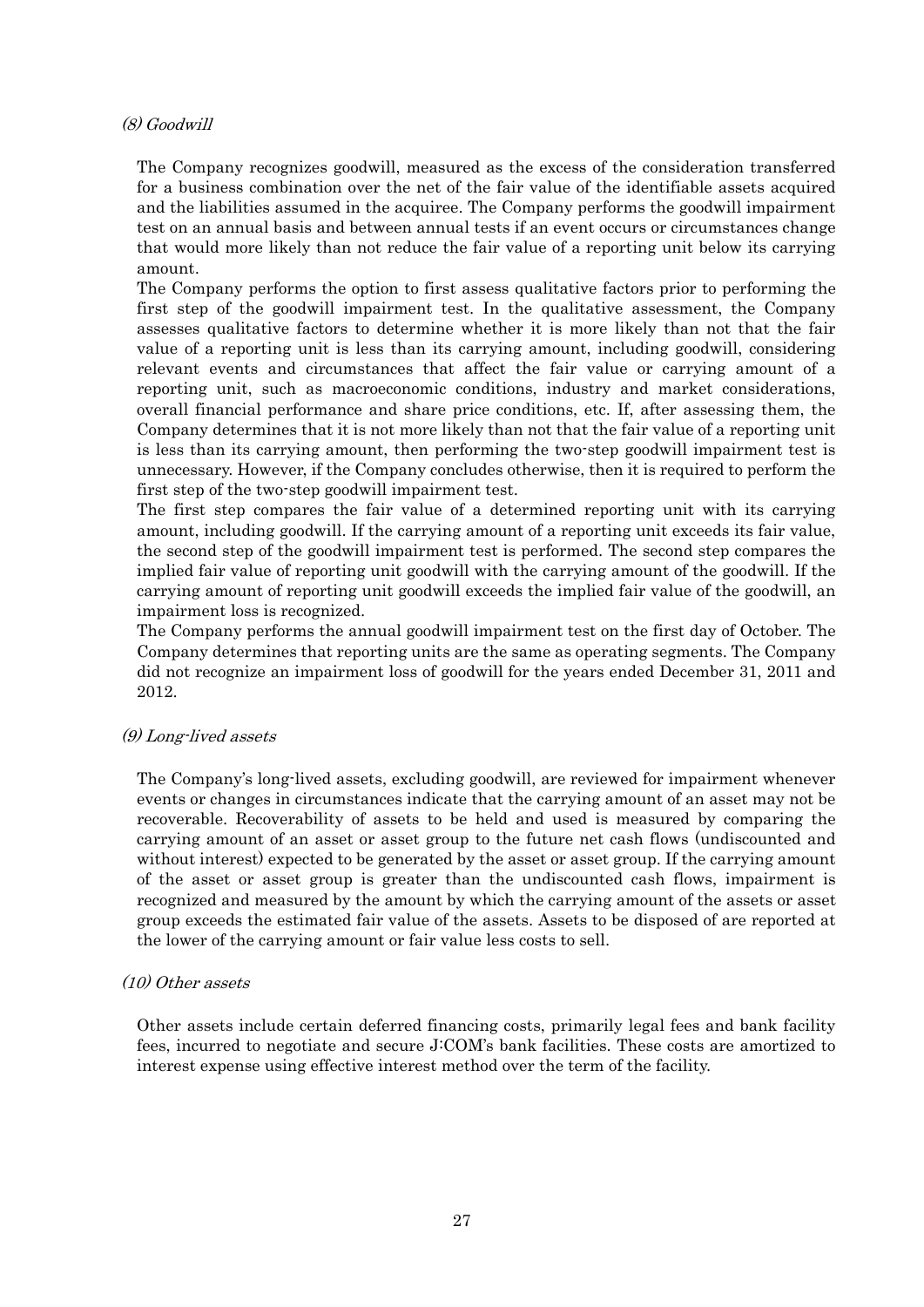#### (11) Income taxes

The Company accounts for deferred income taxes under the asset and liability method. Deferred tax assets and liabilities are recognized for the future tax consequences attributable to differences between the financial statement carrying amounts of existing assets and liabilities and their respective tax basis and the expected benefits of utilizing net operating loss and tax credit carryforwards. Deferred tax assets and liabilities are measured using enacted tax rates in effect for each taxing jurisdiction in which the Company operates for the years in which those temporary differences are expected to be recovered or settled. The effect on deferred tax assets and liabilities of a change in tax rates is recognized in income/loss in the period that includes the enactment date. Deferred tax assets are reduced by a valuation allowance if the Company believes it is more likely than not such deferred tax assets will not be realized.

In accordance with rules for Uncertainty in Income Taxes, tax benefit is recognized when it is more likely than not that filed tax position will be maintained after examination by the tax authorities. When it is not more likely than not that filed tax position will be maintained, taxes expenses are recognized. Also, interest related to income tax liabilities is included in interest expense and penalties are included in income taxes expense.

#### (12) Severance and retirement plans

The Company sponsors a defined contribution pension plan (corporate type) for substantially all of its full-time employees excluding directors. Pension expenses related to defined contribution pension plan are charged to expense as incurred. The Company is also a member of Sumisho Rengo Corporate Pension Fund, which is a multiemployer plan and recognizes contribution as expenses in the same way as a defined contribution pension plan.

#### (13) Revenue recognition

The Company recognizes revenues for cable television service, high-speed Internet access service and telephony service when such services are provided to subscribers. Initial subscriber installation revenues are recognized in the period in which the related services are provided to the extent of direct selling costs. Any remaining amount is deferred and recognized over the estimated average period that the subscribers are expected to continue our services. Historically, installation revenues have been less than related direct selling costs, and therefore, such revenues have been recognized as installations are completed.

The Company provides rebroadcasting services to noncable television viewers who receive poor reception of broadcast television signals as a result of obstacles that were constructed by third parties. The Company enters into agreements with these third parties, whereby the Company receives up-front compensation to construct and maintain cable facilities to provide rebroadcasting services to the affected viewers at no cost during the agreement period. Revenue from these agreements is deferred and is being recognized in income on a straight-line basis over periods that are consistent with the durations of the underlying agreements up to 20 years. For the years ended December 31, 2011 and 2012, the Company recognized revenue under these arrangements totaling ¥11,870 million and ¥6,969 million, respectively, which is included in revenue - others in the consolidated statements of income and comprehensive income. Deferred revenue under these poor reception rebroadcasting service arrangements (PRC) included in the consolidated balance sheets was as follows: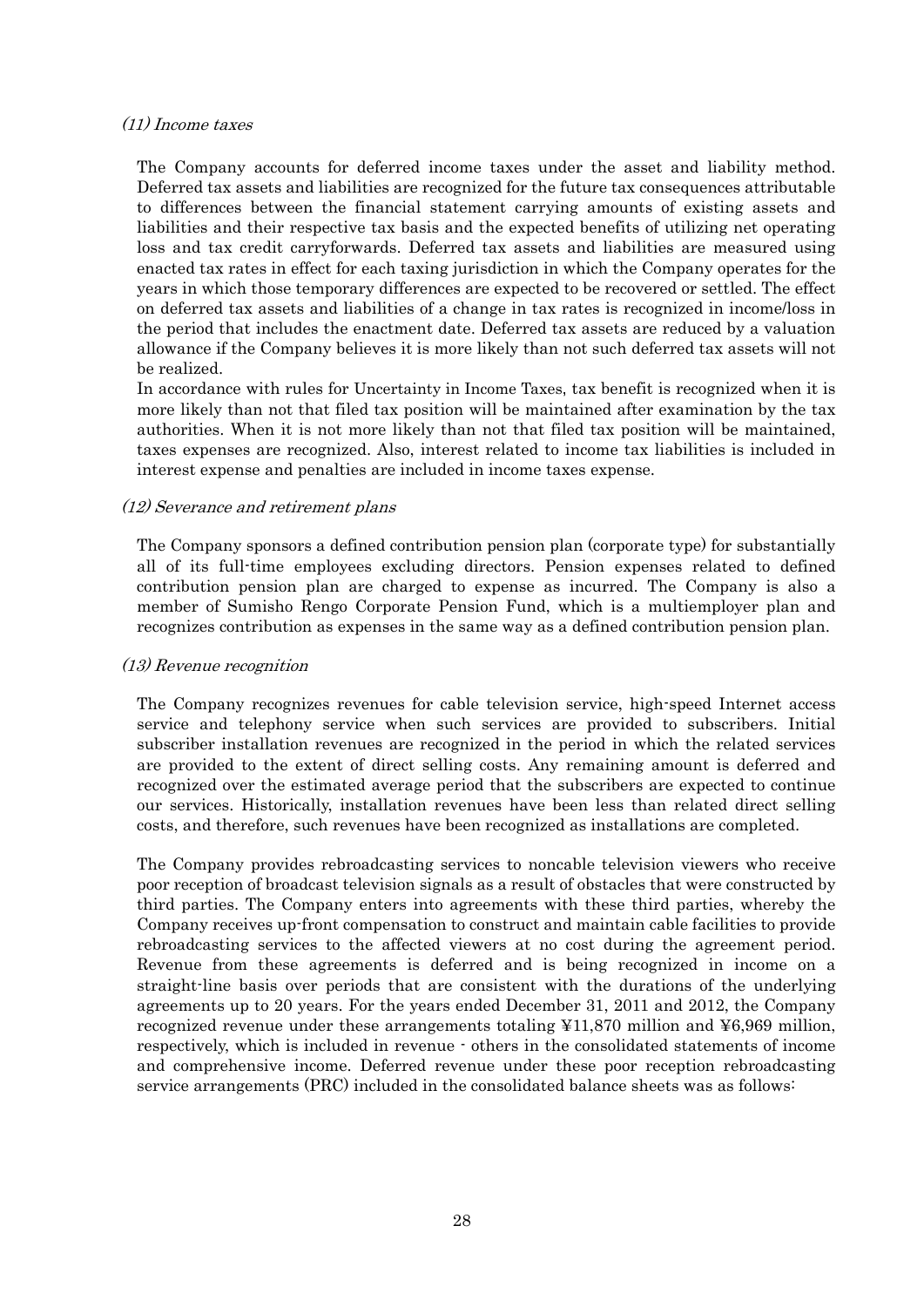|  | (Yen in millions)  |  |        |  |
|--|--------------------|--|--------|--|
|  | December 31,       |  |        |  |
|  | 2011               |  | 2012   |  |
|  | 7.123 ¥            |  | 5.970  |  |
|  | 58.091             |  | 51.891 |  |
|  | 65.214 $\bm{\Psi}$ |  | 57.861 |  |

The Company's channel operators distribute programs to individual satellite subscribers through an agreement with the satellite service provider. Individual satellite subscribers pay a monthly fee for channel operators under the terms of rolling one-month subscription contracts. Cable television operators and IPTV service providers generally pay a per-subscriber fee for the right to distribute the Company's programs on their systems under the terms of generally annual distribution contracts. Revenue for such services including subscription revenues is recognized in the periods in which the services are provided to cable television operators, the satellite service provider and IPTV service providers.

See Note (5) for a description of related party revenue in the consolidated statements of income and comprehensive income.

#### (14) Advertising and sales promotion expenses

Advertising and sales promotion expenses are charged to expense as incurred. Advertising and sales promotion expenses amounted to  $\text{\textless}\,6636$  million and  $\text{\textless}\,88,242$  million for the years ended December 31, 2011 and 2012, respectively, and were included in selling, general and administrative expenses in the consolidated statements of income and comprehensive income.

#### (15) Consumption taxes

All transactions are recorded net of national and regional consumption taxes.

#### (16) Stock-based compensation

The Company accounts for stock-based compensation awards using the fair value method. Under this method, the fair value of the stock-based compensation awards is determined using the Black-Scholes option-pricing model, and the fair value is generally needed to be reviewed every fiscal year closing until stock-based awards are vested. For awards granted during 2011and 2012, the fair value was calculated using the Black-Scholes option-pricing model with the following assumptions:

| Years ended December 31,     |                         |  |  |
|------------------------------|-------------------------|--|--|
| 2012<br>2011                 |                         |  |  |
| 1.92%                        | 2.19%                   |  |  |
| $38.10\%$ -41.09%            | $36.14\% - 38.04\%$     |  |  |
| $0.42\%$ <sup>-1</sup> .21\% | $0.27\% - 1.04\%$       |  |  |
| $4 \& 10 \text{ years}$      | $4 \& 10 \text{ years}$ |  |  |

The expected life of stock options was calculated using the "simplified method" set forth in ASC Topic 718, Compensation - Stock Compensation. The expected volatility for stock options was based on the historical volatility of J:COM.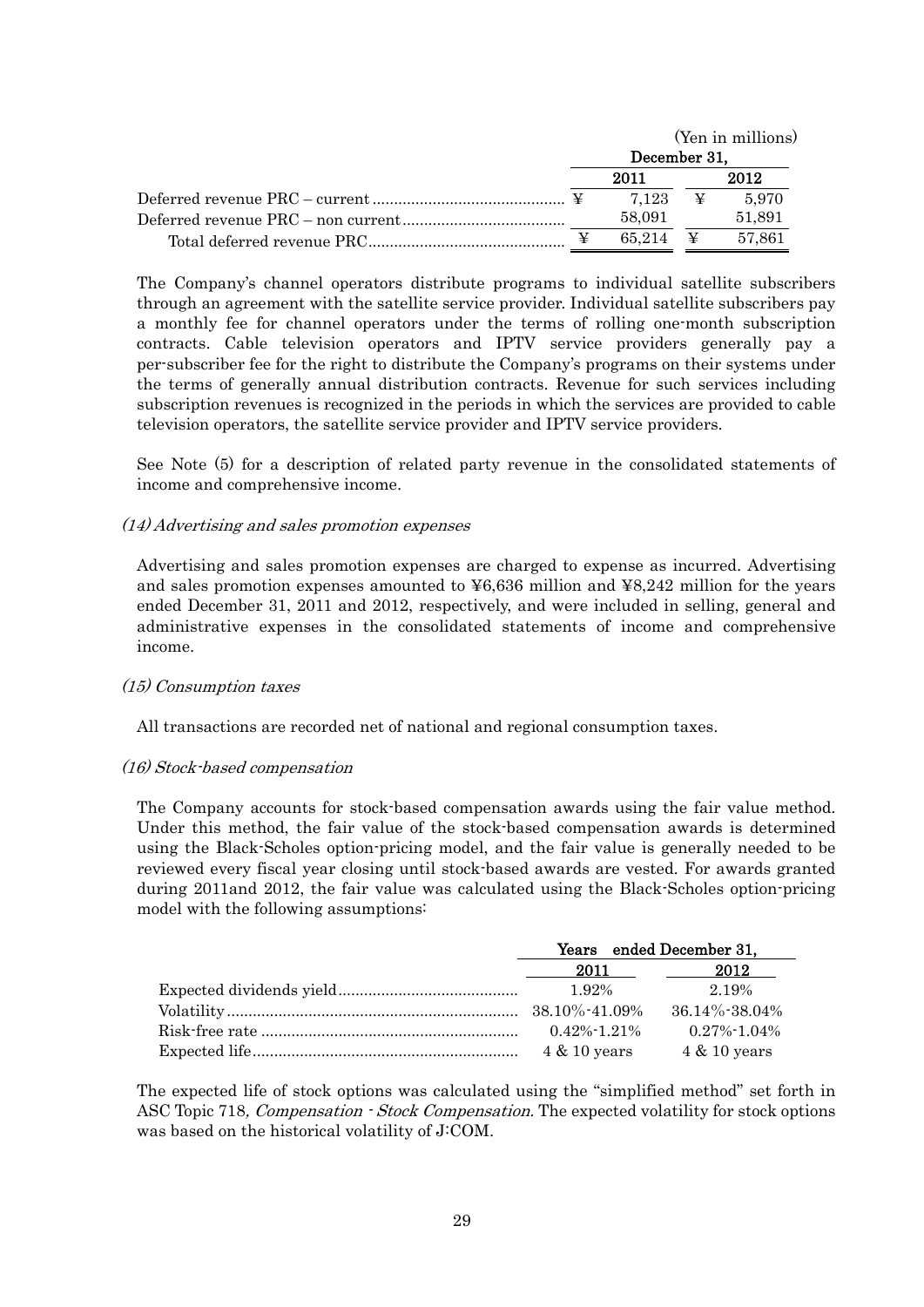#### (17) Earnings per share

Earnings per share (EPS) is presented in accordance with the provisions of ASC Topic 260, Earnings per share. Under ASC Topic 260, basic EPS excludes dilution for potential common stock and is computed by dividing net income attributable to J:COM shareholders by the weighted average number of common stock outstanding for the period. Diluted EPS reflects the potential dilution that could occur if securities or other contracts to issue common stock were exercised or converted into common stock.

#### (18) Segments

The Company reports operating segment information in accordance with ASC Topic 280, Segment Reporting. ASC Topic 280 defines operating segments as components of an enterprise of which separate financial information is available that is regularly evaluated by the chief operating decision maker in deciding how to allocate resources to an individual segment and in assessing performance of the segment.

The Company's media business is considered as a separate operating segment, however, due to the insignificant size of these operations as of December 31, 2012, management has determined that the Company has one reportable segment, cable television business.

#### (19) Use of estimates

The preparation of the consolidated financial statements in conformity with U.S. GAAP requires management to make estimates and assumptions that affect the reported amounts of assets and liabilities at the date of the consolidated financial statements and the reported amounts of revenues and expenses during the reporting period. Estimates and assumptions are used in accounting for, among other things, the valuation of acquisition-related assets and liabilities, allowance for doubtful accounts, deferred tax assets/liabilities and related valuation allowances, loss contingencies, fair value measurements, impairment assessments, depreciation and amortization, capitalization of internal costs associated with construction and installation activities, stock-based compensation, etc. Actual results could differ from those estimates.

(20) Accounting changes and recent accounting pronouncements

#### Accounting Changes

#### ASU2011-04

In May 2011, the Financial Accounting Standards Board (FASB) issued Accounting Standards Update (ASU) 2011-04, Fair Value Measurement (Accounting Standards Codification (ASC) Topic 820): Amendments to Achieve Common Fair Value Measurement and Disclosure Requirements in U.S. GAAP and IFRSs. ASU2011-04 is intended to develop common requirements for measuring fair value and for disclosing information about fair value measurements in accordance with U.S.GAAP and IFRS. To achieve this objective, ASU2011-04 clarifies existing fair value measurement and disclosure requirements and changes a particular principle or requirement regarding fair value measurement and disclosure. The Company adopted ASU2011-04 in the first quarter of 2012. Such adoption did not have an impact on the Company's financial position and results of operations.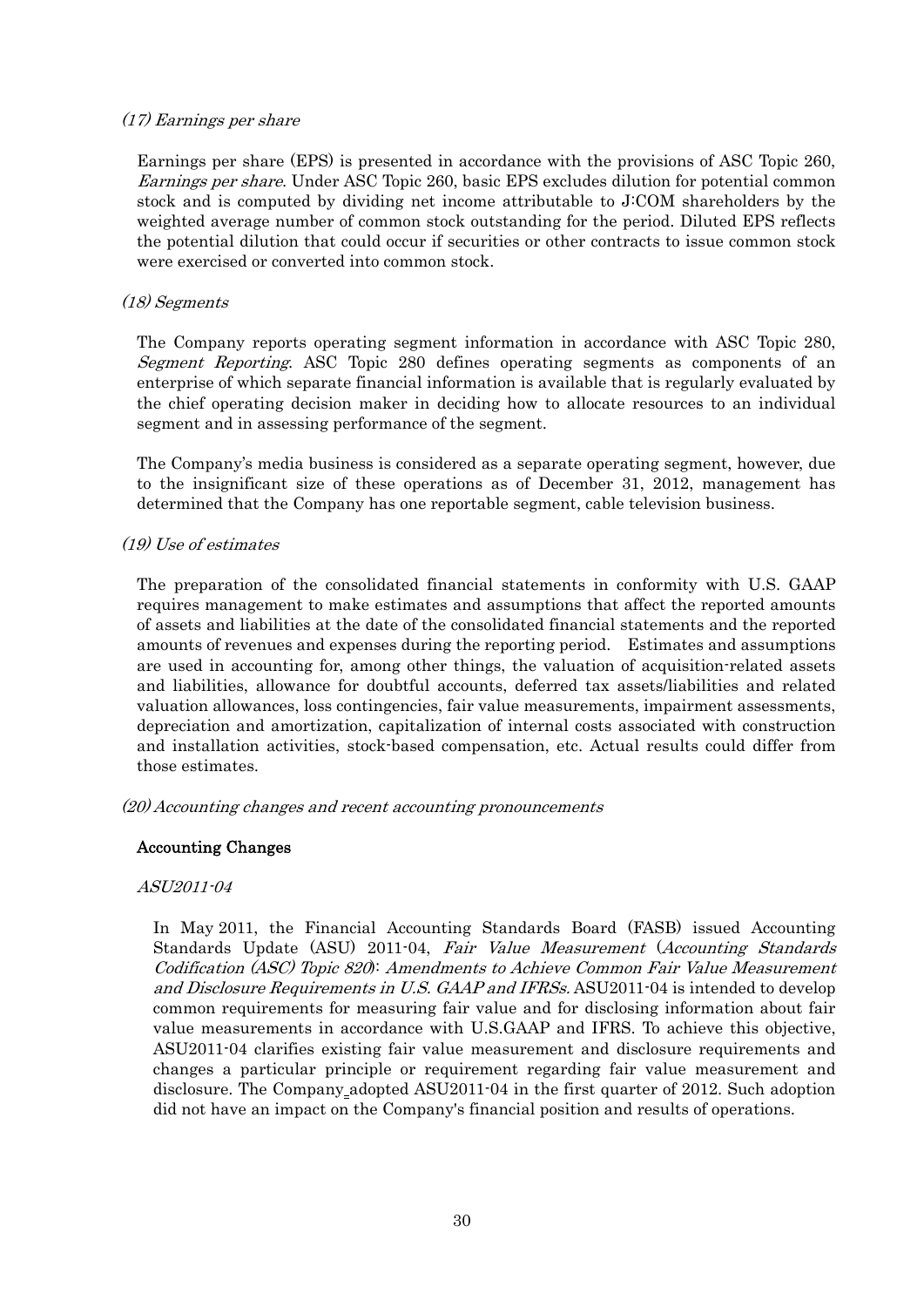#### ASU2011-05/12

In June 2011, the FASB issued ASU 2011-05, *Comprehensive Income (ASC Topic 220)*: Presentation of Comprehensive Income. ASU2011-05 eliminates the option to present components of other comprehensive income as part of the statement of changes in stockholders' equity and requires an entity to report comprehensive income either in a single continuous financial statement or in two separate but consecutive financial statements. The Company adopted ASU2011-05 in the first quarter of 2012. ASU2011-05 being a disclosure regulation, such adoption did not have an impact on the Company's financial position and results of operations.

Also, it requires to present on the face of the financial statements the effects of reclassifications out of accumulated other comprehensive income on the components of net income and other comprehensive income. In December 2011, the FASB issued ASU2011-12, Comprehensive Income (ASC Topic 220): Deferral of the Effective Date for Amendments to the Presentation of Reclassifications of Items Out of Accumulated Other Comprehensive Income in ASU2011-05. By adopting ASU2011-12 in the first quarter of 2012, the Company did not present on this regulation.

#### **Recent Accounting Pronouncements**

#### ASU2012-07

In October 2012, the FASB issued ASU2012-07, Entertainment - Films (ASC Topic 926):Accounting for Fair Value Information That Arises after the Measurement Date and Its Inclusion in the Impairment Analysis of Unamortized Film Costs. ASU2012-07 eliminates that "For films released before or after the date of the balance sheet for which evidence of the possible need for a write-down of unamortized film costs occurs after the date of the balance sheet but before the financial statements are issued or are available to be issued, a rebuttable presumption exists that the conditions leading to the write-off existed at the date of the balance sheet. In such situations, an entity shall adjust its financial statements for the effect of any changes in estimates resulting from the use of the subsequent evidence." in ASC Topic 926, *Entertainment - Films*. Therefore, unamortized film costs shall be tested for impairment whenever events or changes in circumstances indicate that the fair value of the film may be less than its unamortized costs. The Company will adopt ASU2012-07 in the first quarter of 2014. The Company does not yet complete our evaluation of the impact of ASU2012-07 on the Company's financial position and results of operations.

#### (21) Reclassifications

a. Certain prior year amounts have been reclassified to conform to the current year presentation.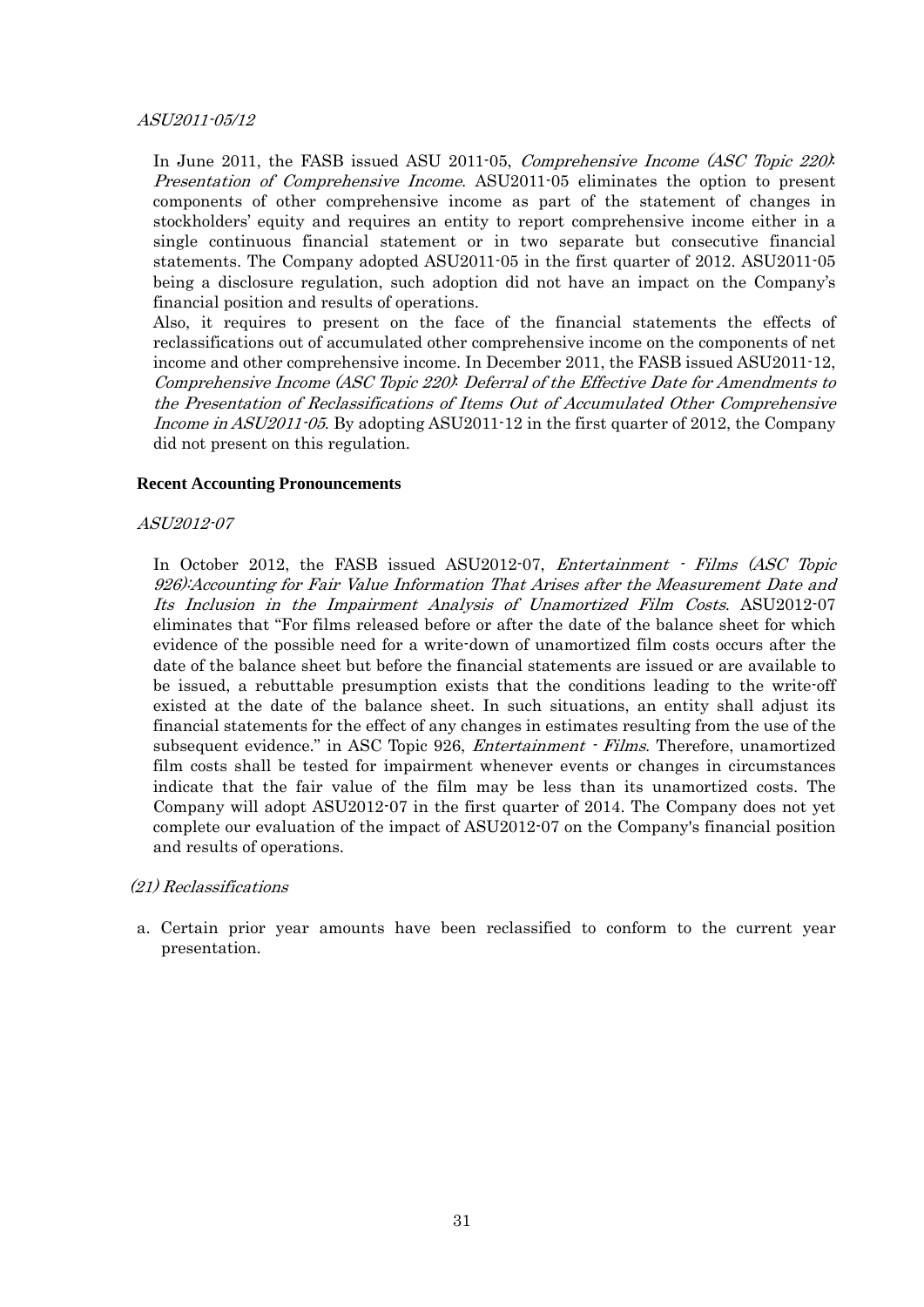#### b. Restatements of Prior Year's Consolidated Financial Statements

The Company recorded a portion of Net income attributable to noncontrolling interests as Net income attributable to J:COM shareholders up to 2008. In accordance with ASC Topic 250, Accounting Changes and Error Corrections, consolidated financial statements as of December 31, 2011 were restated during the third quarter of 2012.

These restatements resulted in changes to Retained earnings, Total J:COM shareholders' equity, Noncontrolling interests in subsidiaries and J:COM shareholders' equity per share. Consequently, Retained earnings and Total J:COM shareholders' equity decreased by ¥4,043 million and Noncontrolling interests in subsidiaries increased by ¥4,043 million as of January 1, 2011.

These restatements did not have a material impact on the prior year's consolidated financial statements.

The impacts of restatements on consolidated balance sheet and consolidated statement of shareholders' equity as of December 31, 2011 were as follows:

|                                               | (Yen in millions except per share amounts) |                         |                        |  |  |  |
|-----------------------------------------------|--------------------------------------------|-------------------------|------------------------|--|--|--|
| Consolidated Balance Sheet                    |                                            | As of December 31, 2011 |                        |  |  |  |
|                                               | Before                                     |                         | After                  |  |  |  |
|                                               | restatement                                | Adjustments             | restatement            |  |  |  |
| Shareholders' equity:                         |                                            |                         |                        |  |  |  |
|                                               | $\frac{1}{2}$ 117,550                      | ¥                       | 117,550<br>¥           |  |  |  |
|                                               | 226,293                                    |                         | 226,293                |  |  |  |
|                                               | 94,825                                     | (4,043)                 | 90,782                 |  |  |  |
| Accumulated other comprehensive income/(loss) | (833)                                      |                         | (833)                  |  |  |  |
|                                               | (2,128)                                    |                         | (2,128)                |  |  |  |
| Total J:COM shareholders' equity              | 435,707                                    | (4,043)                 | 431,664                |  |  |  |
|                                               | 21,609                                     | 4.043                   | 25,652                 |  |  |  |
|                                               | ¥ 457,316                                  | ¥                       | 457,316<br>¥           |  |  |  |
| Per share information:                        |                                            |                         |                        |  |  |  |
| J:COM shareholders' equity per share          | $\frac{1}{2}62,916.36$                     | (583.81)<br>¥           | $\frac{1}{2}62,332.55$ |  |  |  |

| Consolidated Statement of Shareholders' Equity             |   | Before          |   | As of December 31, 2011 |   | (Yen in millions)<br>After |
|------------------------------------------------------------|---|-----------------|---|-------------------------|---|----------------------------|
|                                                            |   | restatement     |   | Adjustments             |   | restatement                |
| Retained earnings                                          |   |                 |   |                         |   |                            |
|                                                            |   | 70,010          | ¥ | (4,043)                 | ¥ | 65,967                     |
| Net income                                                 |   | 37,278          |   |                         |   | 37,278                     |
|                                                            |   | (12, 463)       |   |                         |   | (12, 463)                  |
|                                                            |   | 94,825          | ¥ | (4,043)                 | ¥ | 90,782                     |
| Noncontrolling interests in subsidiaries                   |   | 16,259<br>2,896 | ¥ | 4,043                   | ¥ | 20,302<br>2,896            |
| Other comprehensive income/(loss), net of taxes            |   | (7)             |   |                         |   | (7)                        |
| Cash dividends paid to noncontroling interests             |   | (112)           |   |                         |   | (112)                      |
|                                                            |   | 3,259           |   |                         |   | 3,259                      |
| Purchase of subsidiary shares from noncontrolling interest |   | (686)           |   |                         |   | (686)                      |
|                                                            | ¥ | 21.609          | ¥ | 4.043                   | ¥ | 25.652                     |

The restatements had no impact on the consolidated statement of income and the statement of cash flows for the year ended December 31, 2011.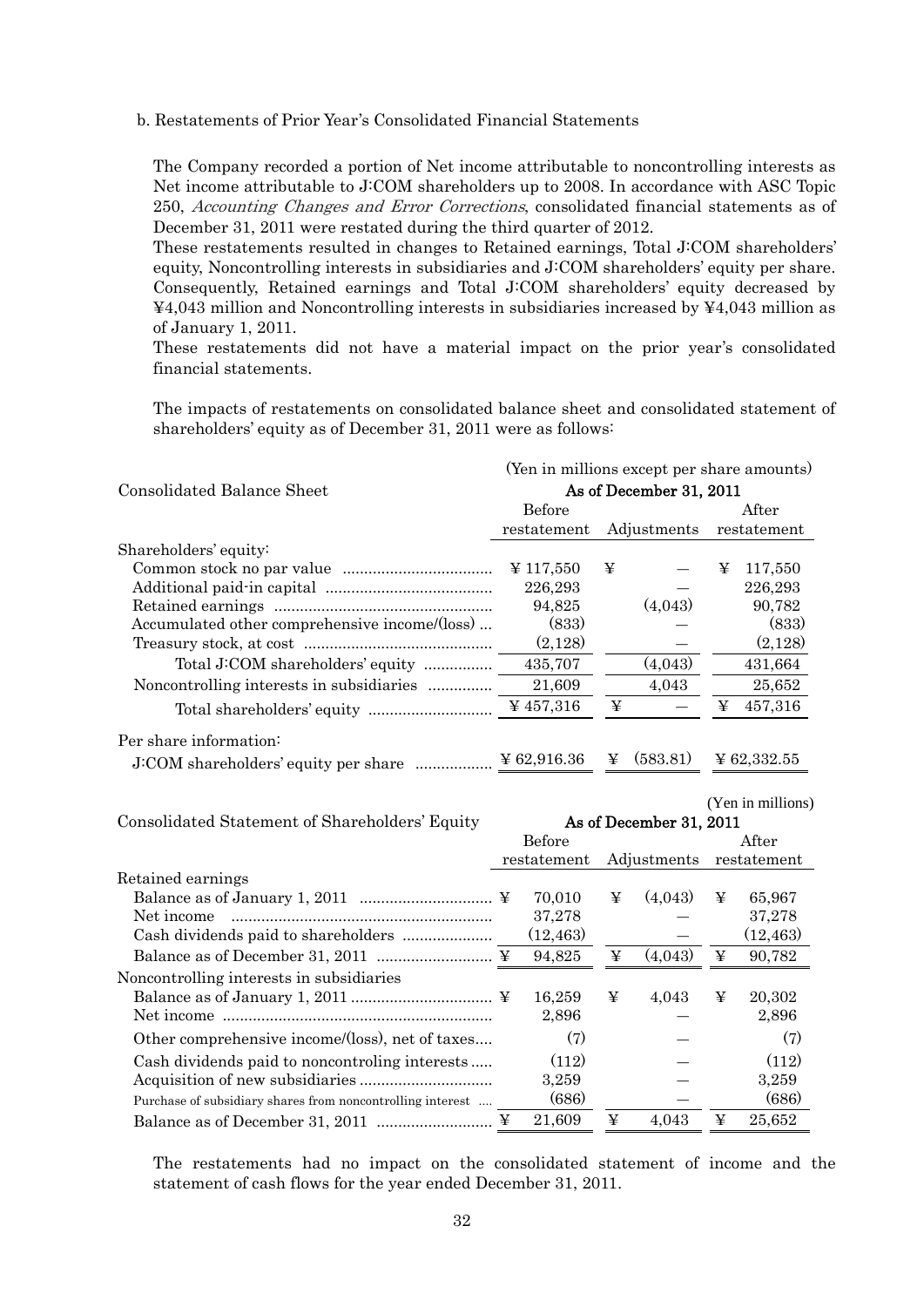#### 2. Acquisitions

One of the primary business strategies of the Company is growth through acquisitions of companies. The Company recognizes the identifiable assets acquired and the liabilities assumed in the acquiree at the acquisition date, and goodwill measured as the excess of the consideration transferred over the net of the above assets and liabilities.

The Company acquired 51% of all shares of YOKOHAMA CABLE VISION Inc. owned by Sotetsu Holding Inc. and made it a consolidated subsidiary in October 2011. Due to the acquisition, goodwill and identifiable intangible assets recognized as of December 31, 2011 were ¥4,857 million and ¥1,480 million, respectively.

In accordance with ASC Topic 805, *Business Combinations*, if the initial accounting for a business combination is incomplete by the end of the reporting period in which the combination occurs, the acquirer shall report in its financial statements provisional amounts for the items for which the accounting is incomplete. During the measurement period, the acquirer shall retrospectively adjust the provisional amounts recognized at the acquisition date to reflect new information obtained about facts and circumstances that existed as of the acquisition date that, if known, would have affected the measurement of the amounts recognized as of that date. The measurement period shall not exceed one year from the acquisition date.

Based on additional information obtained about YOKOHAMA CABLE VISION Inc., which became consolidated subsidiary in October 2011, the Company adjusted the provisional amounts recognized in the consolidated balance sheet as of December 31, 2011 during the first quarter of 2012. Consequently, compared with the amounts before retroactive adjustment, Distribution system and equipment, and Deferred tax liabilities – non current increased by ¥171 million and ¥70 million, and Goodwill decreased by ¥101 million, respectively. Due to the retroactive adjustment, goodwill and identifiable intangible assets amounted to ¥4,756 million and ¥1,480 million, respectively.

The Company acquired all shares of ASMIK ACE ENTERTAINMENT, INC.(\*1) and made it a consolidated subsidiary in March 2012. Due to the acquisition, Other income (expenses): Other, net amounted to ¥917 million.

 \*1: ASMIK ACE ENTERTAINMENT, INC. took over VOD business which was spun off from Jupiter Entertainment Co., Ltd. and changed the trade name to ASMIK ACE, INC. on December 1, 2012.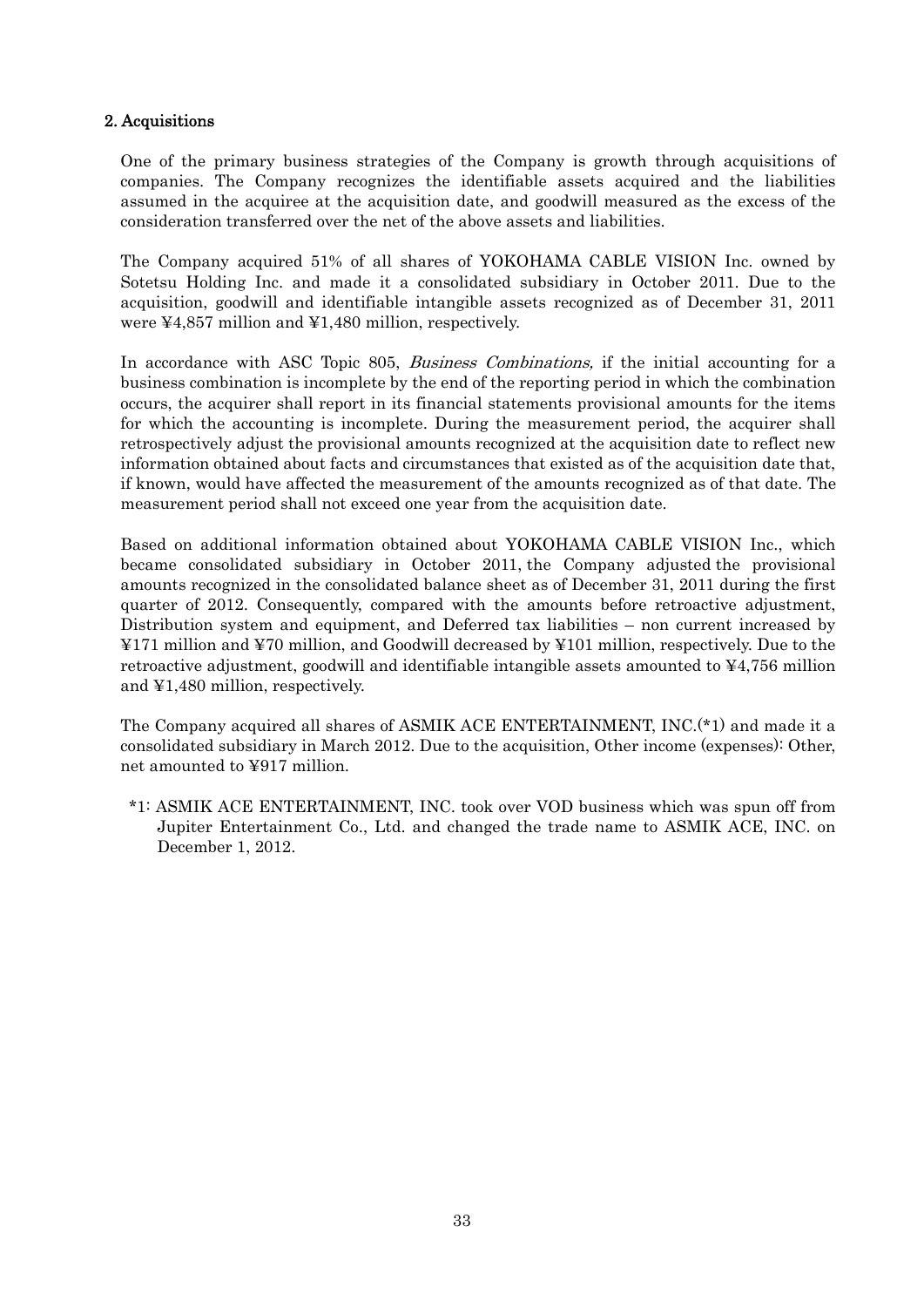#### 3. Investments in Affiliates

The Company's affiliates are primarily engaged in a program supply business, cable television business and those related businesses. As of December 31, 2012, the Company held the following investments:

|            | Ownership  |
|------------|------------|
| Investment | percentage |
|            | 50.00%     |
|            | 50.00%     |
|            | 37.34%     |
|            | 35.00%     |
|            | 32.50%     |
|            | 32.22%     |
|            | 20.00%     |
|            | 20.00%     |

The carrying amount of investments in affiliates as of December 31, 2011 and 2012 included ¥2,996 million and ¥3,000 million, respectively of unamortized excess cost of the initial investments over the acquired equity in the net assets of the affiliates. Amounts associated with intangible assets other than goodwill are amortized over their estimated useful lives. As of December 31, 2012 such estimated useful lives are 17 and 19 years.

Condensed financial information of the Company's unconsolidated affiliates as of December 31, 2011 and 2012 and for the periods in which the Company used the equity method to account for these affiliates for the years ended December 31, 2011 and 2012 were as follows:

|                                                         |   |           |   | (Yen in millions) |
|---------------------------------------------------------|---|-----------|---|-------------------|
| Combined financial position:                            |   | 2011      |   | 2012              |
| Property and equipment, net                             | ¥ | 4,079     | ¥ | 3,792             |
|                                                         |   | 20,906    |   | 41,681            |
|                                                         | ¥ | 24,985    | ¥ | 45,473            |
| Debt                                                    |   | ¥807      |   | 4416              |
|                                                         |   | 10,334    |   | 29,184            |
|                                                         |   | 13,844    |   | 15,873            |
| Total liabilities and shareholders' equity              | ¥ | 24,985    | ¥ | 45,473            |
| <b>Combined Operations:</b>                             |   | 2011      |   | 2012              |
| Revenue                                                 | ¥ | 34,422    | ¥ | 23,934            |
| Operating, selling, general and administrative expenses |   | (27, 696) |   | (17,760)          |
| Depreciation and amortization                           |   | (1,603)   |   | (1, 185)          |
|                                                         |   | 5,123     |   | 4.989             |
| Interest income/expense, net                            |   | 1         |   | 6                 |
|                                                         |   | (2,024)   |   | (2,237)           |
|                                                         | ¥ | 3,100     | ¥ | 2,758             |

Discovery Japan, Inc. merged with Animal Plant Japan Co., Ltd. in January 2012.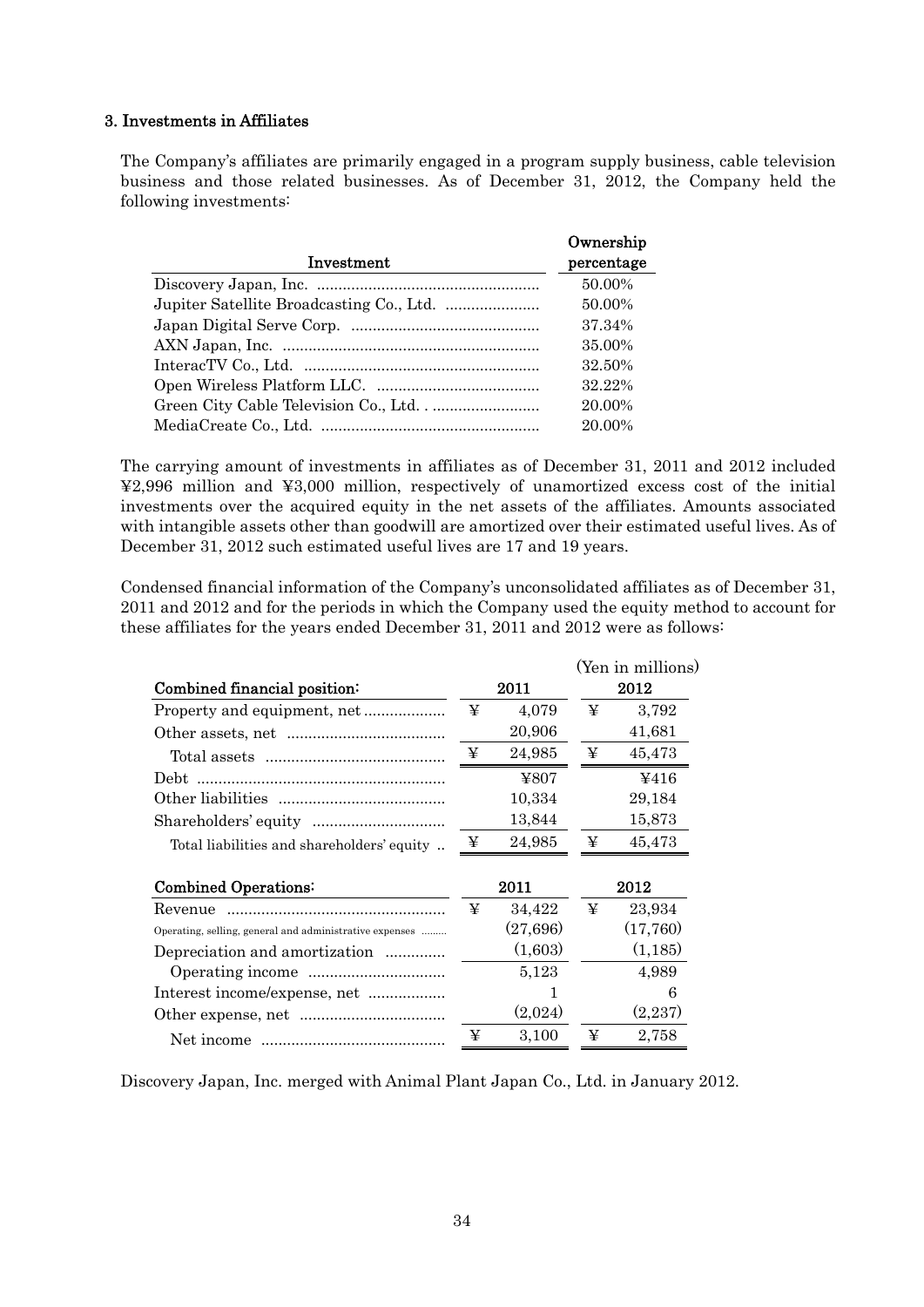#### 4. Goodwill and Identifiable Intangible Assets

#### Goodwill

The changes in the carrying amount of goodwill for the years ended December 31, 2011 and 2012 consisted of the following:

|  |                             | (Yen in millions) |
|--|-----------------------------|-------------------|
|  | 2011                        | 2012              |
|  | $248.323 \quad \frac{1}{2}$ | 253.079           |
|  | 4.756                       |                   |
|  | $253.079$ ¥                 | 253,079           |

Based on additional information obtained about YOKOHAMA CABLE VISION Inc., which became consolidated subsidiary in October 2011, the Company adjusted the provisional amounts recognized in the consolidated balance sheet as of December 31, 2011 during the first quarter of 2012. Consequently, compared with the amounts before retroactive adjustment, goodwill decreased by ¥101 million as of December 31, 2011.

#### Identifiable intangible assets

Identifiable intangible assets include customer relationships, channel franchises and trademark which are originally recorded at fair value in connection with business combinations. Customer relationships, channel franchises and trademark are amortized on a straight-line basis over their respective estimated useful lives, which are 10, 17 and 10 years, respectively, and reviewed for impairment in accordance with ASC Topic 350, *Intangibles*  $\cdot$  *Goodwill and* Other Intangible Assets.

The intangible assets, net as of December 31, 2011 and 2012 consisted of the following:

|             |   | Gross carrying<br>amount |   | Accumulated<br>amortization | (Yen in millions)<br>Net carrying<br>amount |  |
|-------------|---|--------------------------|---|-----------------------------|---------------------------------------------|--|
| <u>2011</u> |   |                          |   |                             |                                             |  |
|             |   | 31,101                   | ¥ | (15,016)                    | ¥16,085                                     |  |
|             |   | 27,641                   |   | (5,505)                     | 22,136                                      |  |
|             |   | 240                      |   | (48)                        | 192                                         |  |
|             | ¥ | 58,982                   | ¥ | (20, 569)                   | ¥38,413                                     |  |
| 2012        |   |                          |   |                             |                                             |  |
|             |   | 31,101                   | ¥ | (18, 155)                   | ¥12,946                                     |  |
|             |   | 27,641                   |   | (7,134)                     | 20,507                                      |  |
|             |   | 240                      |   | (72)                        | 168                                         |  |
|             | ¥ | 58,982                   |   | $\frac{1}{2}(25,361)$       | ¥33,621                                     |  |

The Company recorded amortization expenses of ¥4,682 million and ¥4,792 million for the years ended December 31, 2011 and 2012, respectively.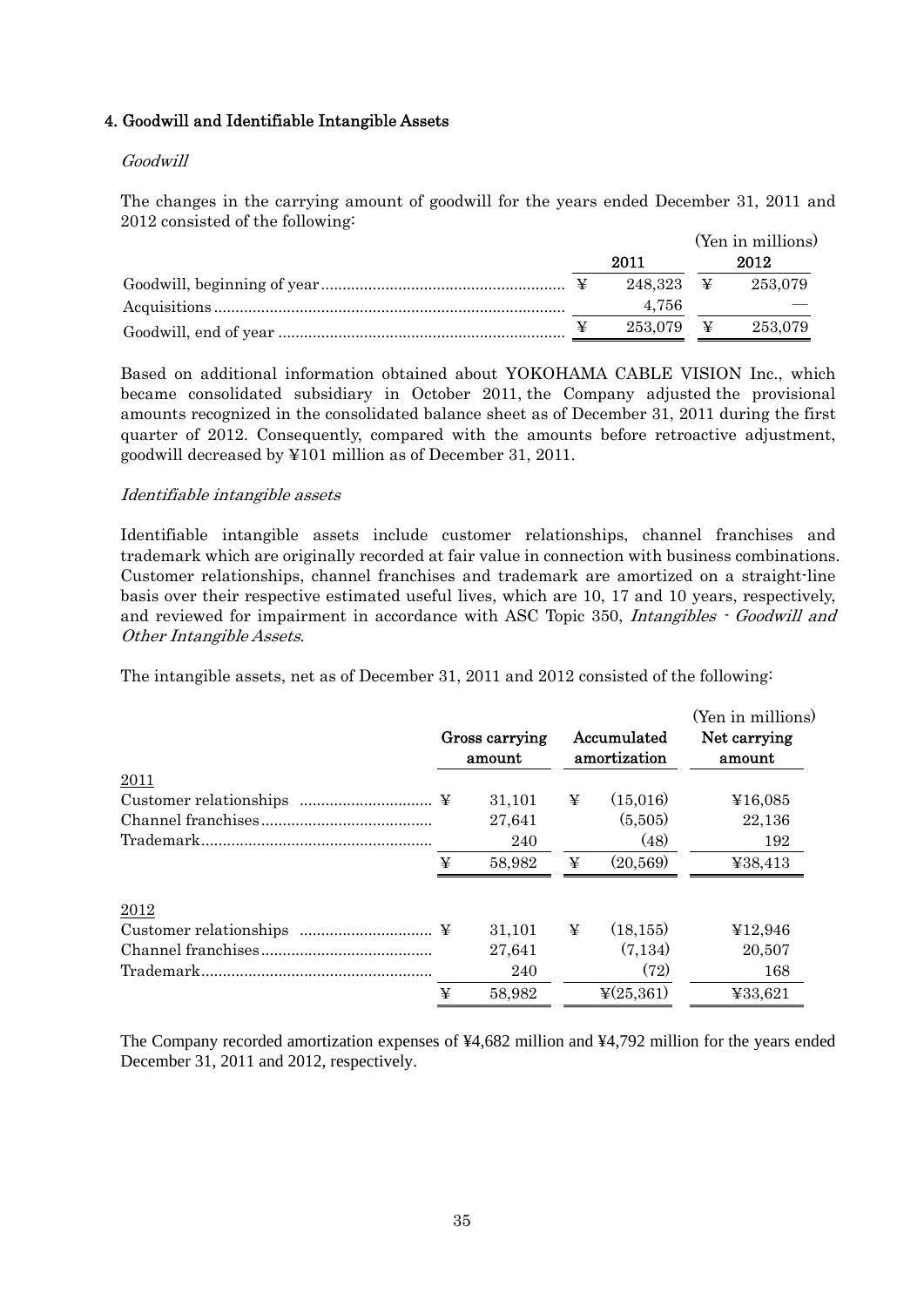Estimated amortization expenses of intangible assets were expected to be as follows:

|                                                                                            |   | (Yen in millions) |
|--------------------------------------------------------------------------------------------|---|-------------------|
| $2013$ $\frac{12013}{2013}$ $\frac{12013}{2013}$ $\frac{12013}{2013}$ $\frac{12013}{2013}$ |   | 4.793             |
|                                                                                            |   | 4.793             |
|                                                                                            |   | 4,540             |
|                                                                                            |   | 3.718             |
|                                                                                            |   | 2.458             |
|                                                                                            |   | 13,319            |
|                                                                                            | ¥ | 33,621            |

#### 5. Related Party Transactions

Related party transactions recorded for the years ended December 31, 2011 and 2012 were as follows:

|                                                                                    |                         |   | (Yen in millions) |  |  |
|------------------------------------------------------------------------------------|-------------------------|---|-------------------|--|--|
|                                                                                    | Year ended December 31, |   |                   |  |  |
|                                                                                    | 2011                    |   | 2012              |  |  |
|                                                                                    | 12.046                  | ¥ | 13,576            |  |  |
| Operating and programming costs charged by related parties $(2) \quad \frac{1}{2}$ | 15.949                  | ¥ | 16,979            |  |  |
|                                                                                    | 3.911                   | ¥ | 4,748             |  |  |
|                                                                                    | 1.424                   | ¥ | 1.135             |  |  |
|                                                                                    | 12.106                  | ¥ | 6,690             |  |  |

- (1) The Company received consideration for facility use related to telephony service from KDDI and for program supply, program distribution, etc. from other related parties.
- (2) The Company paid for (i) telephony service and circuit line, etc. to KDDI, (ii) using billing system and logistic services to Sumitomo subsidiaries, and (iii) program purchase for cable television service and program distribution to other related parties.
- (3) The Company paid service fees to Sumitomo and KDDI based on secondees' payroll costs as the Company has management service agreements with Sumitomo and KDDI, whose staff are seconded as directors or management persons in the Company. Also, the Company paid IT support expenses to Sumitomo subsidiaries.
- (4) The Company primarily paid interest expenses of capital leases to Sumitomo certain related party.
- (5) The Company leases, in the form of capital leases, customer premise equipment and etc. from Sumitomo certain related party. As of December 31, 2011 and 2012, the Company owed those capital lease obligations of ¥49,550 million and ¥39,599 million, respectively.

Certain of the Company's equity method affiliates deposit excess funds with J:COM Finance Co., Ltd. The aggregate amount owed by the Company to these equity method affiliates as of December 31, 2011 and 2012 were ¥268 million and ¥268 million, respectively.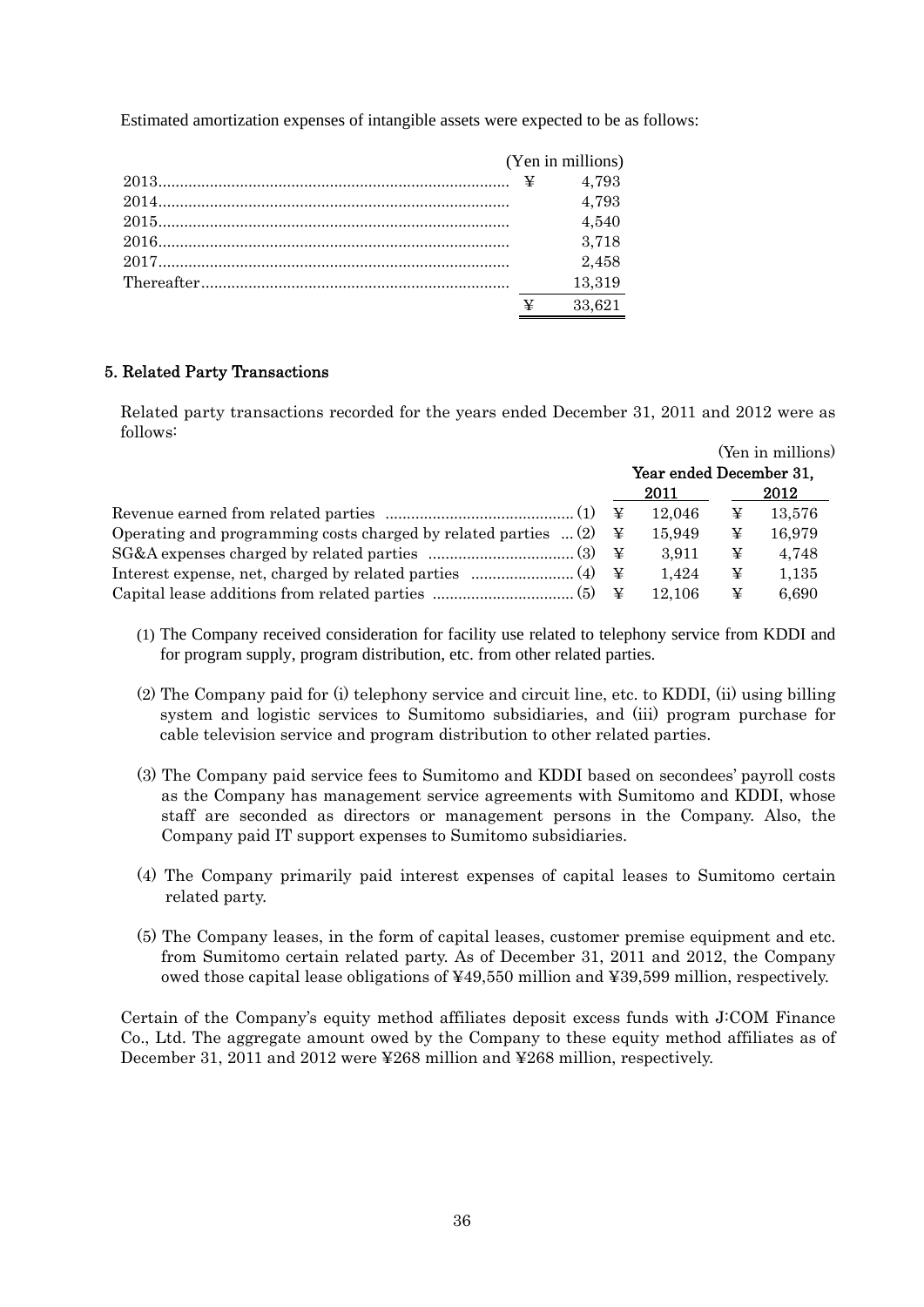#### 6. Debt

A summary of debt as of December 31, 2011 and 2012 was as follows:

|                                                                |   | (Yen in millions) |   |          |  |
|----------------------------------------------------------------|---|-------------------|---|----------|--|
|                                                                |   | 2011              |   | 2012     |  |
| Loan:                                                          |   |                   |   |          |  |
| Short term loan, variable interest at 0.48% to 1.30% and 0.48% |   |                   |   |          |  |
| to $0.68\%$ as of December 31, 2011 and 2012, respectively     | ¥ | 5,521             | ¥ | 5,061    |  |
| Term loans, due fiscal 2013 · 2016, interest at 0.46% to 2.26% |   | 121.000           |   | 113,000  |  |
| 0% secured loans from Development Bank of Japan,               |   |                   |   |          |  |
|                                                                |   | 6,183             |   | 3,933    |  |
| Secured loans from Development Bank of Japan,                  |   |                   |   |          |  |
|                                                                |   | 1,800             |   | 1,176    |  |
|                                                                |   | 134,504           |   | 123,170  |  |
|                                                                |   | (16,202)          |   | (74,908) |  |
|                                                                | ¥ | 118,302           | ¥ | 48,262   |  |
| Corporate bond:                                                |   |                   |   |          |  |
| Unsecured corporate bond, due fiscal 2014, interest at 1.51%   | ¥ | 10,000            | ¥ | 10,000   |  |

#### Term Loans

The summary of J:COM's debt balance on term loans as of December 31, 2012 was as follows. All loan agreements except for those for small amount, require compliance with various financial covenants such as maximum senior debt to EBITDA, minimum debt service coverage ratio, and a total shareholder's equity test.

From March to May of 2006, J:COM refinanced the existing term loan with ¥20 billion of fixed-interest rate loans and ¥20 billion of variable-interest rate loans. These loans mature in 2013.

In connection with the September 2006 acquisition of Cable West Inc., J:COM entered into a ¥22 billion term loan agreement with financial institutions. As a part of the agreed payment, J:COM repaid ¥6 billion term loan in September 2011 and ¥4 billion term loan in March and September 2012, respectively. The remaining ¥8 billion is fixed-interest rate term loan (payment started in 2011 and scheduled to mature in 2013). J:COM entered into a ¥30 billion syndicated term loan agreement in October 2006, and repaid ¥10 billion in October 2011. The remaining ¥20 billion consists of ¥19.5 billion variable-interest rate term loan and ¥0.5 billion fixed-interest rate term loan (both mature in 2013).

In March 2008, J:COM entered into a ¥25 billion syndicated term loan agreement in order to repay the existing term loan. This loan matures in 2014.

In March 2009, in connection with the acquisition of Mediatti Communications, Inc., J:COM entered into ¥30 billion term loan agreements with financial institutions. J:COM repaid ¥10 billion in September 2010 prior to the maturity date. The remaining ¥20 billion loans consist of a ¥9 billion variable-interest rate term loan (matures in 2014), a ¥10 billion variable-interest rate term loan (matures in 2015), and a ¥1 billion fixed-interest rate term loan (matures in 2016).

Other than above mentioned loans, J:COM entered into a ¥30 billion commitment line facility agreement in October 2010 (valid until 2015) with a syndicate of banks. With these agreements, J:COM holds ¥30 billion readily available for immediate borrowing for purposes other than hostile takeover as of December 31, 2012.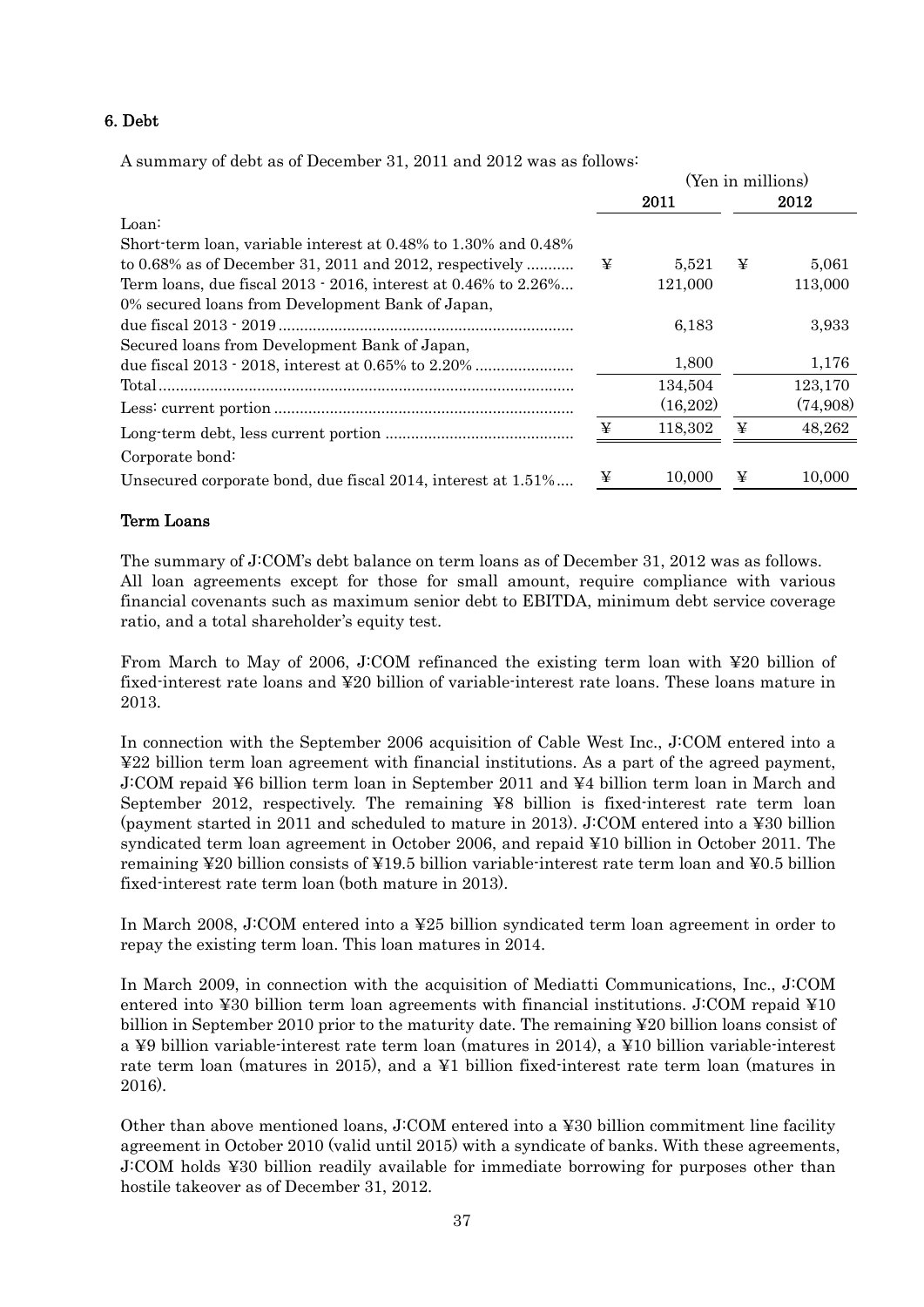#### Development Bank of Japan Loans to Cable Television Subsidiaries

These loans represent institutional loans from the Development Bank of Japan (DBJ), which were made available to telecommunication companies operating in specific local areas designated as "Teletopia" by the Ministry of Internal Affairs and Communications to facilitate development of local telecommunications networks. Requirements to qualify for such financing include use of optical fiber cables, equity participation by local and municipal governments and guarantee by third parties, among other things. These loans are obtained by the subsidiaries and are guaranteed by J:COM.

#### Corporate Bond

On July 2, 2009, J:COM completed a ¥10 billion unsecured corporate bond offering at par value with final maturity at June 30, 2014 with interest rate of 1.51%. These proceeds are for general corporate purposes, including the refinancing of existing borrowings.

#### Securities on Long-term Debt

Non-syndicated bank facility loans from DBJ to certain of J:COM's subsidiaries are secured by substantially all property and equipment held by such subsidiaries. As of December 31, 2012, the aggregate net carrying amount of this property and equipment, etc. was ¥58,811 million.

The aggregate annual maturities of long-term debt outstanding as of December 31, 2012 were as follows:

|                          |   | (Yen in millions) |
|--------------------------|---|-------------------|
| Year ending December 31, |   |                   |
|                          | ¥ | 69.847            |
| 2014                     |   | 45,365            |
|                          |   | 11,069            |
|                          |   | 1,664             |
|                          |   | 141               |
|                          |   | 23                |
|                          | ¥ | 128,109           |

#### 7. Leases

The Company is obligated under various capital leases, primarily for set top boxes and other noncancelable operating leases. See Note (5) for further discussion of capital leases from related parties.

As of December 31, 2011 and 2012, the amount of property and equipment and related accumulated depreciation recorded under capital leases were as follows:

|   |           |   | (Yen in millions) |
|---|-----------|---|-------------------|
|   | 2011      |   | 2012              |
| ¥ | 102.831   | ¥ | 84,916            |
|   | 5.933     |   | 4,602             |
|   | (55, 363) |   | (50, 307)         |
|   | 53.401    | ¥ | 39.211            |

Depreciation of assets under capital leases is included in depreciation and amortization in the consolidated statements of income and comprehensive income.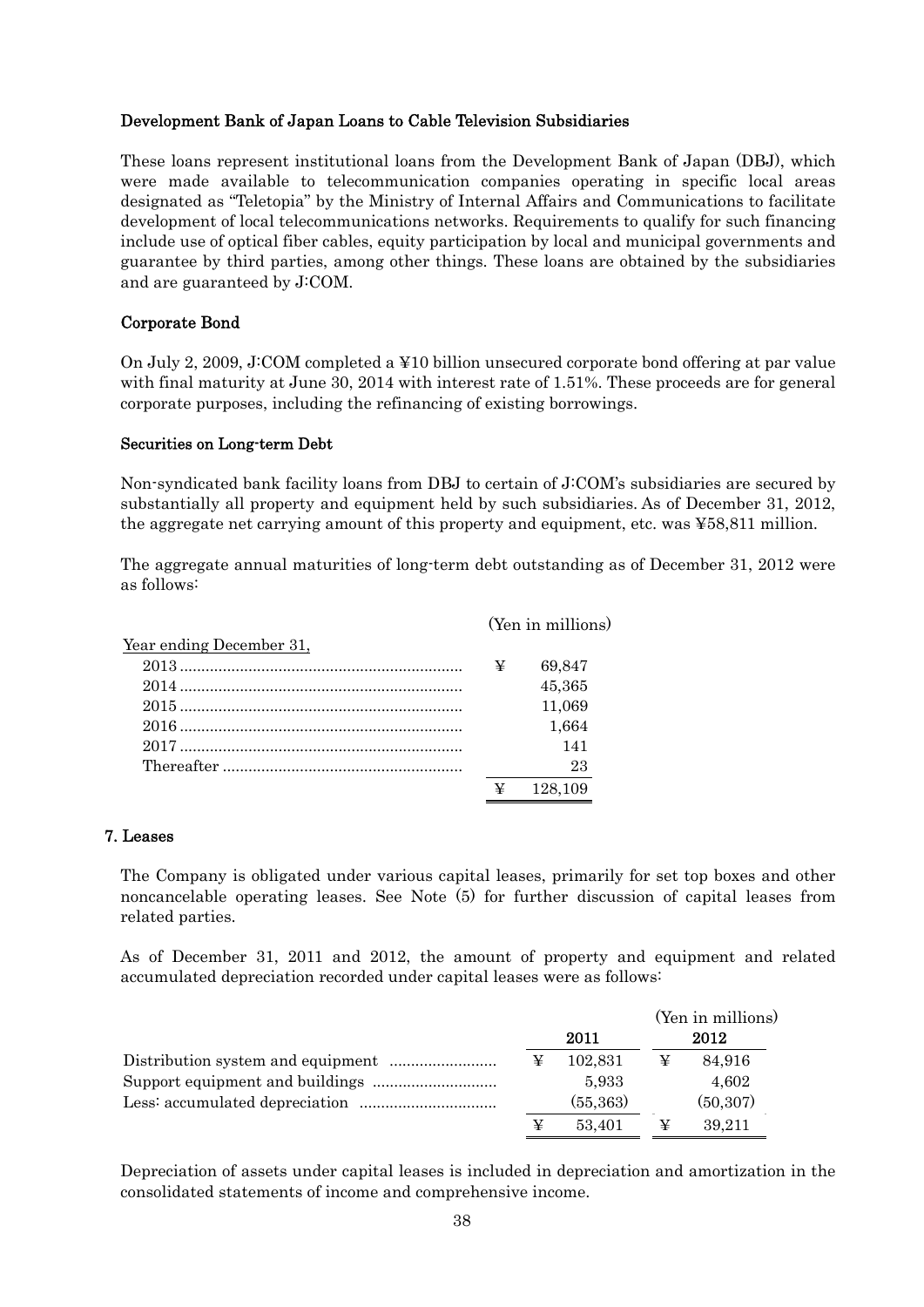Future minimum lease payments under capital leases and noncancelable operating leases as of December 31, 2012 were as follows:

| $10000$ $100000$ $10000$ $10000$ $1000$     |   |                   |   | (Yen in millions)   |
|---------------------------------------------|---|-------------------|---|---------------------|
| Year ending December 31,                    |   | Capital<br>leases |   | Operating<br>leases |
|                                             | ¥ | 15,718            | ¥ | 2,552               |
| 2014                                        |   | 12,276            |   | 2,134               |
|                                             |   | 9.085             |   | 1,096               |
|                                             |   | 5.446             |   | 985                 |
|                                             |   | 2,739             |   | 718                 |
|                                             |   | 2,036             |   | 1,752               |
|                                             |   | 47,300            | ¥ | 9,237               |
|                                             |   | (3,146)           |   |                     |
| Present value of net minimum lease payments |   | 44,154            |   |                     |
|                                             |   | (14,503)          |   |                     |
|                                             | ¥ | 29,651            |   |                     |

The Company occupies certain offices under cancelable lease arrangements. Rental expenses for such leases for the years ended December 31, 2011 and 2012 were as follows:

|                                              |   |       |   | (Yen in millions) |
|----------------------------------------------|---|-------|---|-------------------|
|                                              |   | 2011  |   | 2012              |
|                                              | ¥ | 4.155 | ¥ | 3.983             |
| Selling, general and administrative expenses |   | 180   |   | 223               |
|                                              | ¥ | 4.335 |   | 4.206             |

The Company occupies certain transmission facilities and uses poles and other equipment under cancelable lease arrangements. Rental expenses for such leases for the years ended December 31, 2011 and 2012 were as follows:

|                                              |         | (Yen in millions) |
|----------------------------------------------|---------|-------------------|
|                                              | 2011    | 2012              |
|                                              | ¥14.992 | ¥10,439           |
| Selling, general and administrative expenses | 90      | 54                |
|                                              | ¥15.082 | ¥10,493           |

#### 8. Fair Value of Financial Instruments

The Company believes that the fair value of short term financial instruments such as cash and cash equivalents, accounts receivable, short-tem loans and accounts payable, etc. and their carrying amount are approximately equal. For additional information on derivative instruments, see Note (9). Long term financial instruments were as follows.

|                                                          |                    |         |            |         |  |         |                    | (Yen in millions) |            |
|----------------------------------------------------------|--------------------|---------|------------|---------|--|---------|--------------------|-------------------|------------|
|                                                          | 2011               |         |            |         |  | 2012    |                    |                   |            |
|                                                          | Carrying<br>amount |         | Fair value |         |  |         | Carrying<br>amount |                   | Fair value |
| Long-term debt (including current portion) $\ddot{\Psi}$ |                    | 128.983 |            | 129.882 |  | 118.109 | ¥                  | 118.228           |            |
|                                                          |                    | 10.000  |            | 10.246  |  | 10.000  | ¥                  | 10.156            |            |

Fair value is measured by the method where future cash flow is deducted by using a discount rate with remaining period and the credit risk taken into account.

The Company believes that the valuations of these long term financial instruments fall under Level 2 of a fair value hierarchy.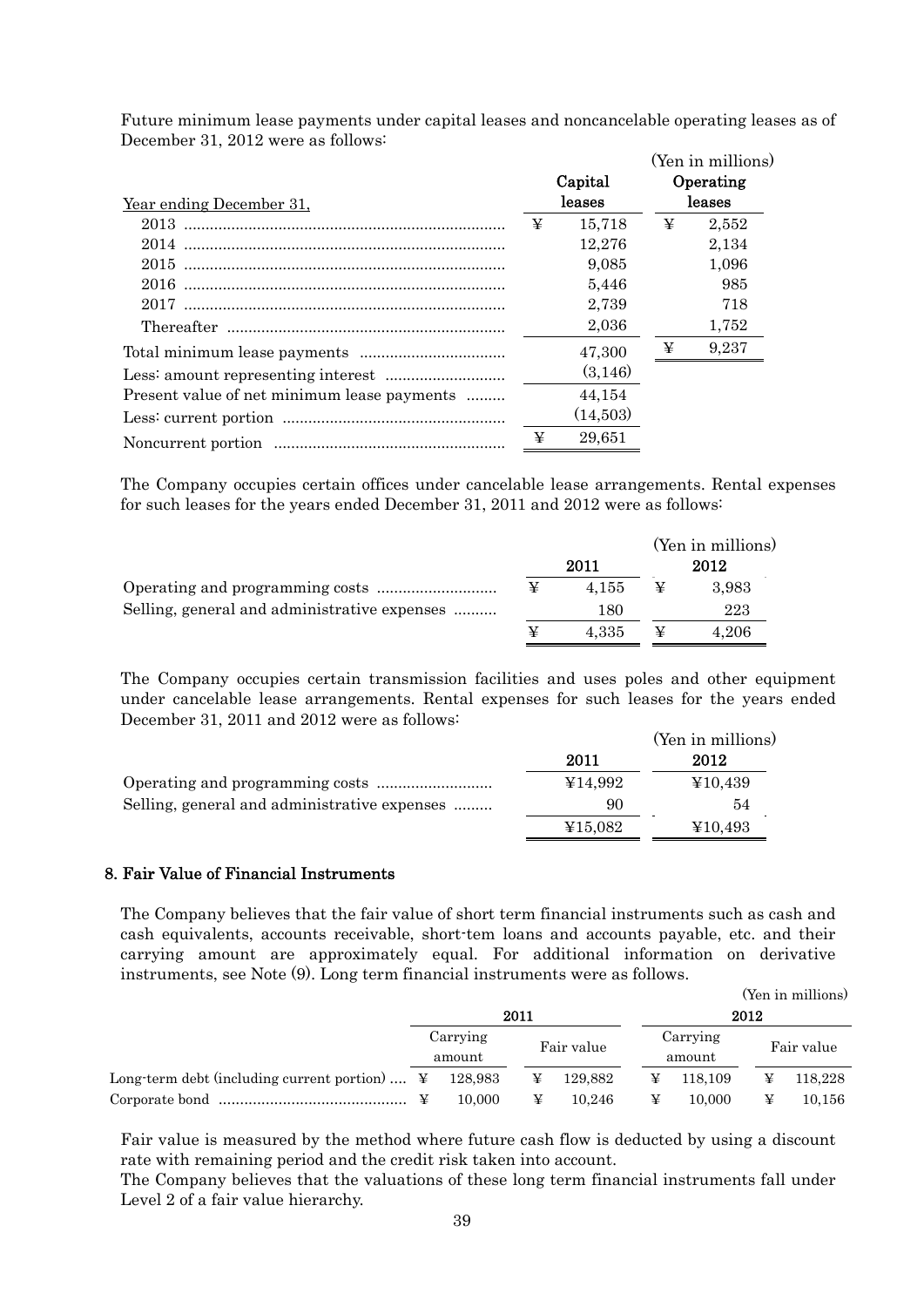#### 9. Fair Value Measurements

ASC Topic 820, Fair value Measurements and Disclosures, defines fair value as an exit price, or the price that would be received to sell an asset or paid to transfer a liability. Also, it provides for a fair value hierarchy that prioritizes the inputs to valuation techniques used to measure fair value into three broad levels. Level 1 inputs are quoted market prices in active markets for the identical asset or liability that the reporting entity has the ability to access at the measurement date. Level 2 inputs are inputs other than quoted market prices included within Level 1 that are observable for the asset or liability, either directly or indirectly. Level 3 inputs are unobservable inputs for the asset or liability.

As described in Note (15) Derivative instruments, the Company has entered into interest rate swaps contract and foreign exchange forward contract. The fair value measurements of them are determined using cash flow models. These cash flow models consist of, or are derived from, observable Level 2 data for these derivative instruments, including interest rates, swap rates and yield curves, which are retrieved or derived from available market data. The Company believes that the valuations of these derivative instruments fall under Level 2 of the hierarchy.

The assets and liabilities measured at fair value that were included in our consolidated balance sheets as of December 31, 2011 and 2012 were as follows:

|   |                    |       | Level 3            |                   |  |
|---|--------------------|-------|--------------------|-------------------|--|
|   |                    |       |                    |                   |  |
| ¥ | ¥                  |       | ¥                  |                   |  |
|   |                    |       |                    |                   |  |
| ¥ | ¥                  |       | ¥                  |                   |  |
|   |                    |       |                    |                   |  |
| ¥ | ¥                  | 1,077 | ¥                  |                   |  |
|   |                    | 352   |                    |                   |  |
| ¥ | ¥                  | 1,429 | ¥                  |                   |  |
|   |                    |       |                    | Level 3           |  |
|   |                    |       |                    |                   |  |
| ¥ | ¥                  |       | ¥                  |                   |  |
|   |                    | 512   |                    |                   |  |
| ¥ | ¥                  | 512   | ¥                  |                   |  |
|   |                    |       |                    |                   |  |
| ¥ | ¥                  | 533   | ¥                  |                   |  |
|   |                    |       |                    |                   |  |
|   |                    |       |                    |                   |  |
|   | Level 1<br>Level 1 |       | Level 2<br>Level 2 | (Yen in millions) |  |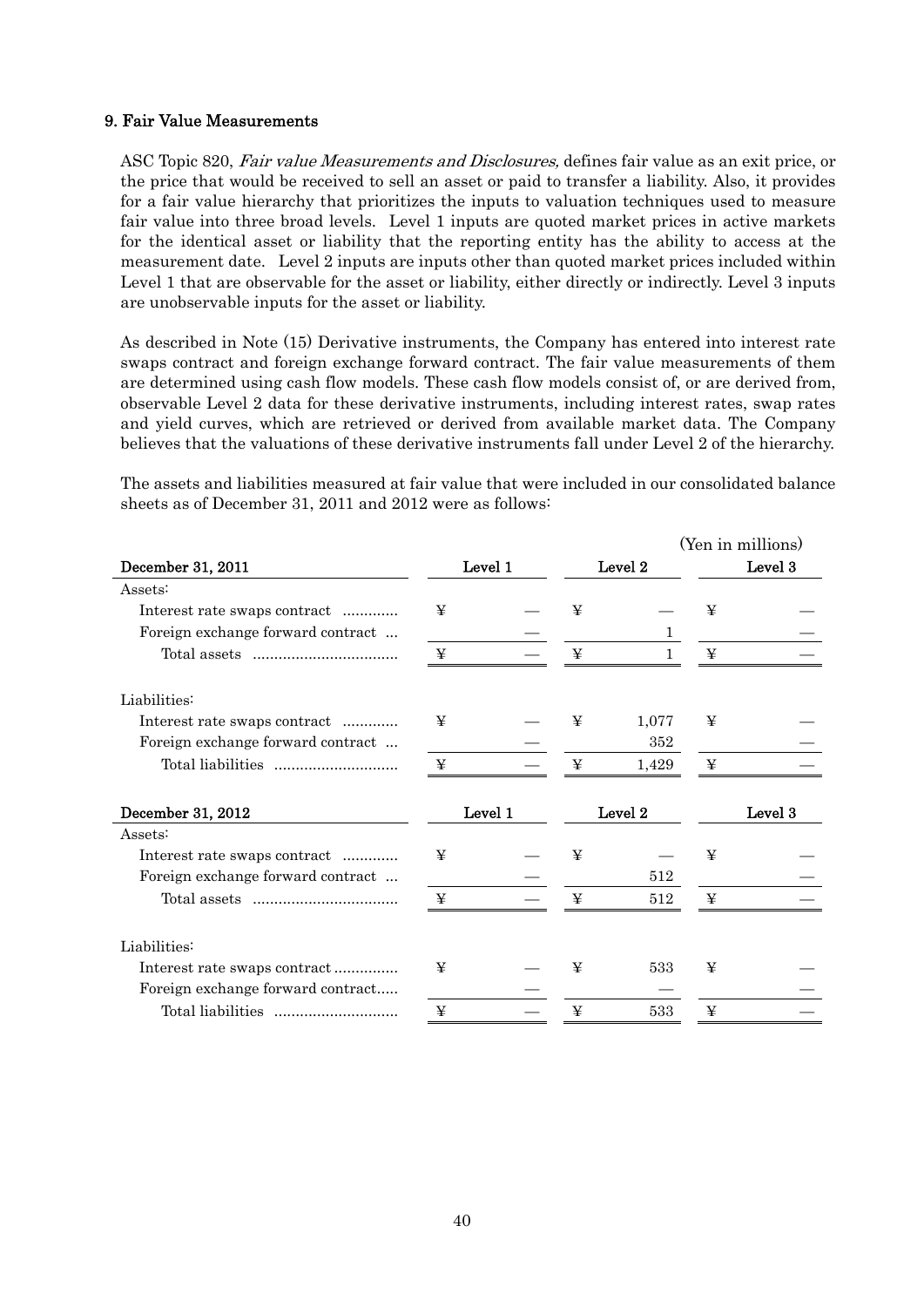#### 10. Income Taxes

All income taxes expense is mainly derived from Japanese operations. Income taxes expense for the years ended December 31, 2011 and 2012 was as follows:

|   |                   |      | (Yen in millions) |  |
|---|-------------------|------|-------------------|--|
|   | 2011              | 2012 |                   |  |
| ¥ | 27.719 \ \ 27.170 |      |                   |  |
|   | 639               |      | (1,489)           |  |
| ¥ |                   |      |                   |  |

The reconciliation between the statutory tax rate and the effective tax rate in the consolidated statements of income and comprehensive income for the years ended December 31, 2011 and 2012 was as follows:

|                                                                      | 2011  | 2012     |
|----------------------------------------------------------------------|-------|----------|
|                                                                      | 40.7% | 40.7%    |
|                                                                      | (0.3) | (1.7)    |
| Tax effect on undistributed earnings of subsidiaries and affiliates. | 0.0   | 0.3      |
|                                                                      | 0.3   | 0.0      |
|                                                                      | 0.4   | 0.4      |
|                                                                      | 0.1   | 0.1      |
|                                                                      |       | (2.4)    |
|                                                                      | 0.2   | (0.8)    |
|                                                                      | 41 4% | $36.6\%$ |

The components of temporary differences and carryforwards that give rise to deferred tax assets and liabilities as of December 31, 2011 and 2012 were as follows:

|                                                           |   | 2011   |   | (Yen in millions)<br>2012 |
|-----------------------------------------------------------|---|--------|---|---------------------------|
| Deferred tax assets:                                      |   |        |   |                           |
|                                                           | ¥ | 20,311 | ¥ | 18,203                    |
|                                                           |   | 5,092  |   | 4,803                     |
|                                                           |   | 3,397  |   | 3,248                     |
|                                                           |   | 4,270  |   | 1,659                     |
|                                                           |   | 265    |   | 946                       |
|                                                           |   | 33,335 |   | 28,859                    |
|                                                           |   | (228)  |   | (34)                      |
| Deferred tax assets, net of valuation allowance           |   | 33,107 |   | 28,825                    |
| Deferred tax liabilities:                                 |   |        |   |                           |
| Intangible assets (mainly identifiable intangible assets) |   | 14,556 |   | 12,647                    |
|                                                           |   | 13,748 |   | 9,913                     |
|                                                           |   | 2,717  |   | 2,977                     |
|                                                           |   | 324    |   | 553                       |
|                                                           |   | 31,345 |   | 26,090                    |
|                                                           | ¥ | 1,762  | ¥ | 2,735                     |

Based on additional information obtained about YOKOHAMA CABLE VISION Inc., which became consolidated subsidiary in October 2011, the Company adjusted the provisional amounts recognized in the consolidated balance sheet as of December 31, 2011 during the first quarter of 2012. Consequently, compared with the amounts before retroactive adjustment, Deferred tax liabilities – Property and equipment increased by ¥70 million.

Valuation allowance for deferred tax assets decreased by ¥194 million, from ¥228 million as of December 31, 2011 to ¥34 million as of December 31, 2012. The reasons for the decrease in valuation allowance were mainly utilization of net operating loss carryforwards and reversal by reviewing the collectibility of deferred tax assets.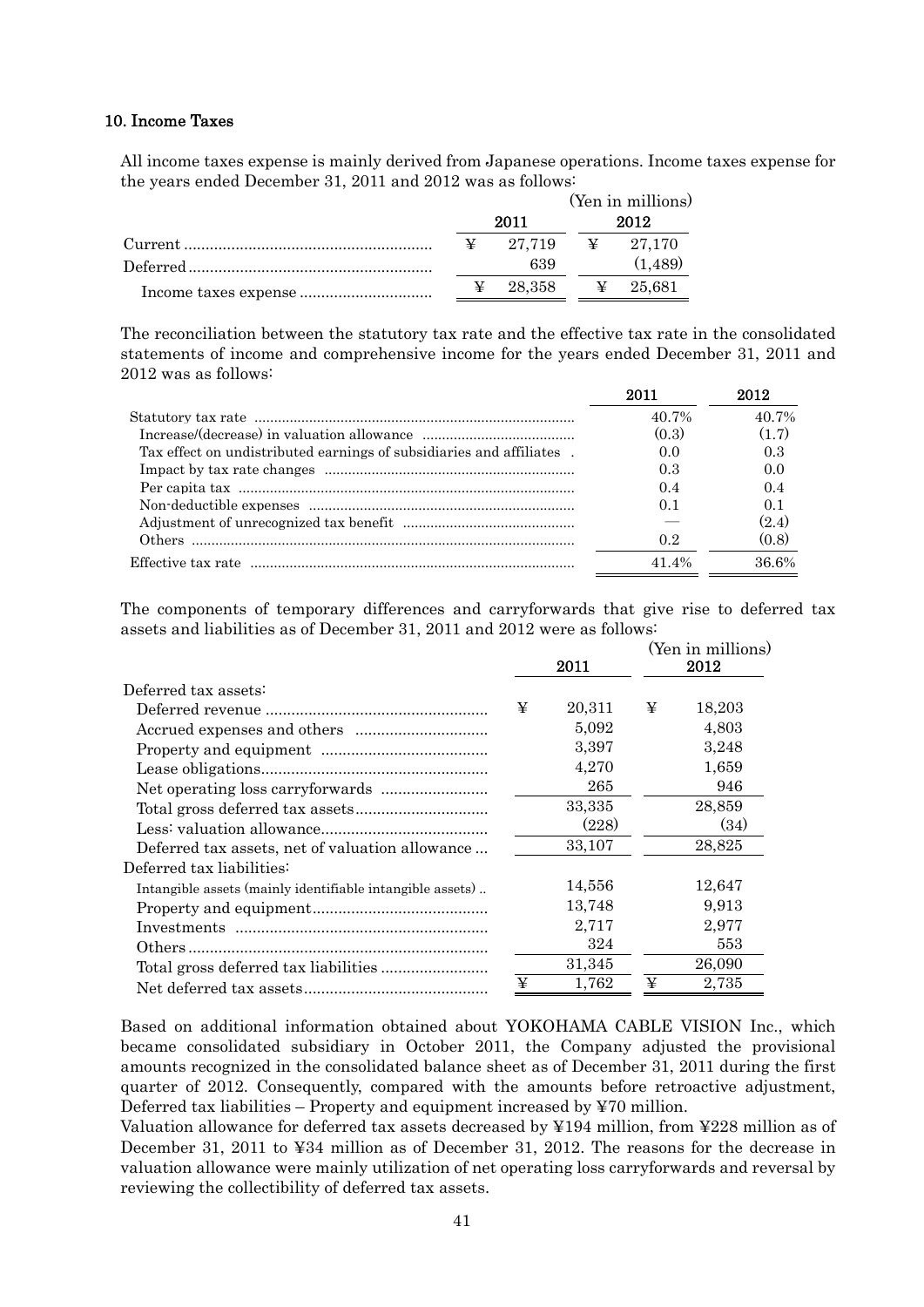The Company assesses the realizability in recognition of deferred tax assets and considers the scheduled reversal of deferred tax liabilities, projected future taxable income and tax planning strategies in making this assessment. The ultimate realization of deferred tax assets is dependent upon whether future taxable income generates or not during the periods in which those temporary differences become deductible. Based upon the level of historical taxable income and projections for future taxable income over the periods in which the deferred tax assets are deductible, management expects to realize its deferred tax assets net of existing valuation allowance.

As of December 31, 2012, the Company had net operating loss carryforwards for income tax purposes of ¥2,488 million which were available to offset future taxable income. Net operating loss carryforwards, if not utilized, will expire in each of the years as follows:

(Yen in millions)

| Year ending December 31, |   |       |
|--------------------------|---|-------|
| $2013$ $\mathbb{Y}$      |   |       |
|                          |   |       |
|                          |   |       |
|                          |   |       |
|                          |   | 855   |
|                          |   | 1,633 |
|                          | ¥ | 2.488 |

As of December 31, 2012, the Company had tax benefits that would decrease the Company's effective tax rate. According to ASC Topic 740, Income taxes, however, all amounts were unrecognized in the consolidated financial statements.

The Company is subject to income tax examinations of the National Tax Administrative Agency. Substantially all material income tax examinations have been concluded for tax years through 2005. Currently, the Company is not under examination in any jurisdictions in which the Company operates. Although it is reasonably possible that an examination could be conducted in future that would result in changes to the Company's unrecognized tax benefits related to tax positions taken as of December 31, 2012, the Company does not expect that any such changes will have a material impact on its 2013 effective tax rate. Although it is reasonably possible that some additional tax benefits unrecognized in the consolidated financial statements could generate through transactions by the Company, the Company does not disclose any estimate of increase in such tax benefits as it is not possible to assure nature of future tax position and its impact.

During 2012, income taxes expense increased by ¥254 million representing the accrual of penalties incurred by uncertainty tax position and decreased by ¥1,718 million by lapse of the statute of limitations on unrecognized tax benefits. Interest expense of ¥248 million representing the accrual of interest from estimated penalties by uncertainty tax position was included during the period. In addition, accrued interest and penalties of ¥4,334 million as of December 31, 2012 were included in other liabilities in the consolidated balance sheet.

The changes in the Company's unrecognized tax benefits during 2012 were summarized below:

| (Yen in millions)                                            |   |         |
|--------------------------------------------------------------|---|---------|
|                                                              |   | 16.458  |
| Additions based on tax positions related to the current year |   |         |
|                                                              |   | (1,718) |
|                                                              | ¥ | 14.740  |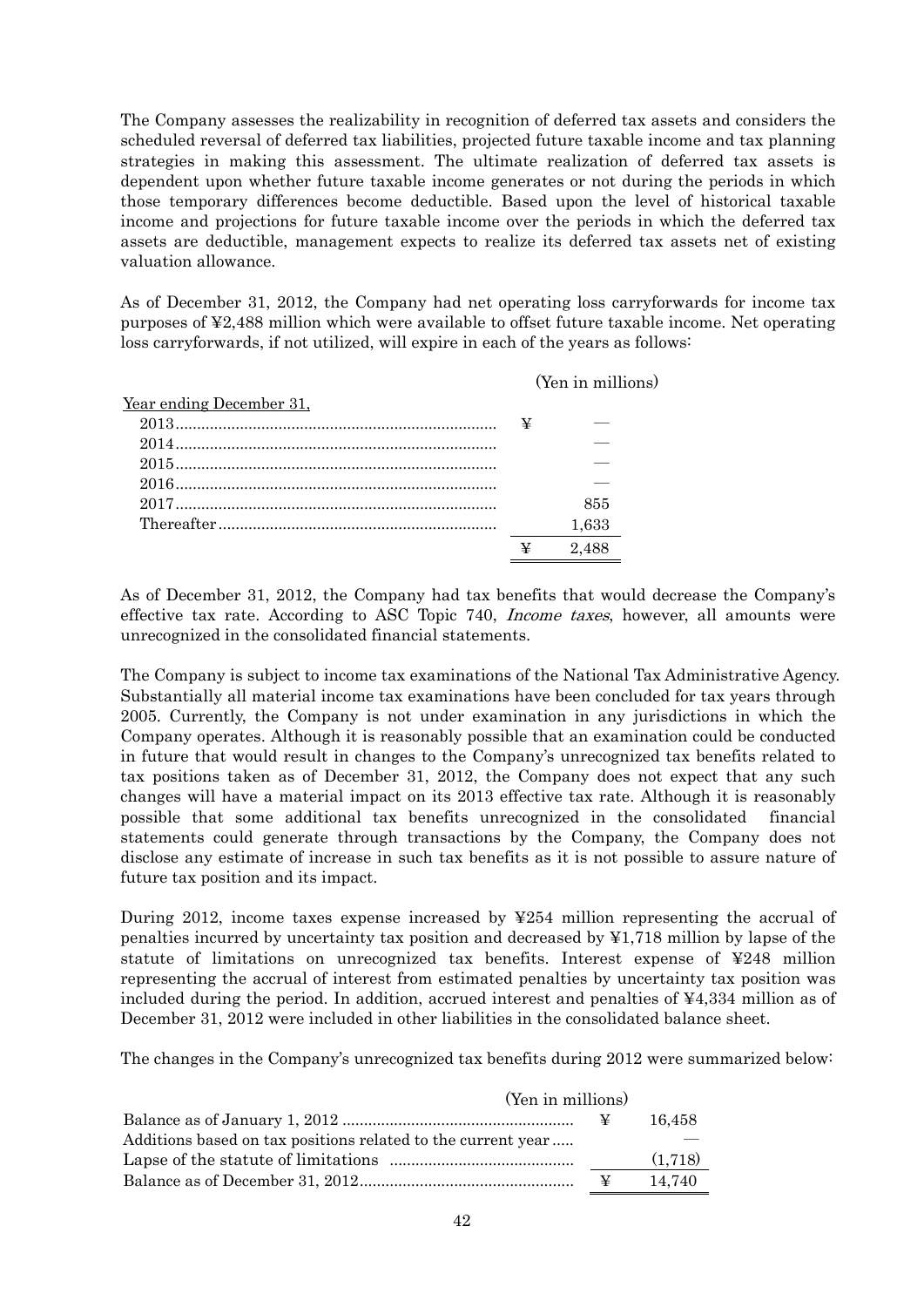#### 11. Severance and Retirement Plans

The Company sponsors a defined contribution pension plan (corporate type) for substantially all of its full-time employees excluding directors. It is a defined contribution type of corporate pension plan adopted in October 2005 based on Japan's Defined Contribution Pension Act. The Company is responsible for all contributions while each employee has risk and return for the investment. The contributions are booked as retirement benefit expenses, whose amount for the years ended December 31, 2011 and 2012 was ¥688 million and ¥714 million, respectively.

The Company is also a member of Sumisho Rengo Corporate Pension Fund (the Fund), which is a multiemployer plan. The Fund is a fund type of corporate pension which was established according to Defined Contribution Pension Act and is a corporate type of fund managed jointly by multiple companies in Sumitomo Corporation Group. The Fund is a defined benefit plan which provides an old-age pension, a lump-sum withdrawal payment and a survivor's pension. Since the Company is unable to acquire sufficient information for the amount of the plan assets corresponding to the Company's contributions in a rational manner, the Company books contributions as retirement benefit expenses in the same way as a defined contribution pension plan.

By participating in the Fund, the Company can reduce the risk of failing to maintain the pension plan due to reduction of cost burden for administration work and fund management. On the other hand, it does not perfectly suit the Company's policy in some aspects as it is jointly managed by multiple companies.

The Fund's financial information in the latest annual report (based on actuarial accounting) is as below. The Fund owes no obligation under any other employer who does not belong to the Fund as it does not accept or take over such obligation.

|                        |                 |                |   | (Yen in millions) |
|------------------------|-----------------|----------------|---|-------------------|
|                        |                 | March 31, 2011 |   | March 31, 2012    |
|                        | ¥               | 21,132         |   | 24,809            |
|                        |                 | 25,166         |   | 27,692            |
|                        | $\mathbf{\Psi}$ | (4,034)        |   | (2,883)           |
|                        |                 | 84.0%          |   | 89.6%             |
| Details of difference: |                 |                |   |                   |
|                        | ¥               | 12             | ¥ | (107)             |
|                        | ¥               | (4,046)        | ¥ | (2,776)           |

Below shows that the amount of the Company's contributions were more than 5% of that of the total contributions to the Fund.

|                                                   |                |   | (Yen in millions) |
|---------------------------------------------------|----------------|---|-------------------|
|                                                   | March 31, 2011 |   | March 31, 2012    |
|                                                   | $1.365\,$      |   | 1.475             |
|                                                   | 3.325          | ¥ | 3.448             |
| Ratio of the Company's contributions to the Fund. | 41.1%          |   | 42.8%             |

The Company recorded  $\yen 1,526$  million and  $\yen 1,564$  million for the years ended December 31, 2011 and 2012, respectively, in the consolidated statements of income and comprehensive income.

The Company pays contributions which are calculated by multiplying employee's average earning based on salary amount by the fixed contribution rates to the Fund every month. Contributions consist of standard contribution for pension benefit, special contribution for amortizing underfunding and contribution for administrative expenses for fund management. The Fund calculates the rates of contributions in order to keep the Fund's financial position safe for the future according to the related laws, taking into consideration the estimated amounts for pension payments and return on plan assets and so on. Employers owe obligation for all contributions.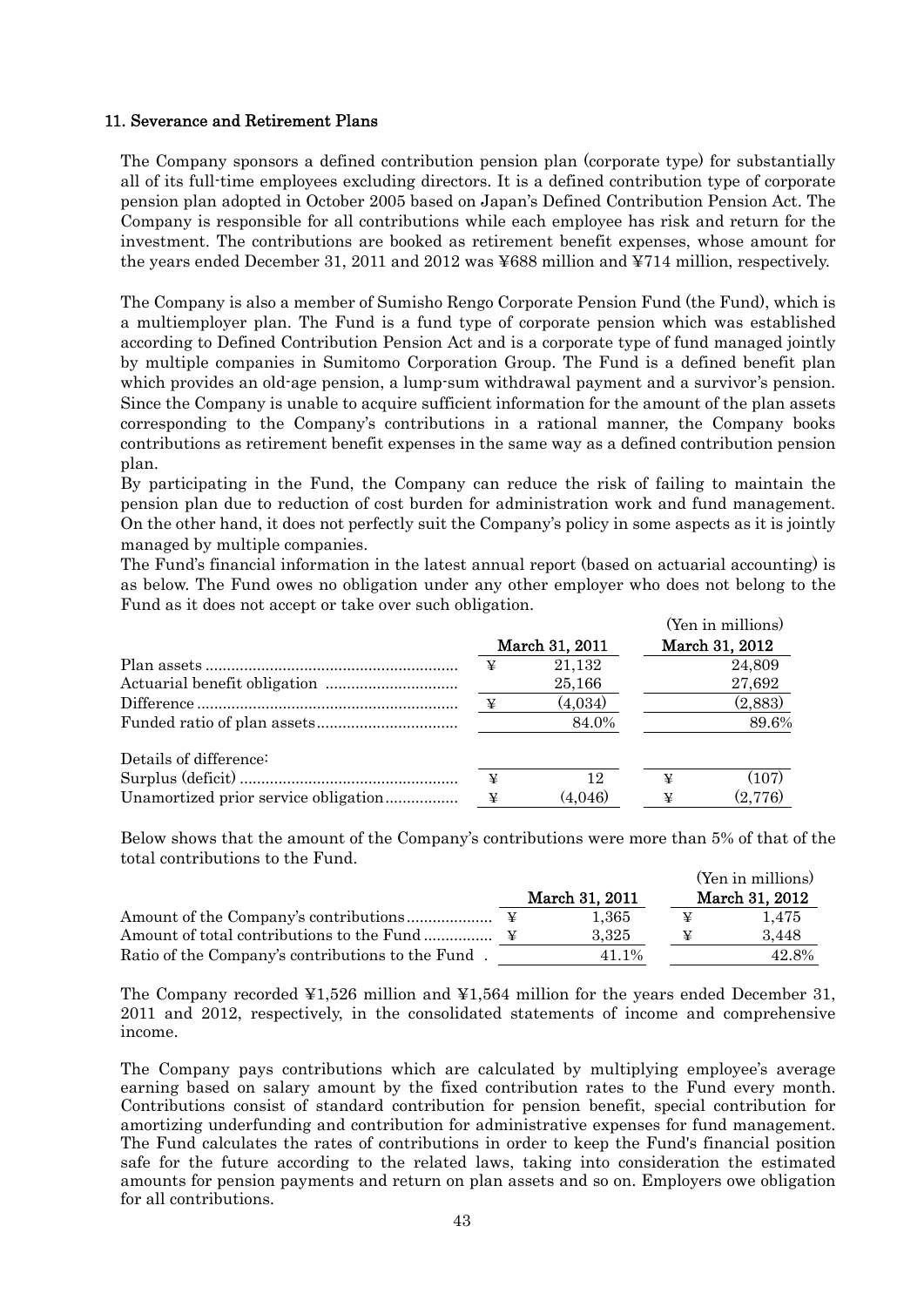The Fund reviews the rates of contributions every five years in accordance with the laws and the agreements, and when there are some remarkable changes such as significant change in the number of participants (Next review will be run based on the balance at the end of March 2013). Also, the Fund confirms whether to change the rates of the contributions every year, checking the financial position based on the estimated amounts for pension payments and contribution incomes. The Fund also confirms whether enough plan assets equivalent to the benefit obligation for participants' prior service terms are kept every year. When the Fund's financial position becomes underfunding, in order to solve it within a certain period of time, the Fund imposes special contribution, etc. which are calculated by multiplying employee's average earning based on salary amount by the fixed contribution rates on all members of the Fund. The Fund reviewed as mentioned above at the end of March 2012 and concluded no change in the contribution rates. All members of the Fund have to pay special contribution to cover amortization of prior service cost for the period of 4 years and 6 months from October 2009 to March 2014.

Subsidiaries acquired by the Company sometimes continue severance and retirement plans different from the Company's plan for a certain period of time. YOKOHAMA CABLE VISION Inc. and ASMIC ACE, INC. had an unfunded defined benefit severance and retirement plan (lump-sum payment) in 2012. Neither case was material to the consolidated financial statements.

#### 12. Shareholders' Equity

#### Dividends

Under the Corporate Law (the Law), the distributable amount available for dividends is based on the amount of capital surplus and retained earnings as recorded on the books of J:COM maintained in conformity with JGAAP. As of December 31, 2012, the distributable amount available for dividends on the books of J:COM was ¥114,776 million.

The Law provides that an amount equal to at least 10% of dividends shall be appropriated to capital reserve or legal reserve up to 25% of common stock.

#### Stock-Based Compensation

J:COM has stock option plans for certain directors, auditors and employees, etc. of the Company. A summary of stock option activity for the year ended December 31, 2012 was as follows:

|                                      | Number of<br>shares |   | Weighted<br>average<br>exercise<br>price<br>(Yen) | Weighted<br>average<br>remaining<br>contractual<br>term (Yrs) |   | Aggregate<br>intrinsic<br>value<br>(Yen in<br>millions) |
|--------------------------------------|---------------------|---|---------------------------------------------------|---------------------------------------------------------------|---|---------------------------------------------------------|
| Outstanding at beginning of the year | 11,037              | ¥ | 68,932                                            |                                                               |   |                                                         |
|                                      | 699                 |   |                                                   |                                                               |   |                                                         |
|                                      | (9,366)             |   | 80,000                                            |                                                               |   |                                                         |
|                                      | (448)               |   | 25,715                                            |                                                               |   |                                                         |
| Outstanding as of December 31, 2012  | 1,922               | ¥ |                                                   | 10.63                                                         | ¥ | 207                                                     |
| Exercisable as of December 31, 2012  | 513                 | ¥ |                                                   | 4.66                                                          | ¥ | 55                                                      |

Stock-based compensation expense amounted to  $\text{\#47}$  million and  $\text{\#50}$  million for the years ended December 31, 2011 and 2012, respectively, and all amounts were included in selling, general and administrative expenses.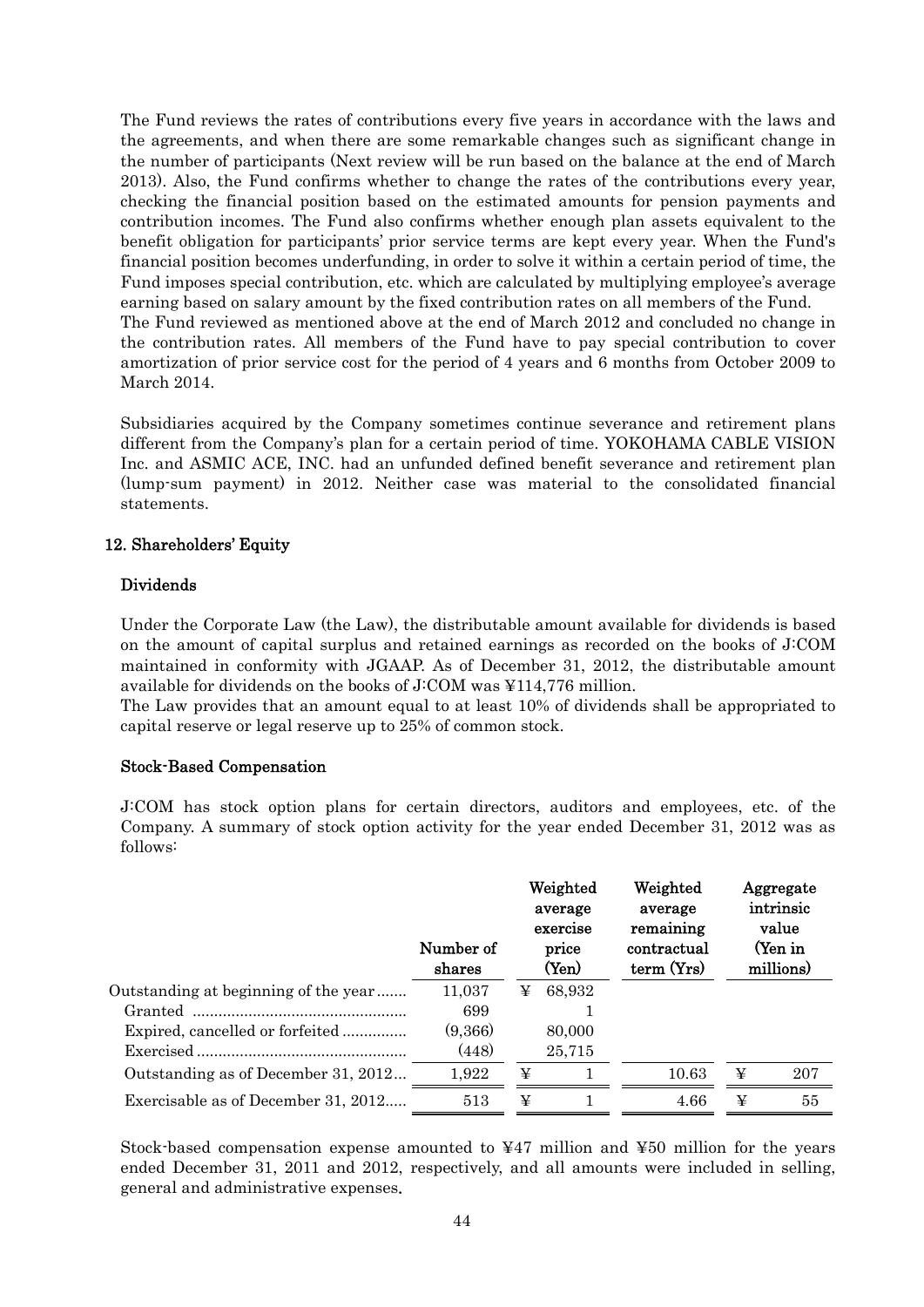#### 13. Supplemental Disclosures to Consolidated Statements of Cash Flows

|                                                      |   | 2011   |   | (Yen in millions)<br>2012 |
|------------------------------------------------------|---|--------|---|---------------------------|
| Cash paid for:                                       |   |        |   |                           |
|                                                      | ¥ | 4.042  | ¥ | 3.430                     |
|                                                      | ¥ | 31.686 | ¥ | 21,578                    |
| Non-cash activities:                                 |   |        |   |                           |
| Property and equipment acquired under capital leases | ¥ | 12.414 | ¥ | 6.997                     |

#### 14. Commitments

The Company's channel operators have agreements with contents holder companies concerning purchase of programming rights and J:COM also has agreements with channel operators outside the Company concerning program supply. There is the provision to guarantee certain minimum payment in some agreements.

The Company's channel operators have agreements with the satellite service provider, in order to utilize transponder according to bandwidth needs of individual channels and uplink services to transmit each channel's signal to the satellite through subsidiaries and affiliates which are licensed broadcasting companies.

Also, as of December 31, 2012, the Company had foreign exchange forward contracts of ¥5,229 million on behalf of affiliates.

As of December 31, 2012, the aggregate amount of commitment obligations and those payment schedules were as follows:

|                          |   | (Yen in millions) |
|--------------------------|---|-------------------|
| Year ending December 31, |   |                   |
|                          |   | 12,208            |
|                          |   | 10,290            |
|                          |   | 8,576             |
|                          |   | 5,336             |
|                          |   | 2,848             |
|                          |   | 4,199             |
|                          | ¥ | 43.457            |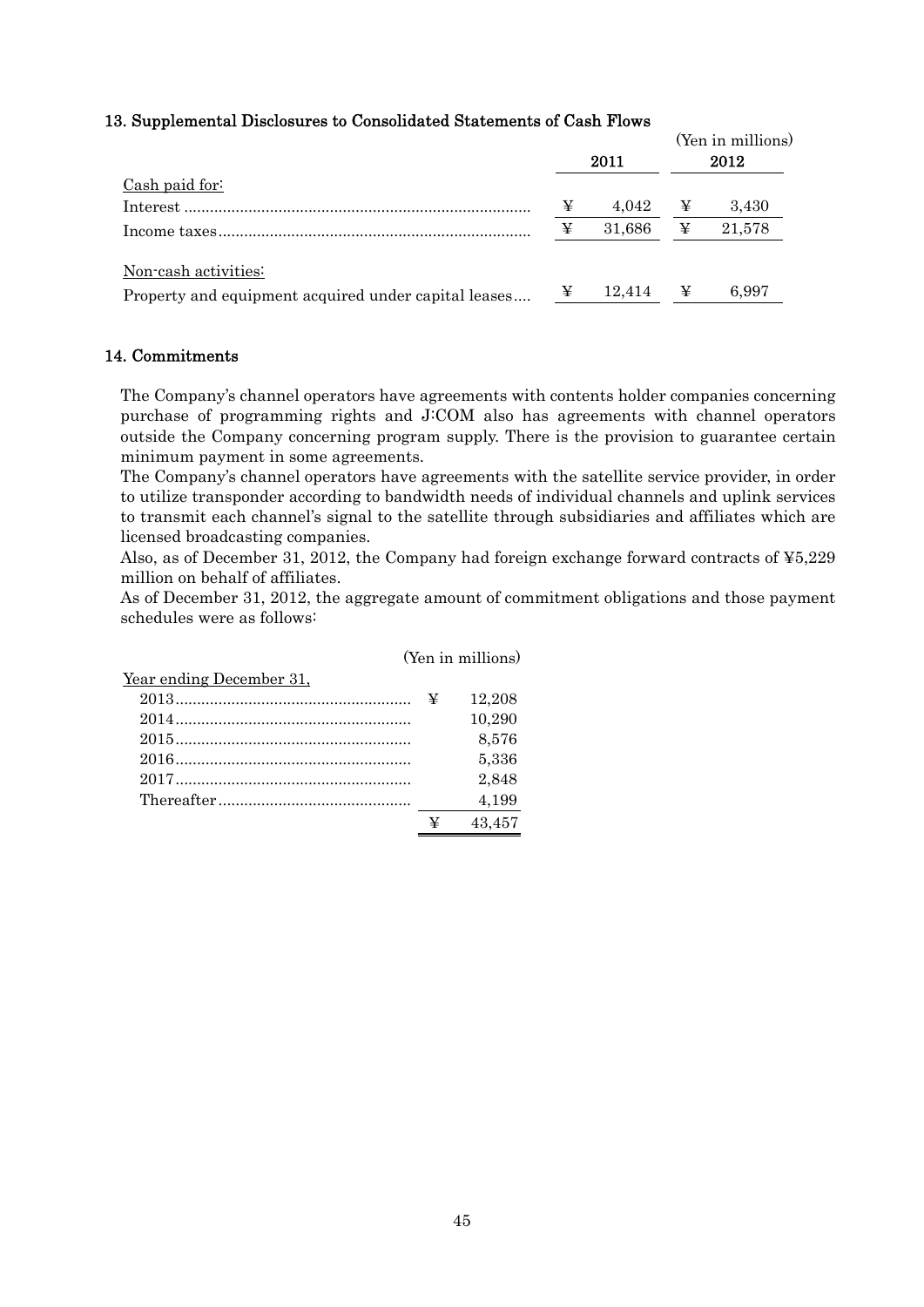#### 15. Subsequent Events

J:COM has resolved at its board of directors meeting held on February 26, 2013, to express an opinion in favor of the tender offer (the Tender Offer) for all of J:COM's issued common shares and stock acquisition rights to be conducted by KDDI and NJ Corporation (NJ; KDDI and NJ collectively, the Tender Offerors) the voting rights of which are owned in equal number by Sumitomo and KDDI, and to recommend that the shareholders and stock acquisition right holders of J:COM accept the Tender Offer.

| (1) Outline of the Tender Offerors (as of February 26, 2013, unless otherwise noted) |  |  |
|--------------------------------------------------------------------------------------|--|--|
|--------------------------------------------------------------------------------------|--|--|

|          | (a) Name                                               | KDDI Corporation                                                                                           |        |
|----------|--------------------------------------------------------|------------------------------------------------------------------------------------------------------------|--------|
|          | (b) Location                                           | 2-3-2, Nishishinjuku, Shinjuku-ku, Tokyo                                                                   |        |
| $\rm(c)$ | Name and Title of                                      | Takashi Tanaka, President and Representative Director                                                      |        |
|          | Representative                                         |                                                                                                            |        |
| (d)      | Description of Business                                | Telecommunications business                                                                                |        |
| (e)      | Amount of Stated Capital                               | 141,851 million yen (as of December 31, 2012)                                                              |        |
| (f)      | Date of Establishment                                  | June 1, 1984                                                                                               |        |
| (g)      | Major Shareholders and                                 | <b>KYOCERA</b> Corporation                                                                                 | 12.76% |
|          | Shareholding Ratios (as of                             | Toyota Motor Corporation                                                                                   | 11.09% |
|          | December 31, 2012)                                     | The Master Trust Bank of Japan, Ltd. (Trust                                                                |        |
|          |                                                        | Account)                                                                                                   | 4.80%  |
|          |                                                        | Japan Trustee Services Bank, Ltd. (Trust                                                                   |        |
|          |                                                        | Account)                                                                                                   | 4.43%  |
|          |                                                        | State Street Bank and Trust Company                                                                        | 3.75%  |
|          |                                                        | (Standing proxy: The Hong Kong and Shanghai                                                                |        |
|          |                                                        | Banking Corporation Limited Tokyo Branch)                                                                  |        |
|          |                                                        | State Street Bank and Trust Company 505223                                                                 | 1.26%  |
|          |                                                        | (Standing proxy: Mizuho Corporate Bank, Ltd.,                                                              |        |
|          |                                                        | Settlement Business Department)                                                                            |        |
|          |                                                        | Mellon Bank, N.A. As Agent For Its Client                                                                  | 0.99%  |
|          |                                                        | Mellon Omnibus U.S. Pension                                                                                |        |
|          |                                                        | (Standing proxy: Mizuho Corporate Bank, Ltd.,                                                              |        |
|          |                                                        | Settlement Business Department                                                                             |        |
|          |                                                        | Japan Post Mutual Aid Association                                                                          | 0.96%  |
|          |                                                        | Japan Trustee Services Bank, Ltd. (Trust                                                                   | 0.86%  |
|          |                                                        | Account 4)                                                                                                 |        |
|          |                                                        | Japan Trustee Services Bank, Ltd. (Trust                                                                   | 0.80%  |
|          |                                                        | Account 9)                                                                                                 |        |
|          | (h) Relationship between J:COM and the Tender Offerors |                                                                                                            |        |
|          |                                                        | KDDI directly or indirectly owns 30.71% (2,133,797 shares)                                                 |        |
|          | Capital Relationship                                   | of the total issued common shares of J:COM (as of                                                          |        |
|          |                                                        | December 31, 2012: 6,947,813 shares).                                                                      |        |
|          |                                                        | KDDI dispatches Mr. Hirofumi Morozumi and Mr. Makoto<br>Takahashi to J:COM as part-time directors, and Mr. |        |
|          | Personnel Relationship                                 | Kenichiro Takagi as an outside company auditor. All                                                        |        |
|          |                                                        | three are officers/employees of KDDI. KDDI also seconds                                                    |        |
|          |                                                        | employees to J:COM.                                                                                        |        |
|          |                                                        | KDDI provides J:COM services (such as telephone                                                            |        |
|          |                                                        | switching functions and interconnections) necessary for                                                    |        |
|          |                                                        | J:COM to provide fixed-line services to its customers as                                                   |        |
|          | Business Relationship                                  | wholesale telecommunications services. KDDI also                                                           |        |
|          |                                                        | provides J:COM upper lines necessary for J:COM's                                                           |        |
|          |                                                        | customers to connect to the Internet.                                                                      |        |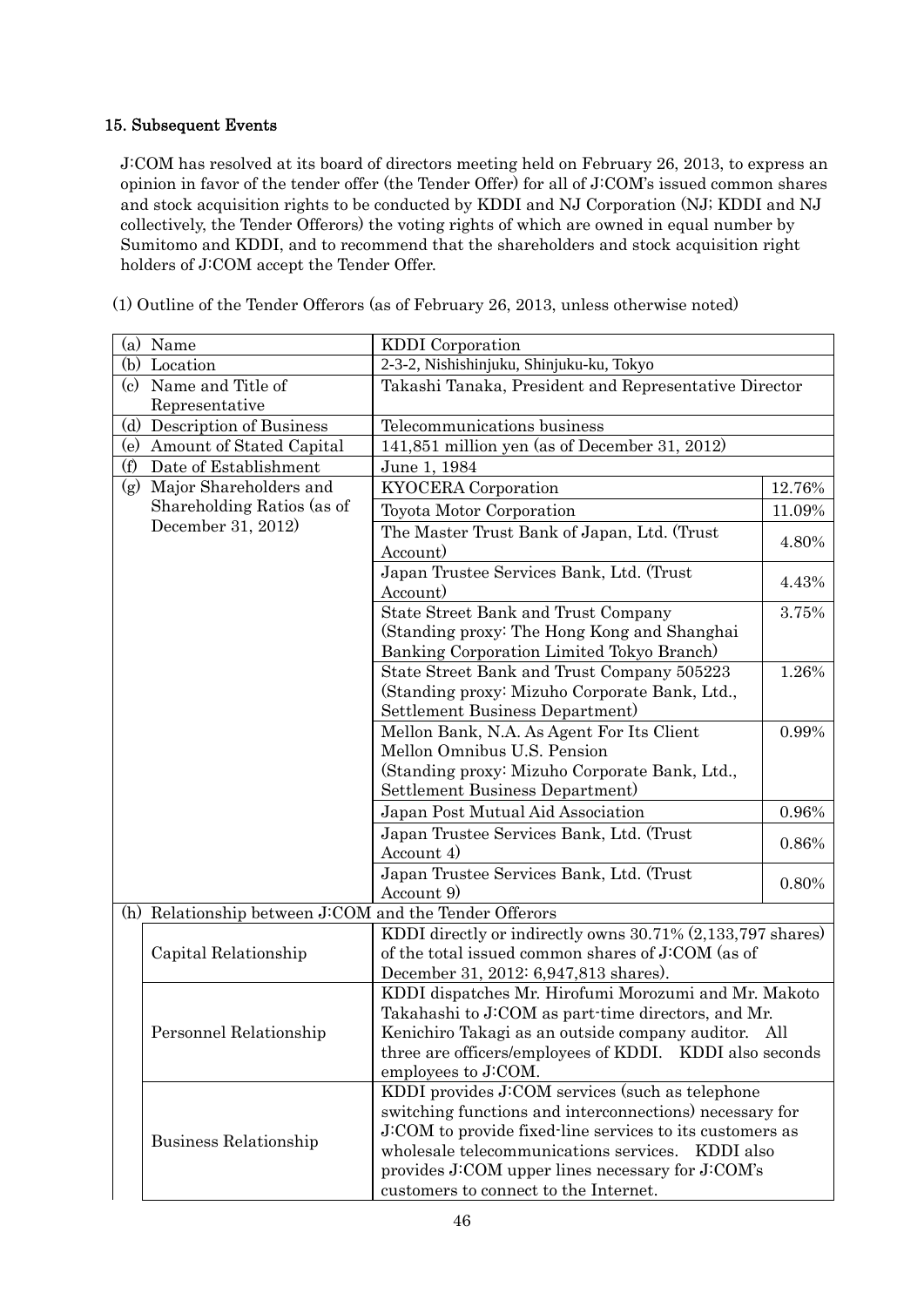| Status as Related Party | J:COM is KDDI's affiliate accounted for under the equity |
|-------------------------|----------------------------------------------------------|
|                         | method, so it is a related party of KDDI.                |

| (a) | Name                                                   | NJ Corporation.                                        |        |
|-----|--------------------------------------------------------|--------------------------------------------------------|--------|
| (b) | Location                                               | 3-10-10, Iidabashi, Chiyoda-ku, Tokyo                  |        |
| (c) | Name and Title of                                      | Koichi Kawakami, President and Representative Director |        |
|     | Representative                                         |                                                        |        |
| (d) | Description of Business                                | To acquire and hold the shares of J:COM                |        |
| (e) | Amount of Stated Capital                               | 355 million yen                                        |        |
| (f) | Date of Establishment                                  | January 7, 2013                                        |        |
| (g) | Major Shareholders and                                 | Sumitomo Corporation                                   | 50.00% |
|     | <b>Shareholding Ratios</b>                             | <b>KDDI</b> Corporation                                | 50.00% |
|     | (h) Relationship between J:COM and the Tender Offerors |                                                        |        |
|     | Capital Relationship                                   | Not applicable.                                        |        |
|     | Personnel Relationship                                 | Not applicable.                                        |        |
|     | Business Relationship                                  | Not applicable.                                        |        |
|     | <b>Status as Related Party</b>                         | Not applicable.                                        |        |

(2) Outline of the Tender Offer

As announced in a statement titled "Notice on Tender Offer for Share Certificates etc. of Jupiter Telecommunications Co., Ltd." released by Sumitomo and KDDI as of October 24, 2012, Sumitomo and KDDI decided at their respective board of directors meetings to jointly conduct the Tender Offer by KDDI and NJ, so that J:COM will be delisted and Sumitomo and KDDI will each own 50% of the voting rights of J:COM upon certain conditions being met, such as completion of the procedures and responses required under domestic and foreign competition laws. (Sumitomo and KDDI resolved to change the price of the purchase, etc. per common share of J:COM in the Tender Offer (the Tender Offer Price), at each board of directors meeting held on February 26, 2013, to 123,000 yen per share from the 110,000 yen per share price determined on October 24, 2012.) Upon completion of the procedures and responses required under domestic and foreign competition laws, and the conditions to commence the Tender Offer by the Tender Offerors set forth in the shareholders agreement (the Shareholders Agreement) executed between Sumitomo and KDDI regarding the joint operation of J:COM as of October 24, 2012 being met, and pursuant to the decisions above, the Tender Offerors determined to jointly commence the Tender Offer on February 26, 2013.

For the Tender Offer, neither a maximum nor a minimum number of shares to be purchased will be set. Therefore, in the Tender Offer, all the share certificates, etc. tendered will be purchased. However, (i)(a) KDDI will purchase all tendered common shares until the number of voting rights owned by Sumitomo and KDDI become equal (644,115 shares), (b) NJ will purchase all common shares exceeding the number of such common shares, and (ii) NJ will purchase all of the Stock Acquisition Rights (as defined below).

Should Sumitomo and KDDI fail to acquire all the issued common shares of J:COM (including J:COM's common shares to be delivered upon the exercise of the Stock Acquisition Rights; however, excluding the treasury shares held by J:COM) in the Tender Offer, then after the Tender Offer, notwithstanding the number of share certificates, etc. tendered in the Tender Offer, the Tender Offerors plan to implement procedures for either Sumitomo, KDDI, and NJ, or Sumitomo and KDDI, to acquire all the issued shares of J:COM) (details of which procedures are as stated in "(4) Policy on Reorganization, etc. after the Tender Offer (Matters regarding So-Called Two Step Acquisition)").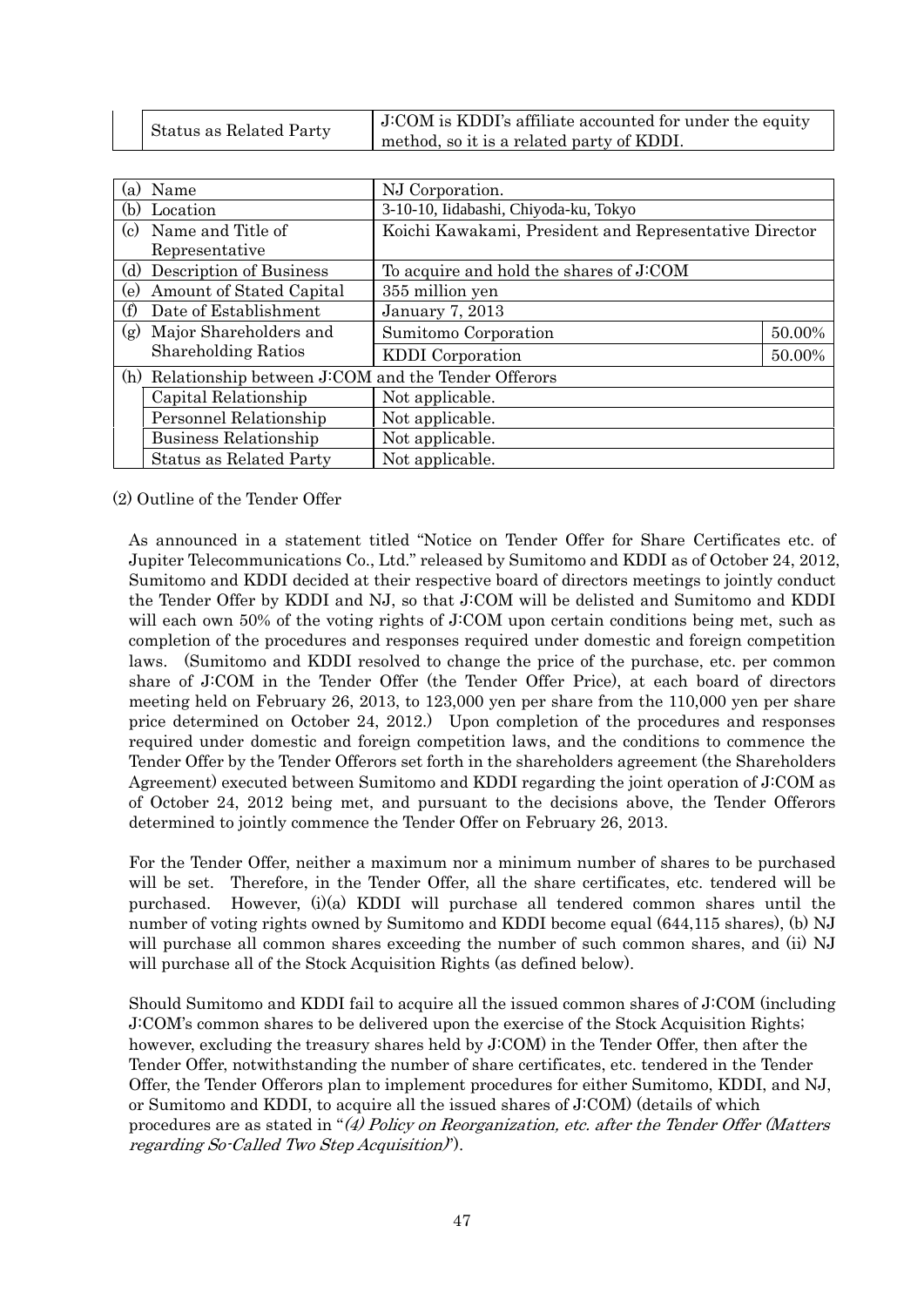a. Types of Share Certificates, Etc. of the Tender Offer

(a) Common shares

(b) Stock acquisition rights

- (i) Stock acquisition rights issued pursuant to the resolution of the general shareholders' meeting of J:COM held on March 28, 2006
- (ii) Stock acquisition rights issued pursuant to the resolution of the board of directors meeting of J:COM held on April 27, 2007
- (iii) Stock acquisition rights (mid-term incentive) issued pursuant to the resolution of the board of directors meeting of J:COM held on July 29, 2008
- (iv) Stock acquisition rights (mid-term incentive) issued pursuant to the resolution of the board of directors meeting of J:COM held on April 23, 2009
- (v) Stock acquisition rights (long-term incentive) issued pursuant to the resolution of the board of directors meeting of J:COM held on March 25, 2009
- (vi) Stock acquisition rights (mid-term incentive) issued pursuant to the resolution of the board of directors meeting of J:COM held on February 25, 2010
- (vii) Stock acquisition rights (long-term incentive) issued pursuant to the resolution of the board of directors meeting of J:COM held on February 25, 2010
- (viii) Stock acquisition rights (mid-term incentive) issued pursuant to the resolution of the board of directors meeting of J:COM held on February 24, 2011
- (ix) Stock acquisition rights (long-term incentive) issued pursuant to the resolution of the board of directors meeting of J:COM held on February 24, 2011
- (x) Stock acquisition rights (mid-term incentive) issued pursuant to the resolution of the board of directors meeting of J:COM held on February 29, 2012
- (xi) Stock acquisition rights (long-term incentive) issued pursuant to the resolution of the board of directors meeting of J:COM held on February 29, 2012 (The stock acquisition rights described in (i) through (xi) above are hereinafter collectively referred to as the Stock Acquisition Rights.)
- b. Period of the Tender Offer

From Wednesday, February 27, 2013 to Wednesday, April 10, 2013 (30 business days)

c. Price for the Tender Offer

| (a) Common Shares:                | $123,000$ yen per share      |
|-----------------------------------|------------------------------|
| (b) The Stock Acquisition Rights: | 122,999 yen per share option |

d. Number of share Certificates, etc of the Tender Offer

| (a) Number of Shares of the Tender Offer:         | 1,801,954 shares |
|---------------------------------------------------|------------------|
| (b) Minimum Number of Shares of the Tender Offer: | — shares         |
| (c) Maximum Number of Shares of the Tender Offer: | — shares         |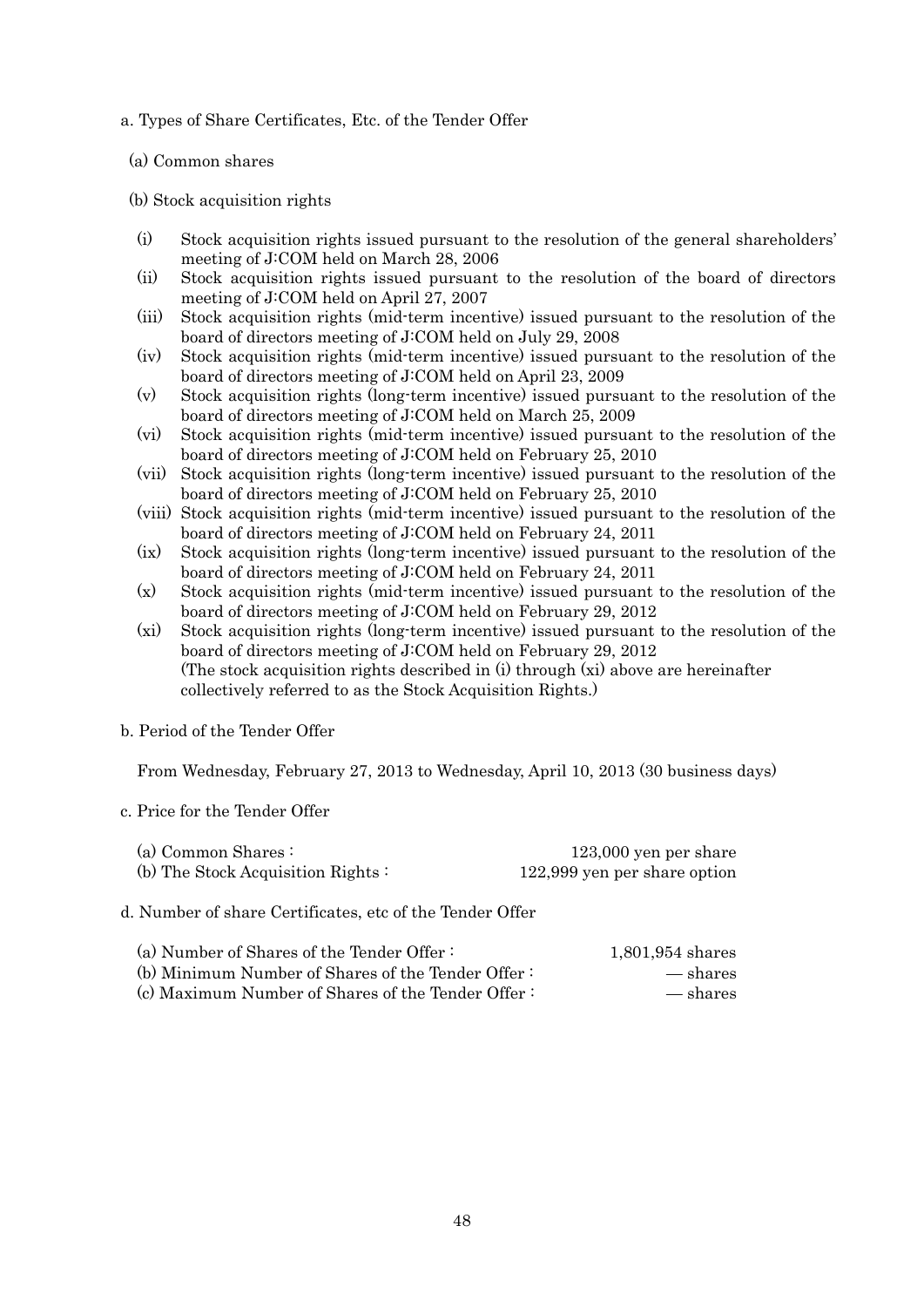- (Note1) In the Tender offer, none of the conditions set forth in each Item of Article  $27 13$ , Paragraph 4 of the Financial Instruments and Exchange Act (Act No.25 of 1948, as amended) are imposed and all the tendered Share Certificates, etc. will be purchased.
- (Note2) In the column "Number of shares of the Tender Offer," 1,801,954 shares, the maximum number of J:COM's Share Certificates, etc. to be acquired by the Tender offerors in the Tender offer is entered. This maximum number (1,801, 954 Shares) was calculated as follows: the sum of (i) the total issued common shares of J:COM as of December 31, 2012 (6,947,813 shares), and (ii) the number of J:COM common shares underlying the Stock Acquisition Rights of December 31, 2012 (1,922 shares); then deducting from the sum of (i) and (ii) (6,949,735 shares), (iii) the number of treasury shares (83,168 shares) held by J:COM as of December 31, 2012, (iv) the number of J:COM's common shares (2,133,797 shares) held by KDDI, the Tender Offeror, as of February 26, 2013, (v) J:COM's common shares (152,904 shares) entrusted for a securities custodial trust by KDDI to Mizuho Trust & Banking Co., Ltd. as of February 26, 2013, which are not planned to be tendered in the Tender Offer, and (vi) the number of J:COM's common shares (2,777,912 shares) held by Sumitomo as of February 26, 2013, which are not planned to be tendered in the Tender Offer.
- (Note3) The treasury shares of J:COM are not planned to be acquired through the Tender Offer.
- (Note4) The Stock Acquisition Rights could be exercised by the last day of the Tender Offer Period. J:COM's common shares to be delivered upon the exercise of the Stock Acquisition Rights are also subject to the Tender Offer.
- (Note5) Out of the tendered Share Certificates, etc. to be purchased in the Tender Offer, (1) (i) KDDI will purchase all common shares up to 644,115 shares, (ii) NJ will purchase all common shares exceeding 644,115 shares, and (2) NJ will purchase all the Stock Acquisition Rights.
- e. Commencement Date of Settlement Wednesday, April 17, 2013
- (3) Decision-Making Process and Reasons for Decision to Support Tender Offer
- a. Course of events up to October 24, 2012

On September 28, 2012, J:COM received from Sumitomo and KDDI an initial general explanation regarding their intention to conduct the Tender Offer and a series of proposed procedures (collectively, the Transaction) as stated in "(4) Policy on Reorganization, etc. after the Tender Offer (Matters related to the So-Called Two Step Acquisition)' below (in which the tender offer price was 110,000 yen per common share of J:COM (the Initially Proposed Tender Offer Price)).

J:COM, upon receiving that initial general explanation, appointed Mori Hamada & Matsumoto as its legal adviser and Mitsubishi UFJ Morgan Stanley Securities Co., Ltd. (Mitsubishi UFJ Morgan Stanley Securities) as its financial adviser.

J:COM held a board of directors meeting on October 9, 2012, where the following matters were resolved:

(i) to establish a third-party committee consisting of attorneys, certified public accountants, and other members with expertise who are highly independent of J:COM, Sumitomo, and KDDI;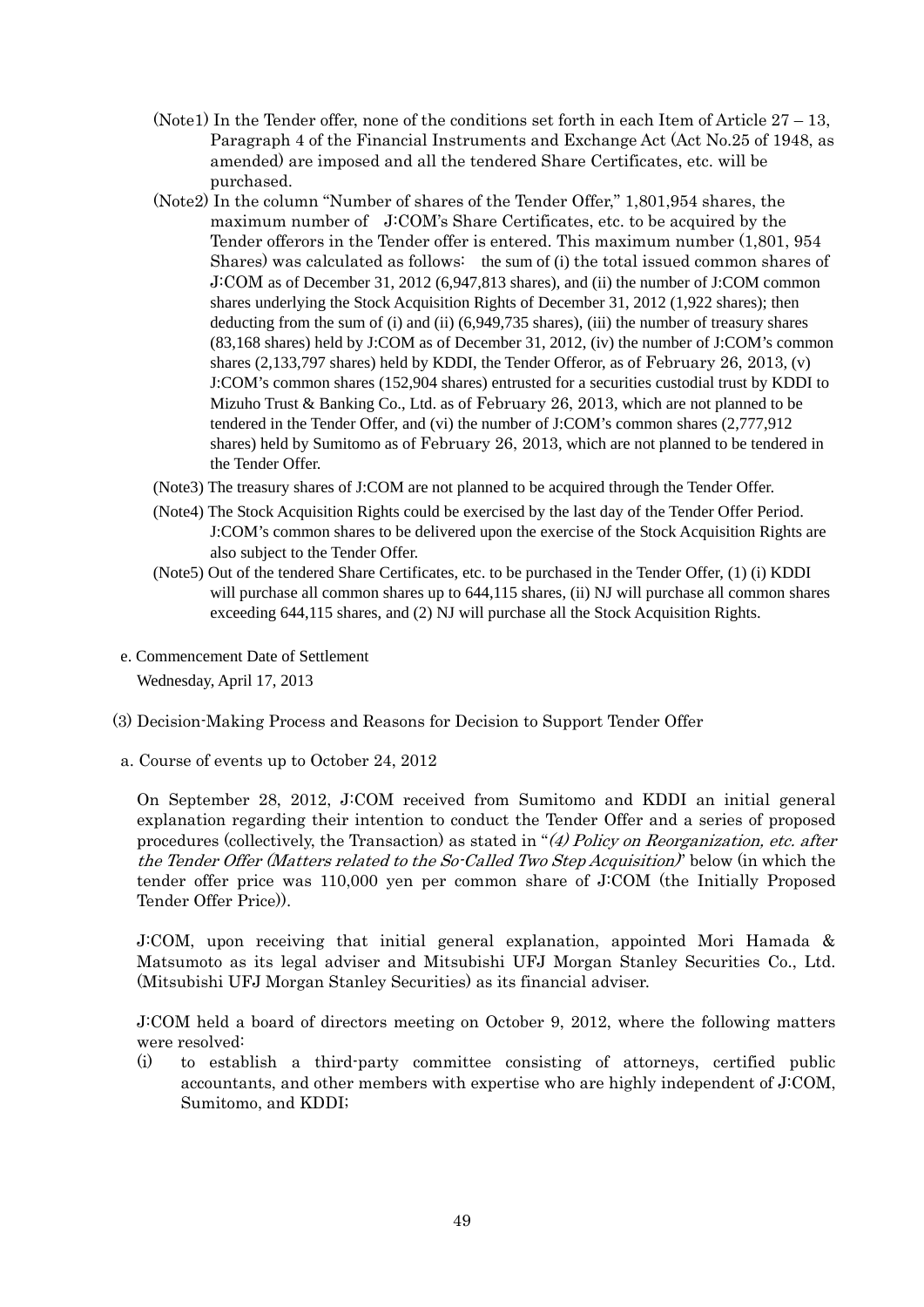- (ii) to request to the third-party committee the following matters (the Delegated Matters): (a) to consider, and make a recommendation to J:COM's board of directors on, whether or not J:COM's board of directors should express an opinion in favor of the Tender Offer and, if it should, whether or not J:COM should express an opinion to recommend the acceptance of the Tender Offer and (b) to consider, and give its opinion to J:COM's board of directors on, whether it would not be disadvantageous for J:COM's minority shareholders if J:COM's board of directors decided to express its opinion in favor of the Tender Offer and recommend the acceptance of the Tender Offer and decided to implement the procedures for the acquisition by the Tender Offerors of all of the issued shares of J:COM after the Tender Offer; and
- (iii) on condition that the number of members of the third-party committee should be three and the members are to be appointed from among attorneys, certified public accountants, and other persons with expertise who are also highly independent from J:COM, Sumitomo, and KDDI, to entrust the appointment of the members of the third-party committee to Mr. Tomoya Aoki, Mr. Mineo Fukuda, and Mr. Toru Kato, three of the five present directors of J:COM (the remaining two present directors being Mr. Ryosuke Yamazoe and Mr. Yoshiki Nakai, who had been officers/employees of Sumitomo or KDDI until relatively recently (until March or June 2011), and the absent directors being Mr. Yoshio Osawa, Mr. Hirofumi Morozumi, Mr. Makoto Takahashi, Mr. Daisuke Mikogami, Mr. Shuichi Mori, and Mr. Shunsuke Oyama).

Pursuant to those resolutions, Mr. Aoki, Mr. Fukuda, and Mr. Kato established the third-party committee by unanimously appointing, as the members thereof, Mr. Shiro Kuniya, an attorney at Oh-Ebashi LPC & Partners, Mr. Nobumichi Hattori, a visiting professor of Graduate School of Finance, Accounting and Law of Waseda University, and Mr. Toru Mio, a representative director of Mio & Company Inc. and Oct Advisors Inc., concurrently, from among attorneys, certified public accountants, and several other candidates for the committee members with expertise who were highly independent from J:COM, Sumitomo, and KDDI.

J:COM then received from Sumitomo and KDDI a written proposal and explanation of the Transaction dated October 15, 2012. Upon receipt of that proposal, during the period from October 17, 2012 up to October 23, 2012, J:COM requested Sumitomo and KDDI to increase the tender offer price and had discussions and negotiations with them with respect to the tender offer price, with the advices received from Mitsubishi UFJ Morgan Stanley Securities and Mori Hamada & Matsumoto. However, in response, Sumitomo and KDDI consistently rejected the proposal to increase the Initially Proposed Tender Offer Price of 110,000 yen on the basis that it was a good price that took the interest of minority shareholders into account.

After J:COM received the proposal dated October 15, 2012 as described above, five meetings of a third-party committee (the Phase-One Third-Party Committee) were held in total between October 15, 2012 and October 23, 2012 in which the Delegated Matters were discussed and examined. For the discussion and examination by the Phase-One Third-Party Committee, information regarding the Transaction was collected through the following ways: (A) J:COM was asked to explain its business plan and the impact of the Transaction on the corporate value of J:COM along with other subjects, and question-and-answer sessions about these matters were conducted; (B) Mitsubishi UFJ Morgan Stanley Securities was asked to explain the result of the share price valuation, and question-and-answer sessions about it were conducted; (C) questionnaires were sent to Sumitomo and KDDI on three occasions, and Sumitomo and KDDI answered them; (D) J:COM and Mitsubishi UFJ Morgan Stanley Securities reported the status of the negotiation regarding the tender offer price with Sumitomo and KDDI, and question-and-answer sessions about it were conducted; (E) the decision-making process of J:COM and certain other matters regarding the Transactions were explained by Mori Hamada & Matsumoto, and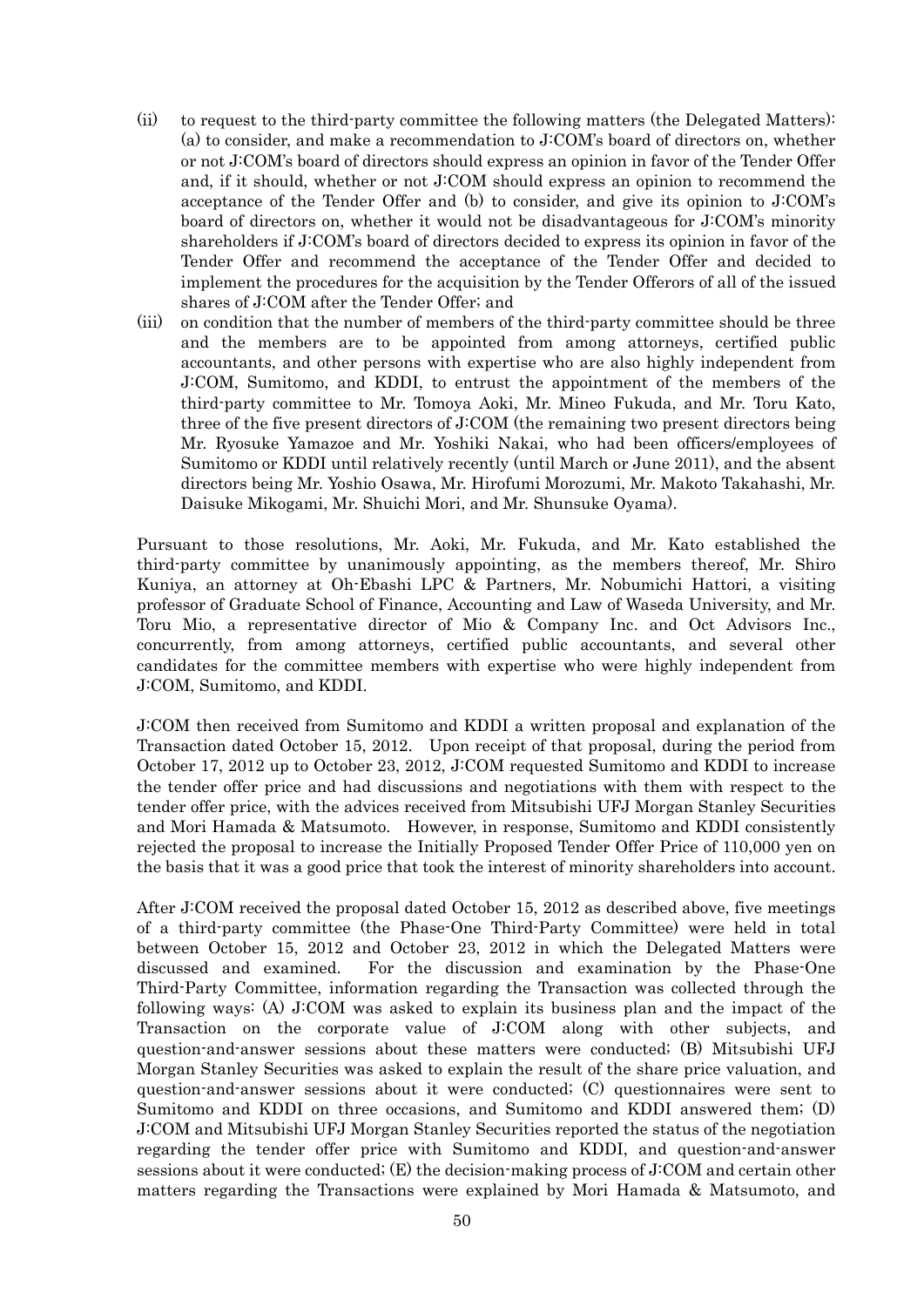question-and-answer sessions about these matters were conducted; and (F) in addition to the foregoing, relevant materials regarding the Transaction were submitted. At the meeting of the Phase-One Third-Party Committee, it was also explained by Mitsubishi UFJ Morgan Stanley Securities that, with respect to the tender offer price of 139,500 yen (the 2010 Tender Offer Price) per common share of J:COM upon the tender offer by Sumitomo for J:COM's share certificates announced in February 2010, , the Initially Proposed Tender Offer Price would not be considered inappropriate due to the fact that the Initially Proposed Tender Offer Price was lower than the 2010 Tender Offer Price, because, (i) a considerable period of time has passed since February 2010, and (ii) the business environment surrounding, and the growth potential of, the domestic cable television industry, where J:COM belongs, have changed since February 2010, due to continuous decreasing trend of ARPU (Average Revenue per User) owing to factors such as increased competition with fixed carriers, and the growth of alternative media distribution business using tablet PC and other media owing to the rapid expansion of high-speed mobile communication market.

In consideration of the above factors, the Phase-One Third-Party Committee discussed and examined the Delegated Matters, and as a result, at the meeting held on October 23, 2012, by unanimous resolution of all the members, the Phase-One Third-Party Committee reported to J:COM's board of directors that (a) it is appropriate for J:COM's board of directors to express an opinion in favor of the Tender Offer and to express an opinion to recommend that its shareholders and stock acquisition right holders tender their shares or stock acquisition rights in the Tender Offer, and (b) that J:COM's minority shareholders would not be disadvantaged if J:COM's board of directors decides to express an opinion in favor of the Tender Offer and recommend the acceptance of the Tender Offer and decides to implement the procedures for the acquisition directly or indirectly by Sumitomo and KDDI of all of the issued shares of J:COM after the Tender Offer. The Phase-One Third-Party Committee also submitted its written report (the October Written Report) to J:COM's board of directors on the same day.

According to the October Written Report received from the Phase-One Third-Party Committee, the main factors that the Phase-One Third-Party Committee took into account in making its report as described above were as follows:

- (i) the Initially Proposed Tender Offer Price is considered to be appropriate in light of the calculation results in the October Share Price Valuation Report (as defined below); the Tender Offer Price was also considered to be appropriate in the October Fairness Opinion (as defined below) from a financial perspective for J:COM's shareholders (excluding Sumitomo and the Tender Offerors, and their related companies); the premium added to the market value of J:COM's shares is in line with that added in the cases similar to the Transaction; there were several negotiations to increase the tender offer price between J:COM and Sumitomo and KDDI; the purchase price for the Stock Acquisition Rights calculated by deducting their exercise price from the tender offer price of J:COM's common stock was found to be appropriate in light of the advices given by Mitsubishi UFJ Morgan Stanley Securities to J:COM;
- (ii) no particular problems are found with the Transaction or the Initially Proposed Tender Offer Price from the viewpoint of the impact of the Transaction on the corporate value of J:COM such as synergies; and
- (iii) the interests of J:COM's minority shareholders have been taken into account through appropriate and fair procedures.

J:COM has obtained a share price valuation report (kabushiki-kachi santei-sho) on J:COM's common stock from Mitsubishi UFJ Morgan Stanley Securities dated October 23, 2012 (the October Share Price Valuation Report), and received the explanation thereof. J:COM has also obtained a fairness opinion, and received the explanation thereof, from Mitsubishi UFJ Morgan Stanley Securities dated October 23, 2012 (the October Fairness Opinion), which states that the Initially Proposed Tender Offer Price to be applied in the Transaction is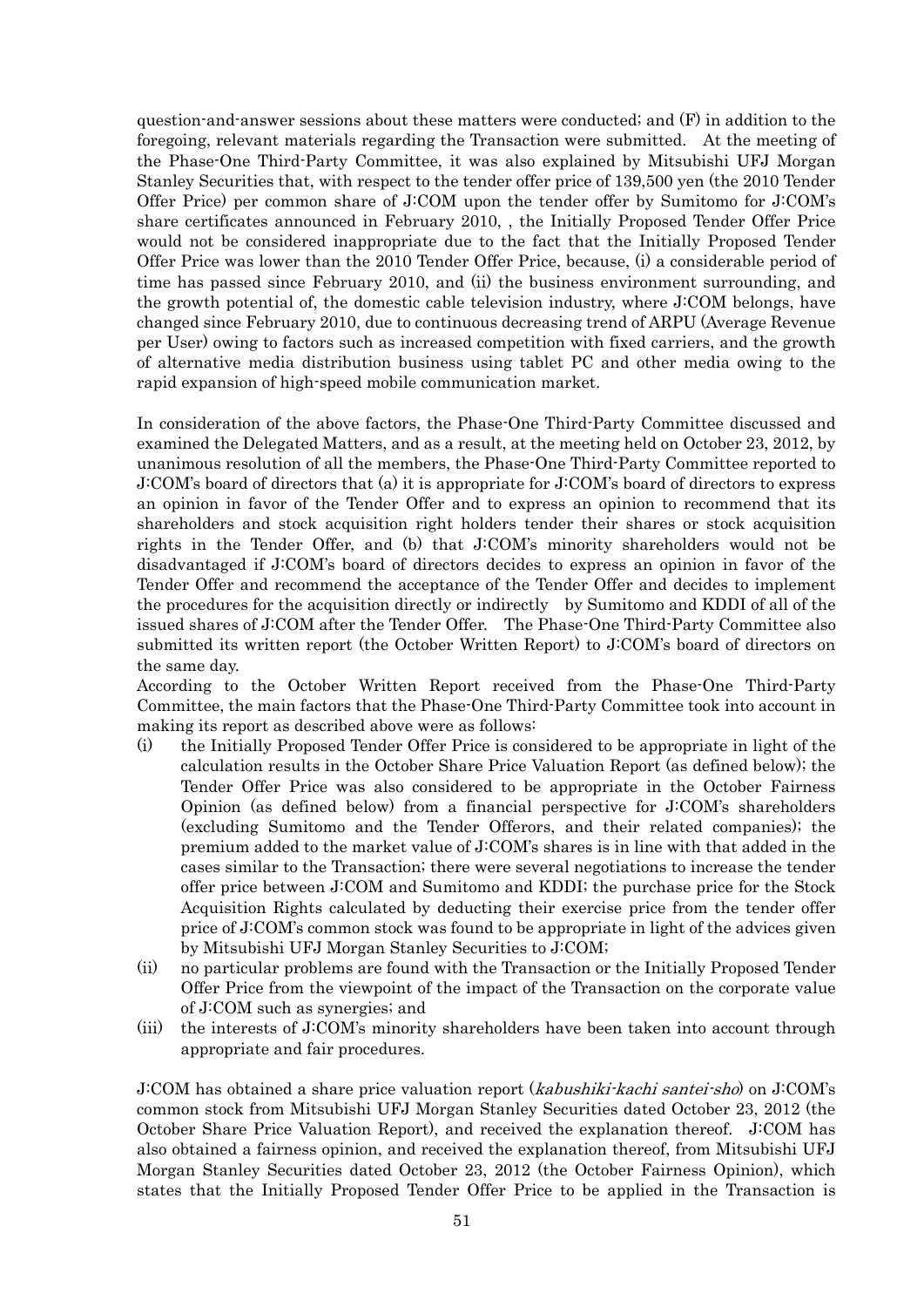appropriate for J:COM's shareholders (excluding Sumitomo and the Tender Offerors, and their related companies) from a financial perspective. J:COM also received from Mitsubishi UFJ Morgan Stanley Securities advice regarding the purchase price of the Stock Acquisition Rights.

Taking into consideration the content of the October Written Report submitted by the Phase-One Third-Party Committee, the October Share Price Valuation Report, and the October Fairness Opinion described above as well as the advices received from Mitsubishi UFJ Morgan Stanley Securities and Mori Hamada & Matsumoto, J:COM's board of directors, at its meeting held on October 24, 2012, concluded, after careful discussions and examinations, that the Initially Proposed Tender Offer Price is appropriate and that the Tender Offer provides J:COM's shareholders with a reasonable opportunity to sell their shares for the following reasons:

- (i) it was considered that the Transaction would contribute to an increase in the corporate value of J:COM through business expansion as a result of the integration of the cable television business of Japan Cablenet Limited and J:COM, the effective utilization of the management resources of Sumitomo and KDDI, and the deepening of relations with Sumitomo and KDDI in various business areas, including the media industry; and
- (ii) the Initially Proposed Tender Offer Price fell within the range of calculation results derived from the DCF analysis in the October Share Price Valuation Report, was close to the median value of such range, and exceeded the upper end of the range of calculation results of the historical share exchange ratio and comparable companies analyses; an opinion (the October Fairness Opinion) stating that the Initially Proposed Tender Offer Price was appropriate for J:COM's shareholders (excluding Sumitomo and the Tender Offerors, and their related companies) from a financial perspective had been obtained; and a premium in line with premium standards in the cases similar to the Transaction had been added to the market value of J:COM's shares.

For the Stock Acquisition Rights, J:COM's board of directors also concluded that the purchase price of the Stock Acquisition Rights provided the Stock Acquisition Right holders with a reasonable opportunity to sell their Stock Acquisition Rights, because the purchase price of each Stock Acquisition Right was calculated by multiplying the Initially Proposed Tender Offer Price less the exercise price of the Stock Acquisition Rights by the number of common stock allotted for each Stock Acquisition Right exercised.

Then, J:COM's board of directors resolved, through a unanimous decision of all directors present (excluding two directors who abstained from voting on the resolution from the viewpoint of maintaining the resolution's fairness) that J:COM's opinion as of October 24, 2012 was to express an opinion in favor of the Tender Offer and recommend that its shareholders and stock acquisition right holders tender their shares or stock acquisition rights in the Tender Offer if the Tender Offer commenced (the October Expression of Endorsement).

According to Sumitomo and KDDI, the Tender Offerors would conduct the Tender Offer subject to the completion of procedures and responses required under domestic and foreign competition laws and other certain conditions. However, it was anticipated that it would take a certain period of time to complete the procedures involving domestic and foreign competition authorities, and it was difficult to accurately estimate the amount of time required for those procedures. Given that, the board of directors held on October 24, 2012 also resolved (i) to request the third-party committee when the Tender Offer is about to commence to consider whether or not there had been any change in the opinion expressed by the Phase-One Third-Party Committee in the October Written Report, and, if not, to state as such to J:COM's board of directors or, if so, to state to J:COM's board of directors the changed opinion, and (ii) to express an opinion of board of directors again on the Tender Offer at the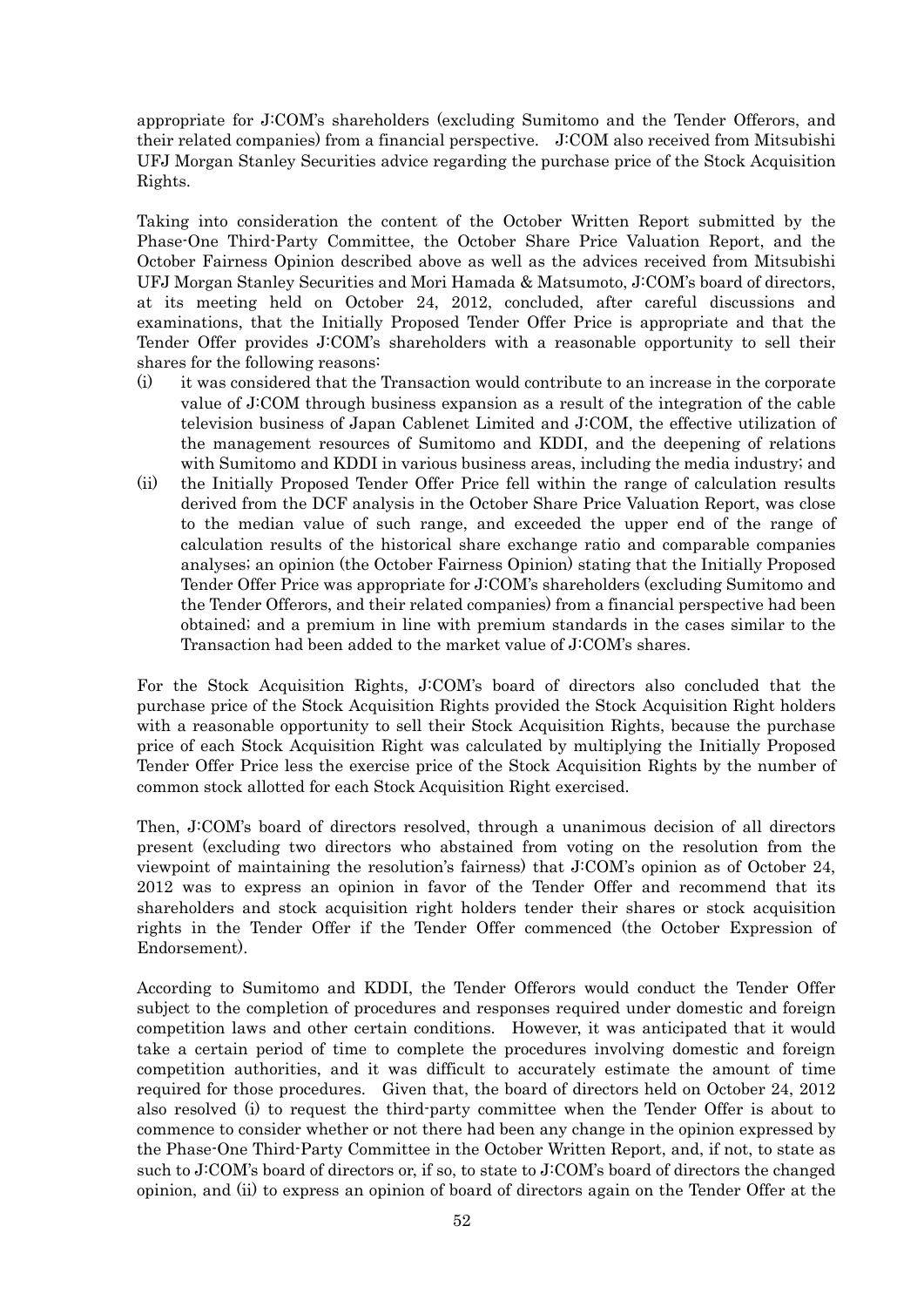time of the commencement of the Tender Offer.

#### b. Course of events after October 24, 2012

After that, on January 9, 2013, Sumitomo and KDDI informed J:COM that Sumitomo and KDDI desired to commence the Tender Offer as early as the beginning of February, taking into account the status of preliminary investigations by competition authorities in China.

After being so informed, J:COM promptly started to discuss and consider how to proceed, requesting Mitsubishi UFJ Morgan Stanley Securities Co., Ltd. and Mori Hamada & Matsumoto for their advice, and on January 18, 2013, the third-party committee was reconvened to examine, among other things, whether J:COM should be in favor of the Tender Offer. At the outset of such discussion and consideration, J:COM confirmed that (i) its performance for the fiscal year ended December 2012 was almost the same as that projected in J:COM's business plan that was used as the basis for the October Share Price Valuation Report and the October Fairness Opinion and that (ii) after October 24, 2012, there was no material change to J:COM's business plan and other factors that affect the calculation of J:COM's corporate value.

On the other hand, based on the fact that the market value of comparable listed companies and general stock market conditions have improved to a certain extent since October 24, 2012, and also taking into account that J:COM had received from some of its shareholders requests to raise the Initially Proposed Tender Offer Price, J:COM concluded that it should renegotiate with Sumitomo and KDDI with respect to the tender offer price and other terms and conditions for the Tender Offer, aiming to raise the Initially Proposed Tender Offer Price.

Thus, on January 22, 2013, J:COM made a request to Sumitomo and KDDI to recommence discussions and negotiations regarding the tender offer price and other terms and conditions for the Tender Offer, and had discussions and negotiations with Sumitomo and KDDI therefrom aiming to raise the tender offer price.

Meanwhile, on February 8, 2013, Sumitomo and KDDI informed J:COM that the Tender Offer would not commence by early February 2013 because procedures and steps required under China competition law did not complete in China as of February 8, 2013. Then on February 18, 2013, Sumitomo and KDDI informed J:COM that those procedures and steps required under China competition law had been completed in China and Sumitomo and KDDI desired to commence the Tender Offer on February 27, 2013.

During the period from January 22, 2013 to February 19, 2013, J:COM continued sincere discussions and negotiations with Sumitomo and KDDI in order to raise the tender offer price, taking into consideration advice from Mitsubishi UFJ Morgan Stanley Securities and Mori Hamada & Matsumoto and examinations made so far at the third-party committee. As a result, on February 19, 2013, J:COM received from Sumitomo and KDDI a final proposal that Sumitomo and KDDI intend to conduct the Tender Offer with the increased tender offer price of 123,000 yen.

The third-party committee held its sixth meeting on January 18, 2013, and nine meetings of a third party committee (the Phase-Two Third-Party Committee) were held in total between then and February 25, 2013 in which the members mainly discussed and examined, among other things, whether J:COM should be in favor of the Tender Offer. For the discussion and examination by the Phase-Two Third-Party Committee, J:COM, Mitsubishi UFJ Morgan Stanley Securities, and Mori Hamada & Matsumoto respectively gave explanations, and questions and answers were made, with respect to the following: (i) after October 24, 2012, whether there was any material change in J:COM's business plan and other factors affecting the calculation of J:COM's corporate value, (ii) the movement of the market value of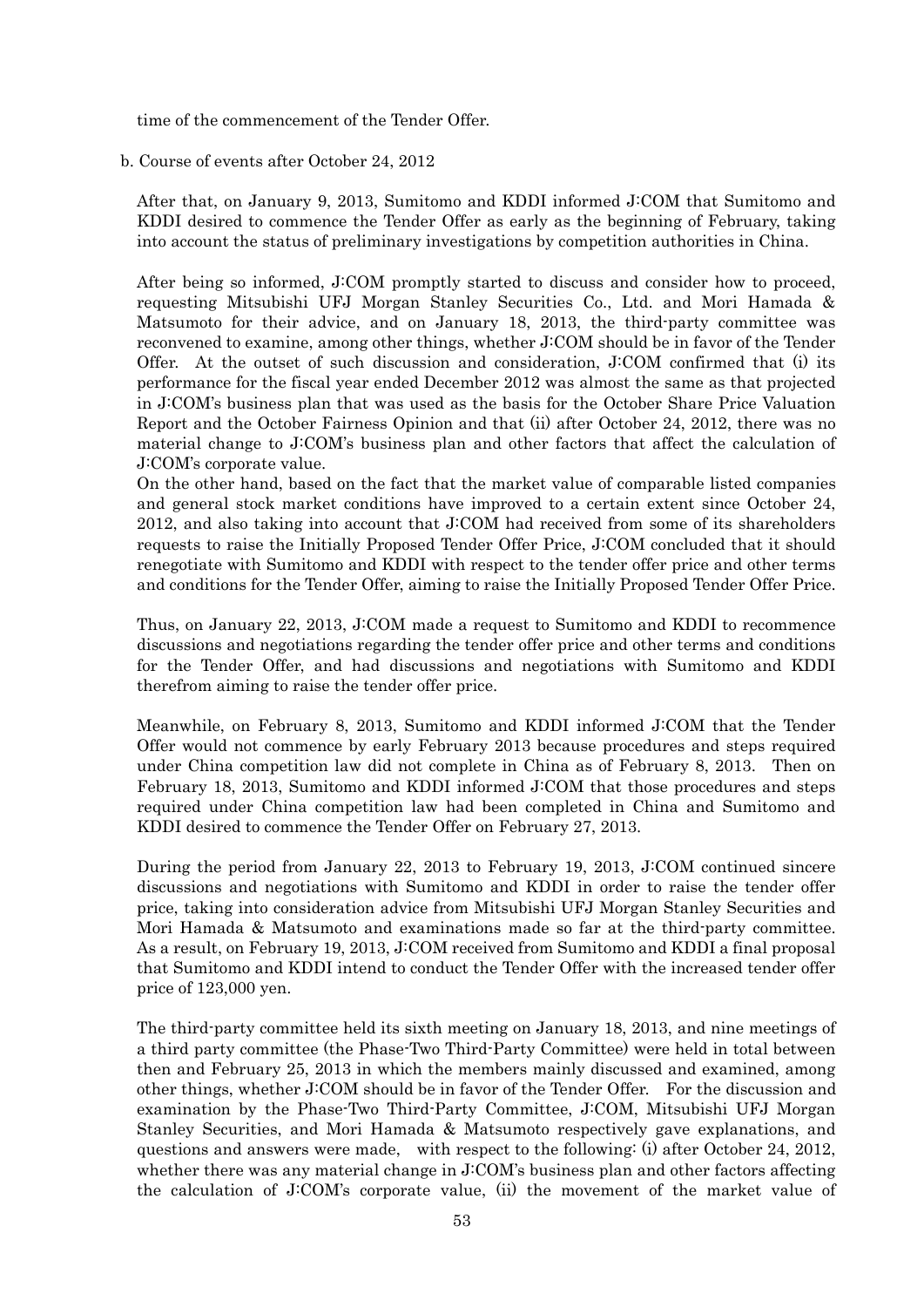comparable listed companies and movements in general stock market conditions after October 24, 2012, (iii) opinions of J:COM's minority shareholders received after October 24, 2012 requesting that the Initially Proposed Tender Offer Price be raised for the Tender Offer, (iv) the content of the Share Price Valuation Reports (as defined below) and the Fairness Opinions (as defined below), and (v) the status of price negotiations with Sumitomo and KDDI. The third-party committee also gathered information regarding the Transaction from the relevant materials submitted to the committee.

In consideration of the above factors, the Phase-Two Third-Party Committee discussed and examined whether J:COM should be in favor of the Tender Offer and recommend the acceptance of the Tender Offer, and as a result, at its meeting held on February 25, 2013, by an unanimous resolution of all the members, the Phase-Two Third-Party Committee reported to J:COM's board of directors that (a) it is appropriate for J:COM's board of directors to express an opinion in favor of the Tender Offer and to express an opinion to recommend that its shareholders and stock acquisition right holders tender their shares or stock acquisition rights in the Tender Offer, and (b) J:COM's minority shareholders would not be disadvantaged if J:COM's board of directors decided to express an opinion in favor of the Tender Offer and recommend the acceptance of the Tender Offer and decided to implement the procedures for the direct or indirect acquisition by Sumitomo and KDDI of all of the issued shares of J:COM after the Tender Offer. The Phase-Two Third-Party Committee also submitted its written report (the February Written Report) to J:COM's board of directors on the same day.

According to the February Written Report received from the Phase-Two Third-Party Committee, in addition to the analyses made in the October Written Report, the main factors that the Phase-Two Third-Party Committee took into account in making its report as described above were as follows:

- (i) according to the financial results of the fiscal year ended in December 2012 and other reports, no material change was found in J:COM's business conditions after the October Written Report was submitted;
- (ii) the Tender Offer Price is considered to be appropriate in light of the calculation results in the February Share Price Valuation Report (as defined below); the Tender Offer Price was also considered to be appropriate in the February Fairness Opinion (as defined below) from a financial perspective for J:COM's shareholders (excluding Sumitomo and the Tender Offerors and their related companies); the valuation method adopted in the February Share Price Valuation Report has not changed from that of October Share Price Valuation Report in any substantial aspects and is considered to be consistent;
- (iii) there were sincere negotiations to increase the Tender Offer Price between J:COM and Sumitomo and KDDI, through which the Tender Offer Price was ultimately increased from the Initially Proposed Tender Offer Price by 13,000 yen (approximately 11.8% (rounded off to one decimal place; hereinafter the same));
- (iv) while the general stock market conditions improved after October 24, 2012, the premium added in the Tender Offer Price is still considered to be in line with that of recent cases similar to the Transaction, taking into consideration, among other things, the movement of the market value of comparable listed companies and the fact that the Tender Offer Price was increased from the Initially Proposed Tender Offer Price by 13,000 yen (approximately 11.8%) ;
- (v) the Tender Offer Price would not be considered inappropriate due to the fact that the Tender Offer Price is lower than the 2010 Tender Offer Price, because (i) a considerable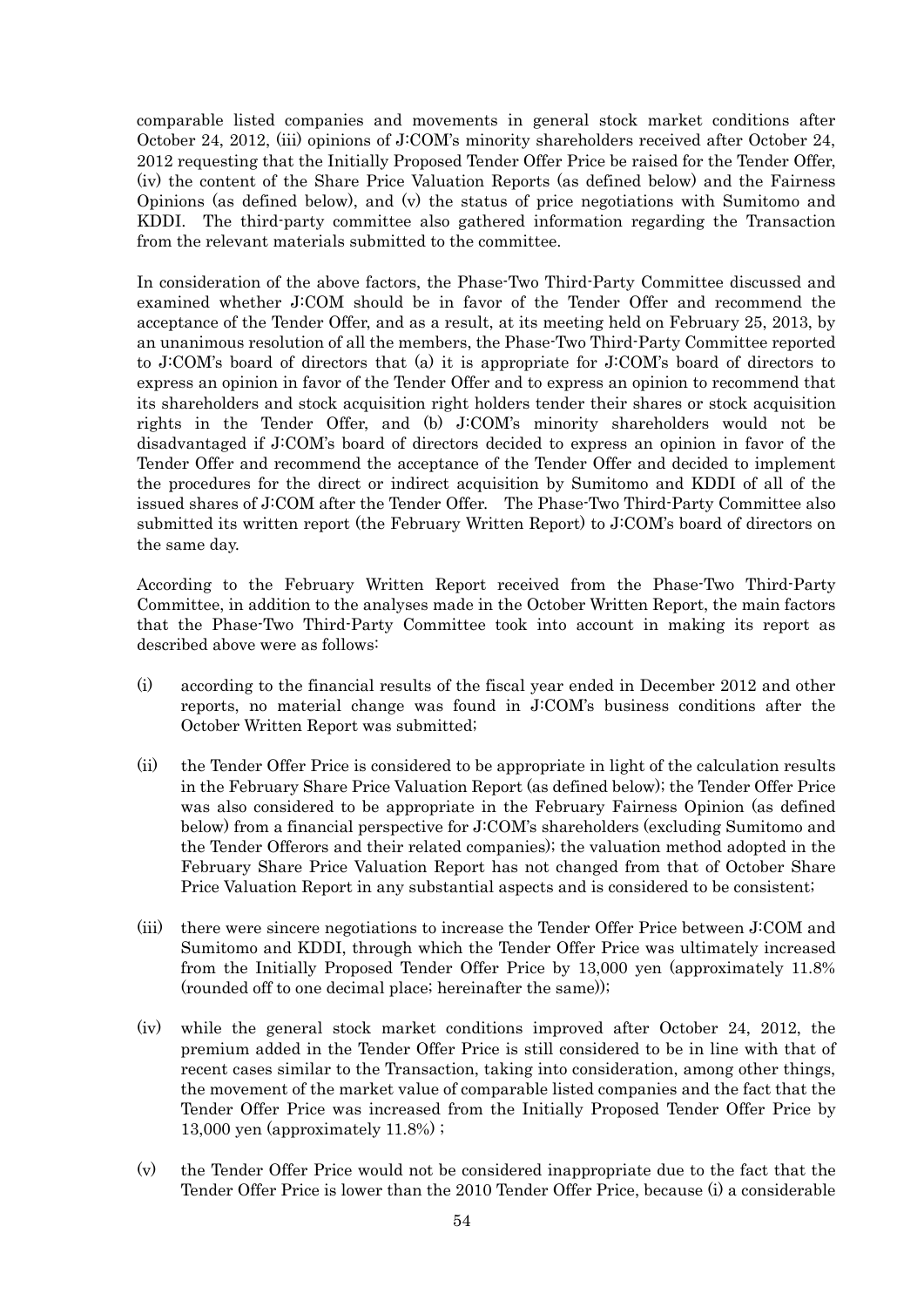period of time has passed since February 2010, and (ii) the business environment surrounding, and the growth potential of, the domestic cable television industry, including J:COM, have changed since February 2010, due to continuous decreasing trend of ARPU (Average Revenue per User) owing to factors such as increased competition with fixed carriers, and the growth of alternative media distribution business using tablet PC and other media owing to the rapid expansion of high-speed mobile communication market;

- (vi) the purchase price for the Stock Acquisition Rights, which was calculated by deducting their exercise price from the Tender Offer Price, was found to be appropriate in light of the advices given by Mitsubishi UFJ Morgan Stanley Securities to J:COM; and
- (vii) the interests of J:COM's minority shareholders are considered to have been taken into account through appropriate and fair procedures after announcement of J:COM's October Press Release.

Because more than four months have passed from the reference date of the October Share Price Valuation Report and the October Fairness Opinion, J:COM obtained the share price valuation report (kabushiki-kachi santei-sho) from Mitsubishi UFJ Morgan Stanley Securities dated February 25, 2013 (the February Share Price Valuation Report; together with the October Share Price Valuation Report, the Share Price Valuation Reports), and received the explanation thereof. J:COM has also obtained a fairness opinion from Mitsubishi UFJ Morgan Stanley Securities, dated February 25, 2013 (the February Fairness Opinion; together with the October Fairness Opinion, the Fairness Opinions), which states that the Tender Offer Price to be applied in the Transaction is appropriate for J:COM's shareholders (excluding Sumitomo and the Tender Offerors, and their related companies) from a financial perspective, and also received the explanation thereof. J:COM also received advice from Mitsubishi UFJ Morgan Stanley Securities regarding the purchase price of the Stock Acquisition Rights.

Thus, J:COM has conducted careful discussions and examinations, taking into consideration the content of the October Written Report submitted by the Phase-One Third-Party Committee, the February Written Report submitted by the Phase-Two Third-Party Committee, the Share Price Valuation Reports, and the Fairness Opinions described above as well as the advice received from Mitsubishi UFJ Morgan Stanley Securities and Mori Hamada & Matsumoto.

Based on such discussions and examinations, J:COM concluded at the board of directors meeting held on February 26, 2013 as follows in relation to the Transaction. With regards to the appropriateness of the Tender Offer Price, it was concluded that the Tender Offer Price was appropriate, and that the Tender Offer provides J:COM's shareholders with a reasonable opportunity to sell their shares, taking into consideration, in addition to the matters already examined at the board of directors meeting held on October 24, 2012, (i) the content and conclusion of the February Written Report, (ii) the fact that from October 24, 2012 (when the proposal of the Tender Offer was publicly announced) and up to February 26, 2013, there was no material change to J:COM's business plan and other factors affecting the calculation of the corporate value of J:COM, (iii) the fact that the Tender Offer Price was raised from 110,000 yen to 123,000 yen as a result of the discussion and negotiation between J:COM and Sumitomo and KDDI, (iv) the Tender Offer Price is above the price range calculated by DCF analysis and almost equal to the upper end of its price range, and is above the price range calculated by the comparable companies analysis, in each case as described in the February Share Price Valuation Report, and the opinion (the February Fairness Opinion) that the Tender Offer Price was appropriate from a financial perspective for J:COM's shareholders (excluding Sumitomo and the Tender Offerors and their related companies) has been received, (v) it is set forth in the February Written Report that while the general stock market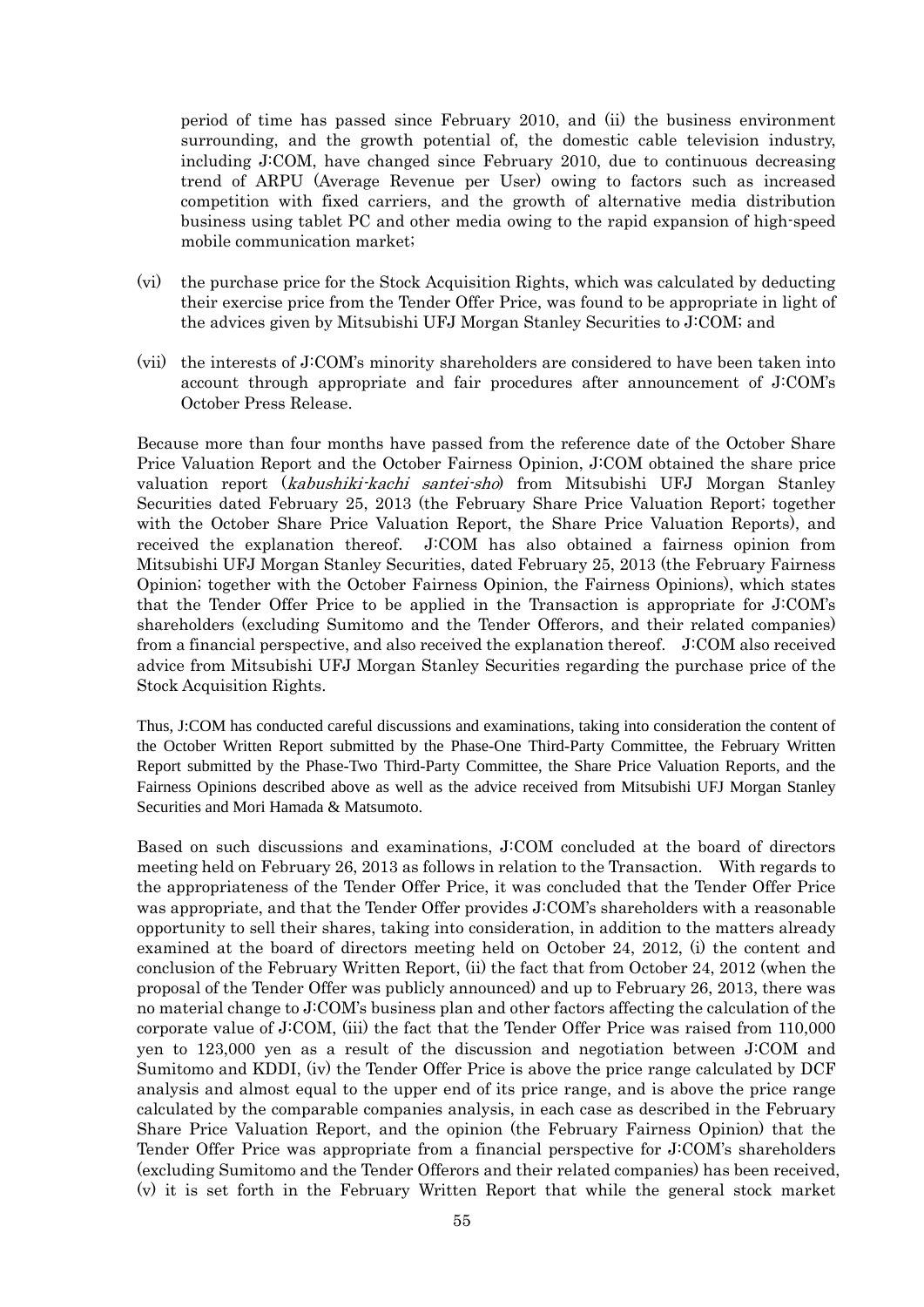conditions improved after October 24, 2012, the premium added in the Tender Offer Price is still considered to be in line with that of recent cases similar to the Transaction, taking into consideration, among other things, the movement of the market value of comparable listed companies and the fact that the Tender Offer Price was increased from the Initially Proposed Tender Offer Price by 13,000 yen (approximately 11.8%), (vi) according to the explanation from Mitsubishi UFJ Morgan Stanley Securities, the Tender Offer Price would not be considered inappropriate due to the fact that the Tender Offer Price is lower than the 2010 Tender Offer Price, because a considerable period of time has passed since February 2010, and the business environment surrounding, and the growth potential of, the domestic cable television industry, including J:COM, have changed since February 2010, due to continuous decreasing trend of ARPU (Average Revenue per User) owing to factors such as increased competition with fixed carriers, and the growth of alternative media distribution business using tablet PC and other media owing to the rapid expansion of high-speed mobile communication market.

For the Stock Acquisition Rights, J:COM's board of directors also concluded that the purchase price of the Stock Acquisition Rights offered the Stock Acquisition Right holders with a reasonable opportunity to sell their Stock Acquisition Rights, because the purchase price of each Stock Acquisition Right was calculated by multiplying the Tender Offer Price less the exercise price of the Stock Acquisition Rights by the number of common stock allotted for each Stock Acquisition Right exercised.

Then, J:COM resolved, through a unanimous decision of all directors present (excluding two directors who abstained from voting on the resolution from the viewpoint of maintaining the resolution's fairness) that J:COM expresses its opinion in favor of the Tender Offer and recommends that the shareholders and stock acquisition right holders of J:COM accept the Tender Offer.

Upon the examination, discussion and negotiation of the Tender Offer in order to avoid conflicts of interest among the board of directors, J:COM has taken the following measures. First, out of the 11 directors of J:COM, four directors, Mr. Yoshio Osawa, Mr. Hirofumi Morozumi, Mr. Makoto Takahashi, and Mr. Daisuke Mikogami, who concurrently serve as officers/employees of Sumitomo and KDDI, and two directors, Mr. Shuichi Mori and Mr. Shunsuke Oyama, who were officers/employees of Sumitomo or KDDI until relatively recently (until March 2011), did not attend any of the board of directors meetings regarding the Transaction, nor did they participate in any examination of the Transaction or any discussion or negotiation with Sumitomo and KDDI regarding the Transaction on behalf of J:COM. Out of the other five directors, Mr. Ryosuke Yamazoe and Mr. Yoshiki Nakai who were officers/employees of Sumitomo or KDDI until relatively recently (until March or June 2011) participated in the board of directors meetings regarding the Transaction, including the board of directors meeting held on February 26, 2013, in order to ensure that the quorum for J:COM's board of directors meeting was met. However, from the viewpoint of maintaining the resolution's fairness, they made no remarks at J:COM's board of directors meeting regarding the Transactions, abstained from voting on resolutions, and did not participate in any examination of the Transaction or any discussion or negotiation with Sumitomo and KDDI regarding the Transaction on behalf of J:COM, except for their attendance at the board of directors meetings.

J:COM decided at the board of directors meeting held on February 26, 2013 to comprehensively approve the Stock Acquisition Right holders' transferring their Stock Acquisition Rights to the Tender Offerors by tendering them in the Tender Offer.

Further, J:COM decided at the board of directors meeting held on February 26, 2013 not to declare an interim dividend for the record date of June 30, 2013 in respect of the fiscal year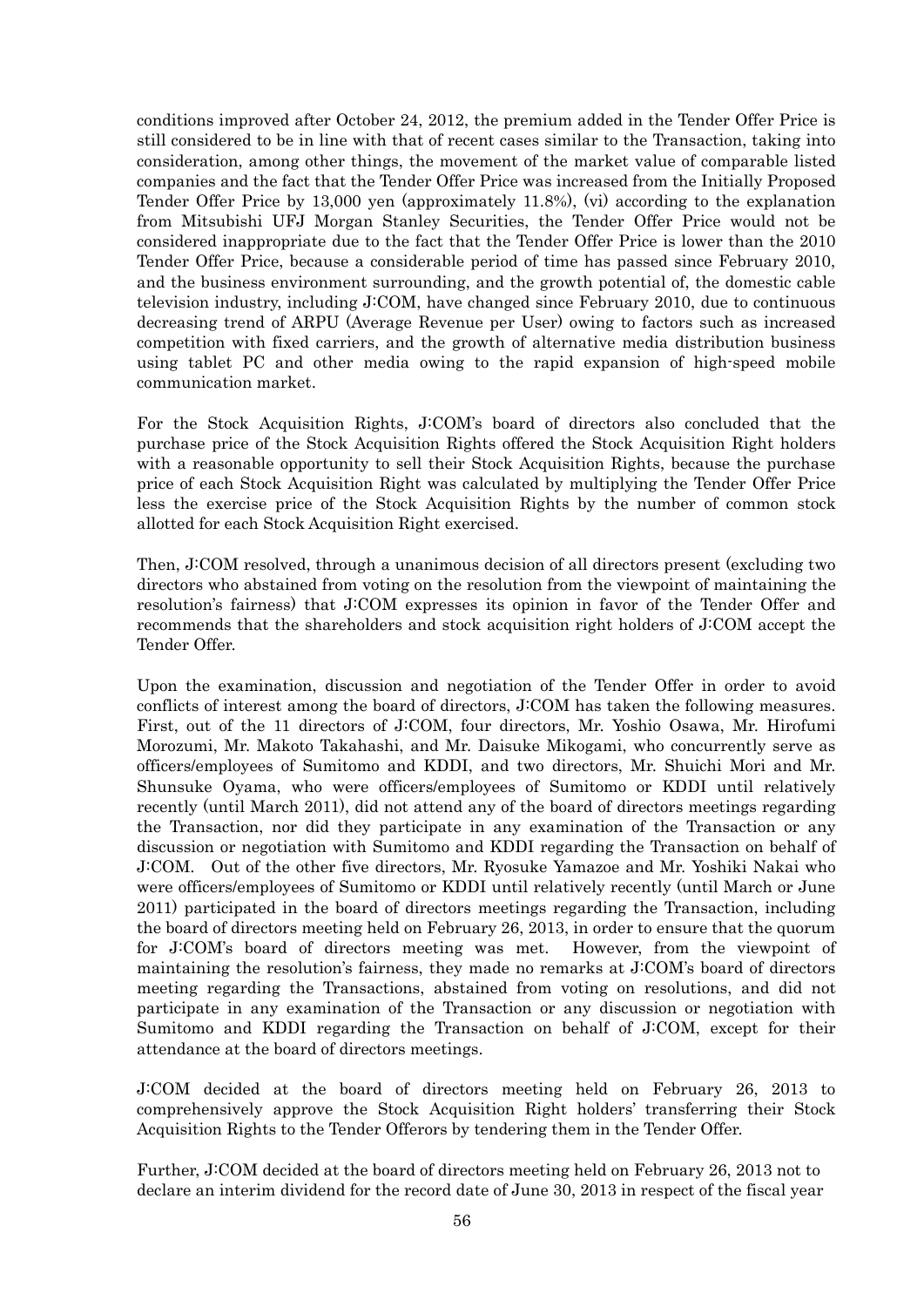ending December 2013, on the condition that the Tender Offer is completed.

(4) Policy on Reorganization, etc. after the Tender Offer (Matters related to the So-Called Two Step Acquisition)

J:COM has received the following explanation from Sumitomo and KDDI about their policy of reorganization, etc. after the Tender Offer.

According to Sumitomo and KDDI, the Tender Offer will be conducted as part of the Transaction. Should it not be possible for all of the issued common shares of J:COM (including common shares of J:COM to be delivered upon the exercise of Share Options; however, excluding the treasury shares held by J:COM) to be acquired in the Tender Offer, notwithstanding the number of share certificates, etc. tendered in the Tender Offer, it is contemplated that either Sumitomo, KDDI, and NJ or Sumitomo and KDDI will acquire all of the issued shares of J:COM (excluding, however, the treasury shares held by J:COM) in the manner described below. Specifically, after the completion of the account settlement of the Tender Offer, in order to make either Sumitomo, KDDI, and NJ or Sumitomo and KDDI J:COM's only shareholders, the following is planned to be requested of J:COM, which is a company with class shares as provided for in the Companies Act (Act No. 86 of 2005, as amended; the Companies Act):

- (i) to partially amend the articles of incorporation in order to, for example, subject all common shares issued by J:COM to a call option entitling J:COM to buy them back in their entirety (meaning the provision on the matters provided in Article 108, Paragraph 1, Item (vii) of the Companies Act; hereinafter the same);
- (ii) to acquire all common shares of J:COM subject to the call option entitling J:COM to buy them back in their entirety (excluding, however, the treasury shares held by J:COM) and deliver shares of a separate class from the common shares of J:COM in exchange for this acquisition;
- (iii) to hold an extraordinary meeting of shareholders that includes items (i) and (ii) above as proposals submitted for deliberation and to put items (i) and (ii) above on the agenda for that meeting;
- (iv) to hold a class shareholders' meeting for shareholders of J:COM's common shares that includes the partial amendment of the articles of incorporation set out in item (i) above as a proposal submitted for deliberation and to put item (i) above on the agenda for that meeting.

Sumitomo and the Tender Offerors plan to vote for each of the proposals above at the extraordinary shareholders' meeting and class shareholders' meeting mentioned above. If each of the above procedures is implemented, all common shares issued by J:COM will be subject to a call option entitling J:COM to buy them back in their entirety, all of these shares (excluding, however, the treasury shares held by J:COM) will be acquired by J:COM, and J:COM's shareholders (excluding, however, J:COM) will receive the separate-class shares of J:COM as consideration for the acquisition. However, to those Company shareholders who would receive a fraction of a number of separate-class shares, the amount of money to be obtained such as through the sale to KDDI or NJ of the separate-class shares equivalent to the total of the fraction (any fraction in the total will be rounded off) will be paid, pursuant to the procedures provided in Article 234 of the Companies Act and other relevant laws and regulations. The sale price of the separate-class shares equivalent to the total of the fraction of shares will be calculated so that the amount of cash to be delivered to each shareholder as a result of the sale will be equal to the price obtained by multiplying the price of the purchase,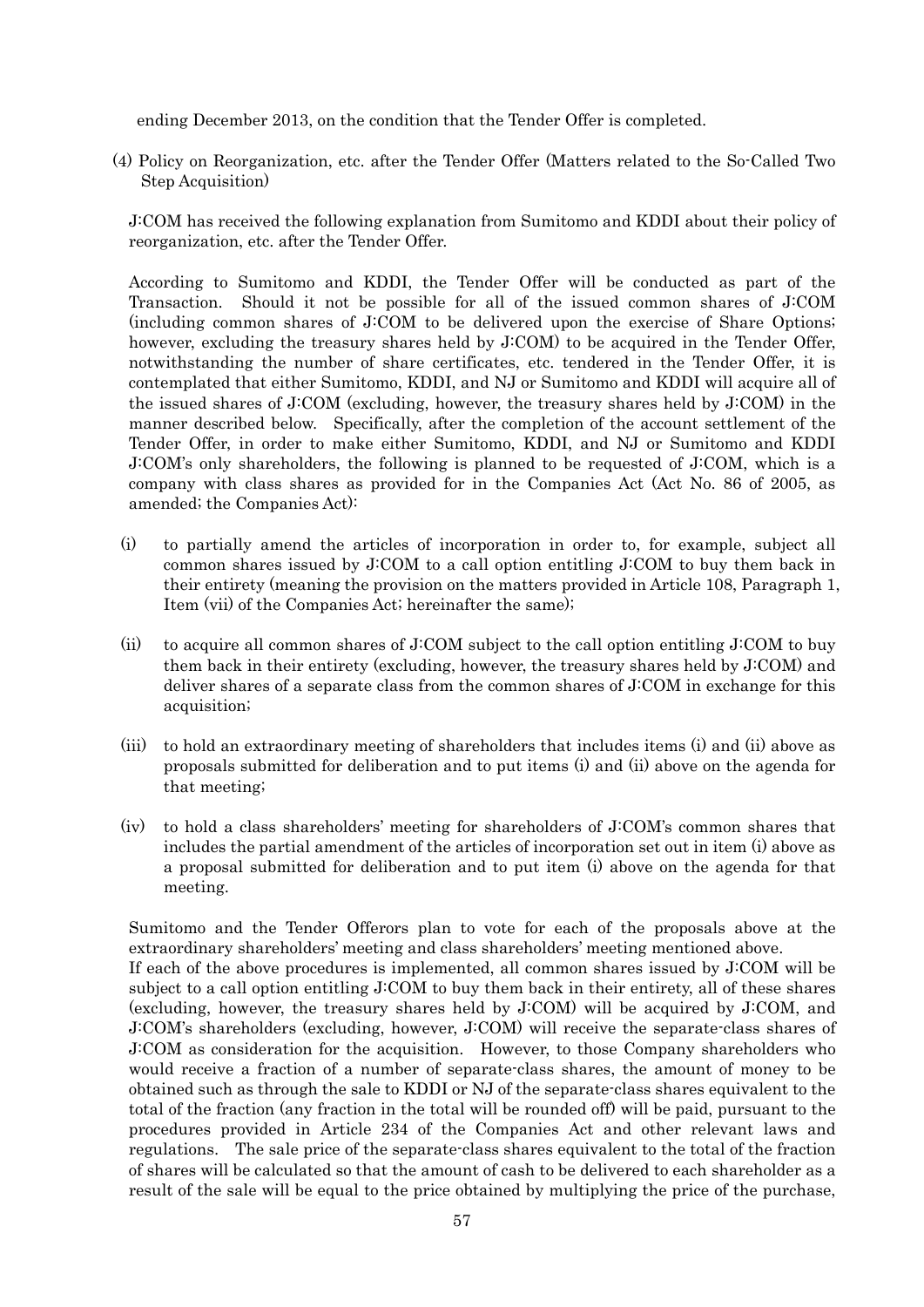etc. for common shares of J:COM in the Tender Offer by the number of common shares of J:COM held by each of the shareholders. Furthermore, although the class and the number of shares of J:COM to be delivered as consideration for the acquisition of common shares of J:COM subject to the call option entitling J:COM to buy them back in their entirety is not determined as of February 26, 2013, the class and the number of shares of J:COM are planned to be determined so that the number of shares of J:COM that must be delivered to J:COM's shareholders who did not accept the Tender Offer (excluding Sumitomo, KDDI, and NJ or Sumitomo and KDDI, but including J:COM's common stock which KDDI has entrusted to Mizuho Trust & Banking Co., Ltd. for the securities custodial trust), will be a fraction of a share, in order for Sumitomo, KDDI, and NJ or Sumitomo and KDDI hold all of J:COM's issued shares (excluding, however, the treasury shares held by J:COM).

With respect to the provisions under the Companies Act that aim to protect the rights of minority shareholders related to the procedures above, if shareholders resolve to acquire all of the shares subject to the call option described in item (ii) above, it is provided that shareholders may petition the court for a determination of the price for the acquisition of the relevant shares pursuant to the provisions of Article 172 of the Companies Act and other relevant laws and regulations. If this method is used, the acquisition price per share will ultimately be determined by the court. In addition to the foregoing, upon the change in the articles of incorporation to subject the common shares to the call option described in (i) above, it is provided that shareholders may demand that J:COM purchase the shares they own pursuant to the provisions of Articles 116 and 117 of the Companies Act and other relevant laws and regulations. However, under this method, if the call of the common shares comes into effect based on the shareholders' resolution described in item (ii) above and the shareholders lose the relevant common shares, then the shareholders may be deemed to have lost their standing to file the petition for the determination of the purchase price provided for in Article 117, Paragraph 2 of the Companies Act.

Moreover, the method described above, whereby all the common shares issued by J:COM are subjected to the call option entitling J:COM to buy them back in their entirety and J:COM's separate class of shares is delivered in exchange for the acquisition of the common shares, may require time to be implemented or the method of implementation might change, depending on the circumstances of the relevant authorities' interpretation, etc. of the relevant laws and regulations, the state of the shareholding ratios of Sumitomo and the Tender Offerors in J:COM after the Tender Offer, and the state of the shareholding ratios of J:COM's shareholders other than Sumitomo and the Tender Offerors in J:COM. However, if there is a change in the methods described above, the amount of money, etc. ultimately to be paid to each shareholder of J:COM is planned to be calculated so as to make it the same as the price of the purchase, etc. of the common shares of J:COM in the Tender Offer.

The specific procedures and the schedule of implementation thereof in the foregoing circumstances (currently scheduled to be implemented within four months from the completion of the account settlement of the Tender Offer) and the like will be announced promptly by J:COM once it has decided them after consultation with Sumitomo and KDDI.

Sumitomo and the Tender Offerors plan to conduct the Merger whereby J:COM will be the surviving company and NJ will be absorbed after the implementation of each of the procedures above. Therefore, even if NJ remains a shareholder of J:COM after the implementation of each procedure above, the ratio of voting rights directly held by each of Sumitomo and KDDI in J:COM is planned to be 50% as a result of the Merger.

Please consult your own tax advisors with respect to tax matters relating to the tendering of shares or stock acquisition rights in the Tender Offer, the receipt of money, etc. as consideration for the implementation of the procedures above, or the sale of shares to J:COM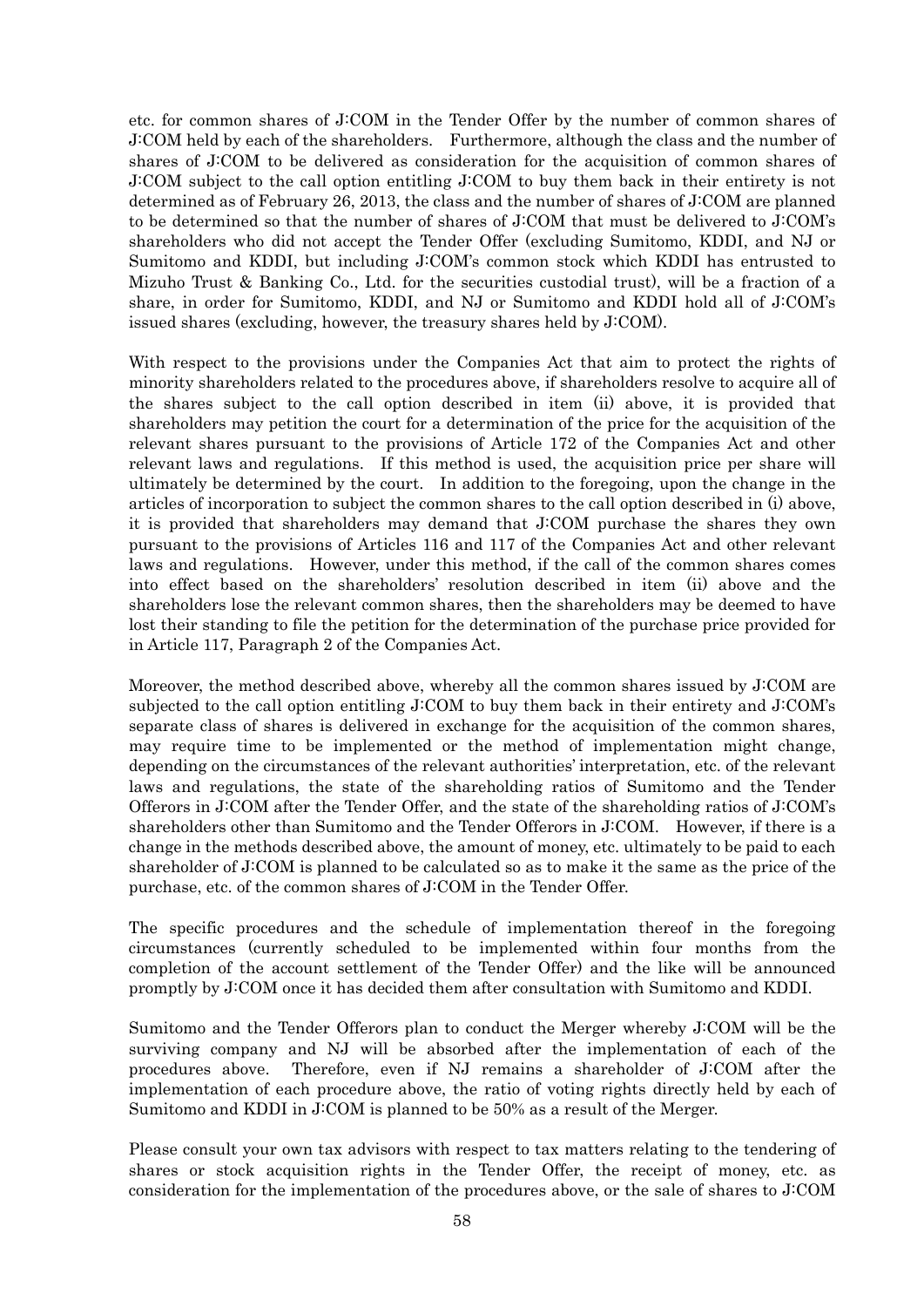pursuant to its demand to buy them in connection with the implementation of the procedures above.

(5) Prospect of Being Delisted and the Reasons Therefor

J:COM's common shares are listed on the JASDAQ standard market (the JASDAQ Market) as of February 26, 2013. However, because the Tender Offerors have not set a maximum number of shares to be purchased in the Tender Offer, the common shares of J:COM might be delisted depending on the result of the Tender Offer pursuant to JASDAQ's delisting standards after the prescribed procedures. Also, Sumitomo and KDDI have stated that even if the relevant standards do not apply at the time of completion of the Tender Offer, if the Tender Offer takes effect as set forth in "(4) Policy on Reorganization, etc. after the Tender Offer (Matters related to the So-Called Two Step Acquisition)" above, Sumitomo and the Tender Offerors plan to implement procedures for the purpose of acquiring all the issued shares of J:COM (excluding, however, the treasury shares held by J:COM) pursuant to applicable laws and regulations. In this case, J:COM's common shares will be delisted after the prescribed procedures pursuant to JASDAQ's delisting standards. After the delisting, J:COM's common shares may not be traded on the JASDAQ Market.

If the procedures set forth in "(4) Policy on Reorganization, etc. after the Tender Offer (Matters related to the So-Called Two Step Acquisition)" above are implemented, an application for listing of shares is not contemplated to be made for the separate class of J:COM's shares to be delivered as consideration for J:COM's common shares subject to the call option.